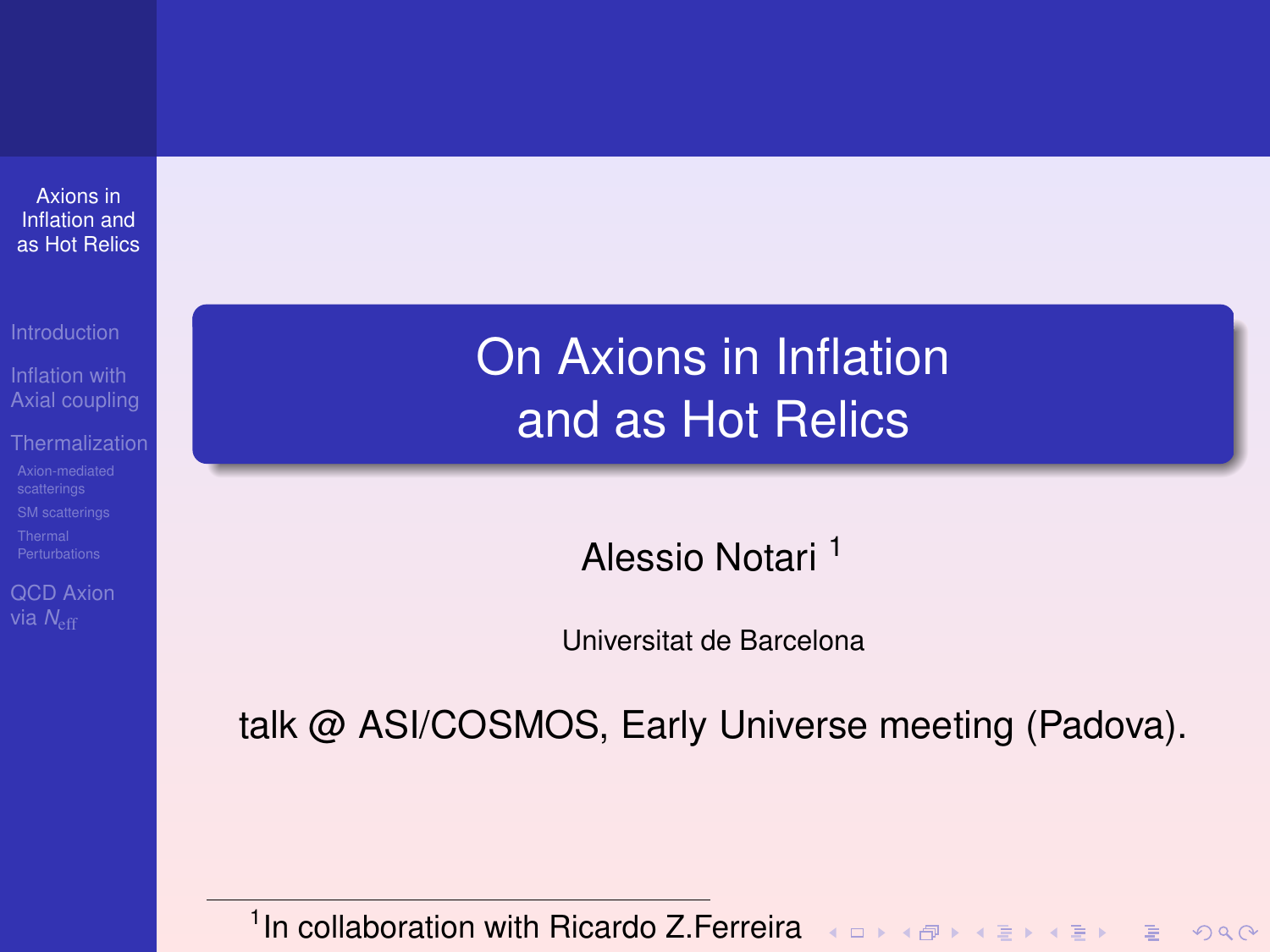# <span id="page-1-0"></span>Slow-roll

Axions in Inflation and [as Hot Relics](#page-0-0)

#### [Introduction](#page-1-0)

- [Axial coupling](#page-6-0)
- 
- [QCD Axion](#page-87-0)



- "Slow-roll" (no particles, "vacuum")
- Then fast roll and decay: creation of particles, thermalization ("Reheating")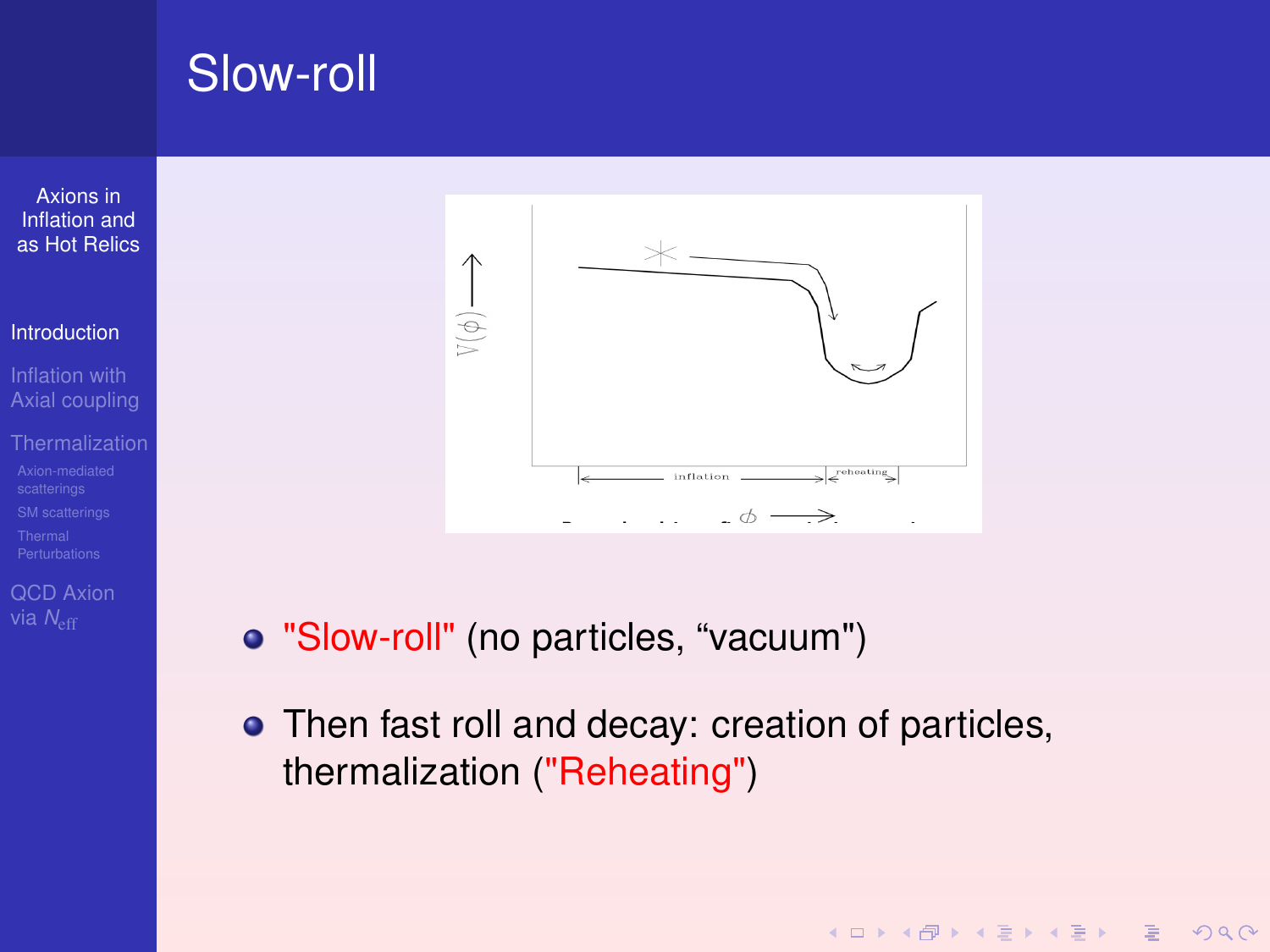# Slow-roll

Axions in Inflation and [as Hot Relics](#page-0-0)

#### [Introduction](#page-1-0)

[Axial coupling](#page-6-0)

[QCD Axion](#page-87-0)



- "Slow-roll" (no particles, "vacuum")
- Then fast roll and decay: creation of particles, thermalization ("Reheating")

**KOD KAD KED KED E VAN** 

Vacuum Density fluctuations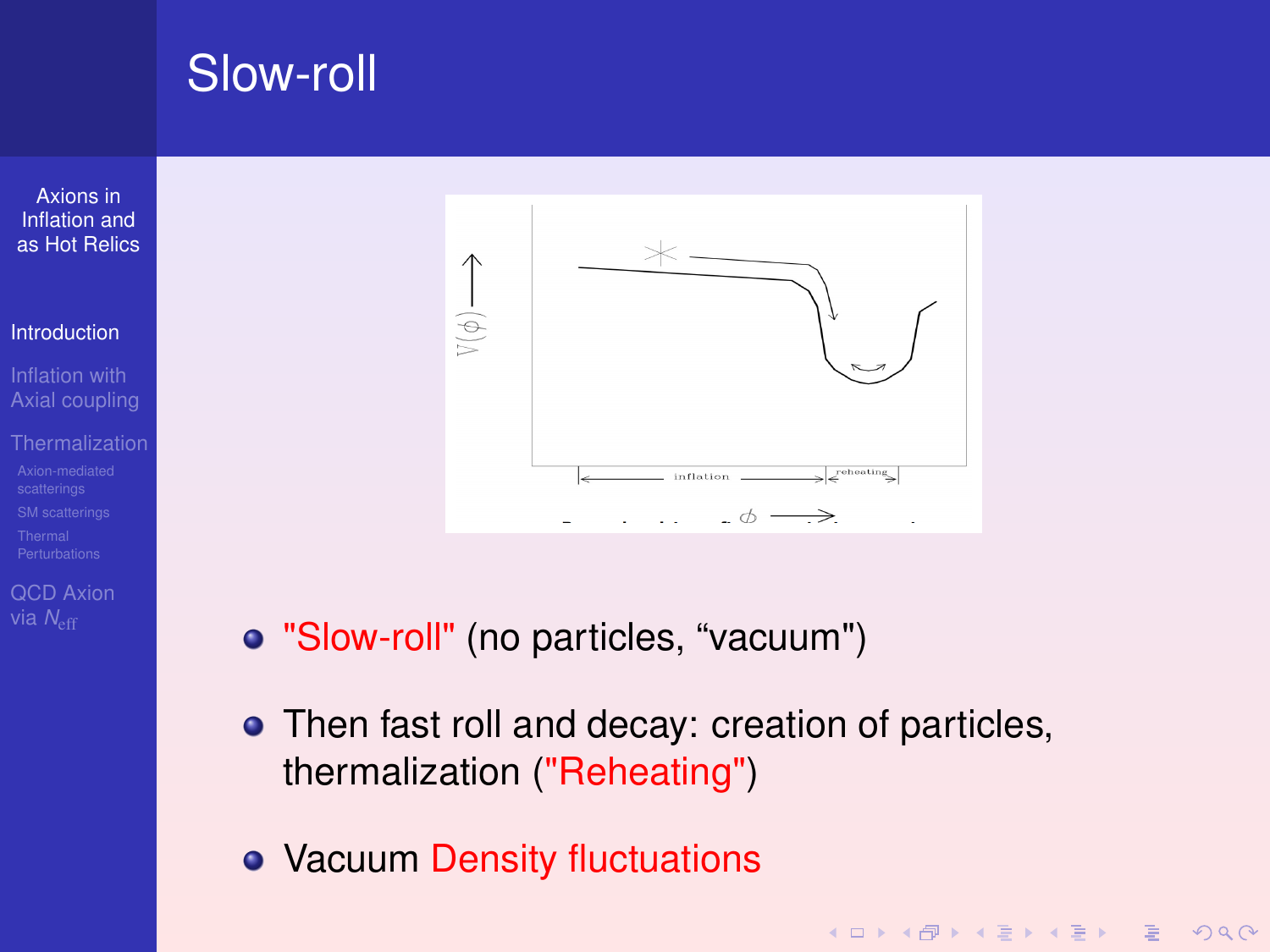### Slow-roll Inflation: simple but...

Axions in Inflation and [as Hot Relics](#page-0-0)

#### [Introduction](#page-1-0)

Inflation with [Axial coupling](#page-6-0)

[QCD Axion](#page-87-0)

• Which  $V(\phi)$ ?

• Why unusually flat  $V(\phi)$ ?

**KOD KAD KED KED E VAN**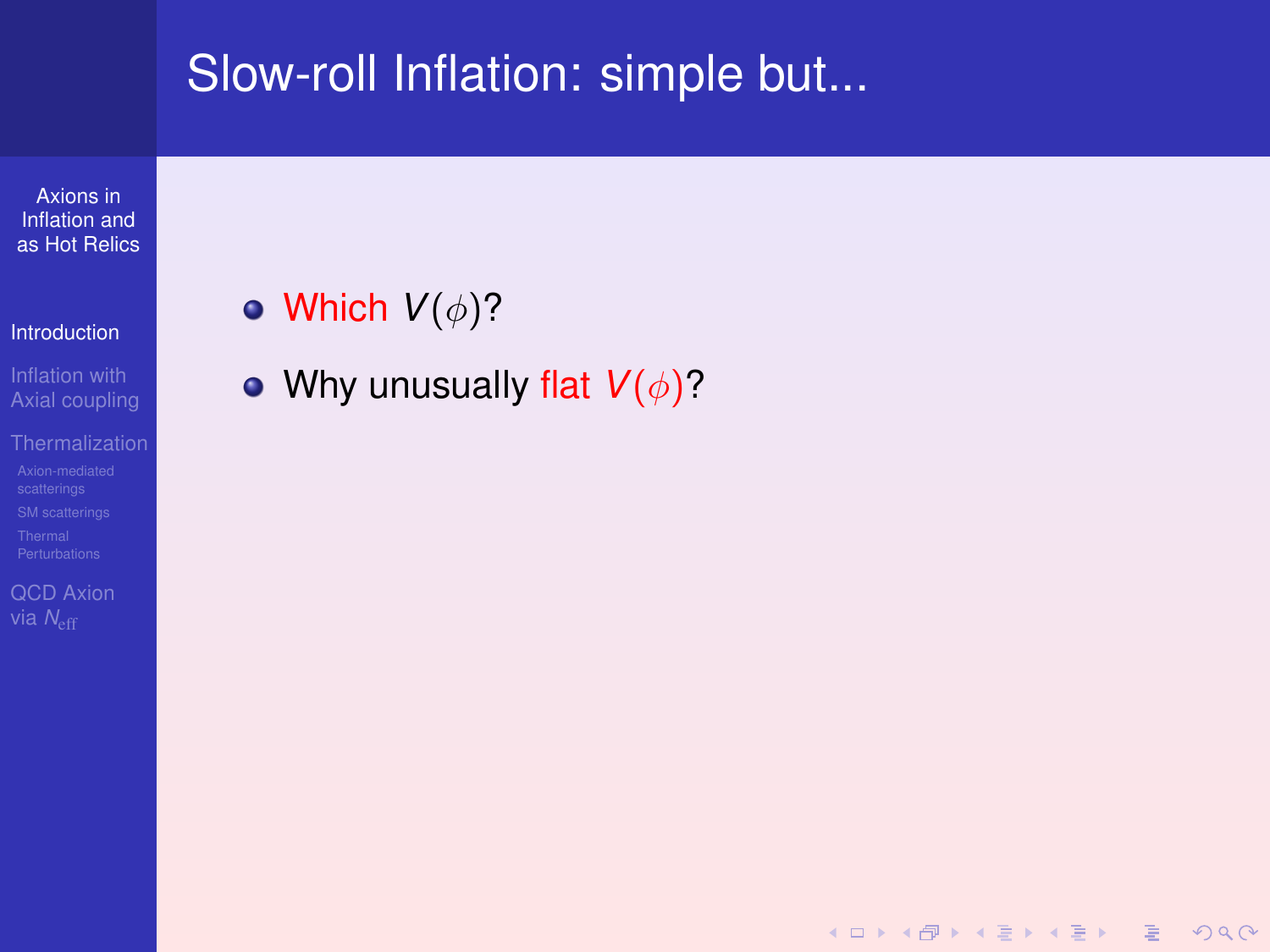### Slow-roll Inflation: simple but...

Axions in Inflation and [as Hot Relics](#page-0-0)

#### [Introduction](#page-1-0)

- Inflation with [Axial coupling](#page-6-0)
- 

[QCD Axion](#page-87-0)

- Which  $V(\phi)$ ?
- Why unusually flat  $V(\phi)$ ?
- How to couple to SM? Reheating

**KOD KAD KED KED E VAN**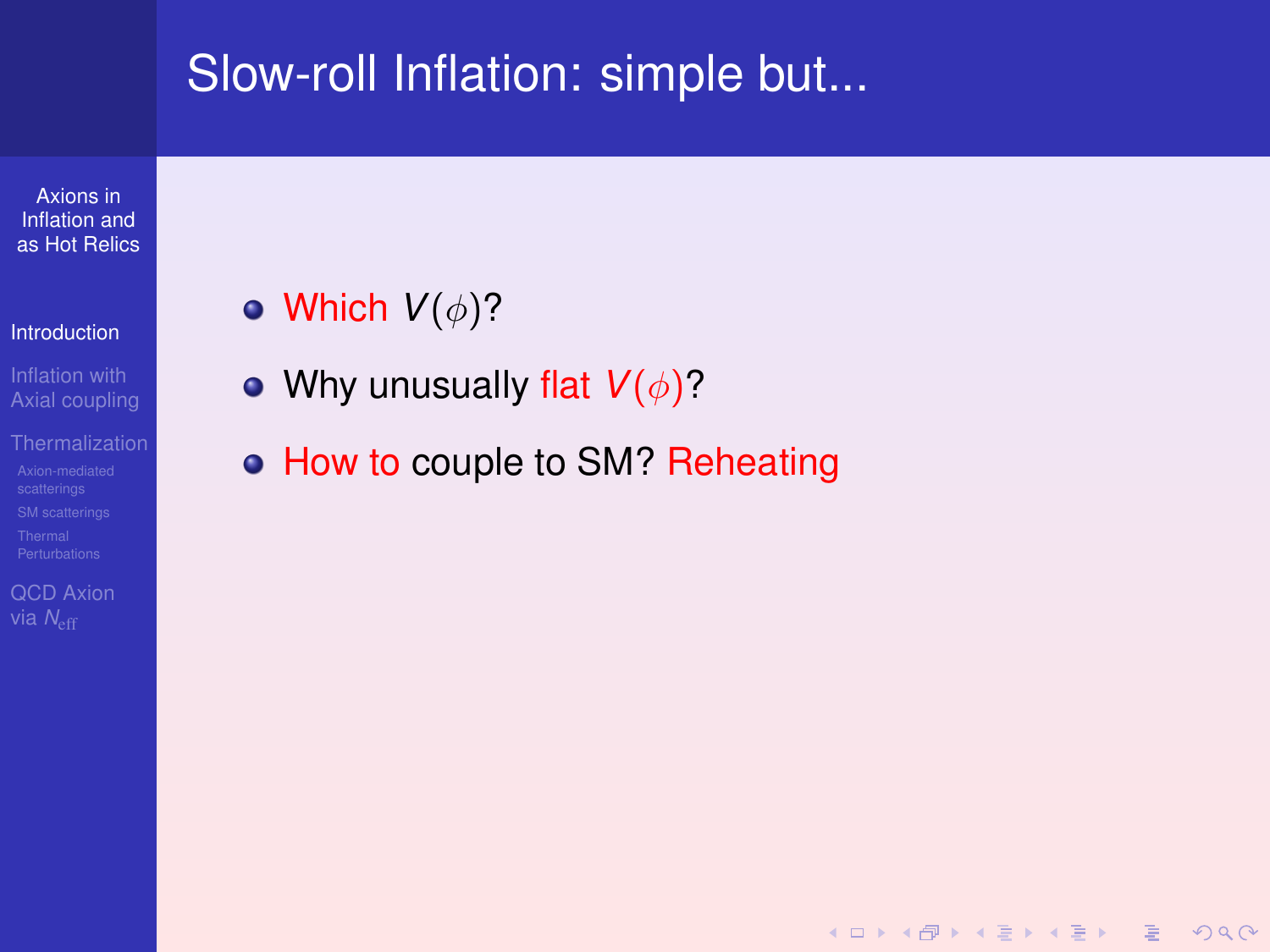### <span id="page-5-0"></span>Slow-roll Inflation: simple but...

Axions in Inflation and [as Hot Relics](#page-0-0)

#### **[Introduction](#page-1-0)**

- [Axial coupling](#page-6-0)
- 

[QCD Axion](#page-87-0)

- Which  $V(\phi)$ ?
- Why unusually flat  $V(\phi)$ ?
- How to couple to SM? Reheating
- Interesting to explore non-minimal features during inflation:

KO KA KO KERKER KONG

- Different predictions?
- Maybe even new dynamics?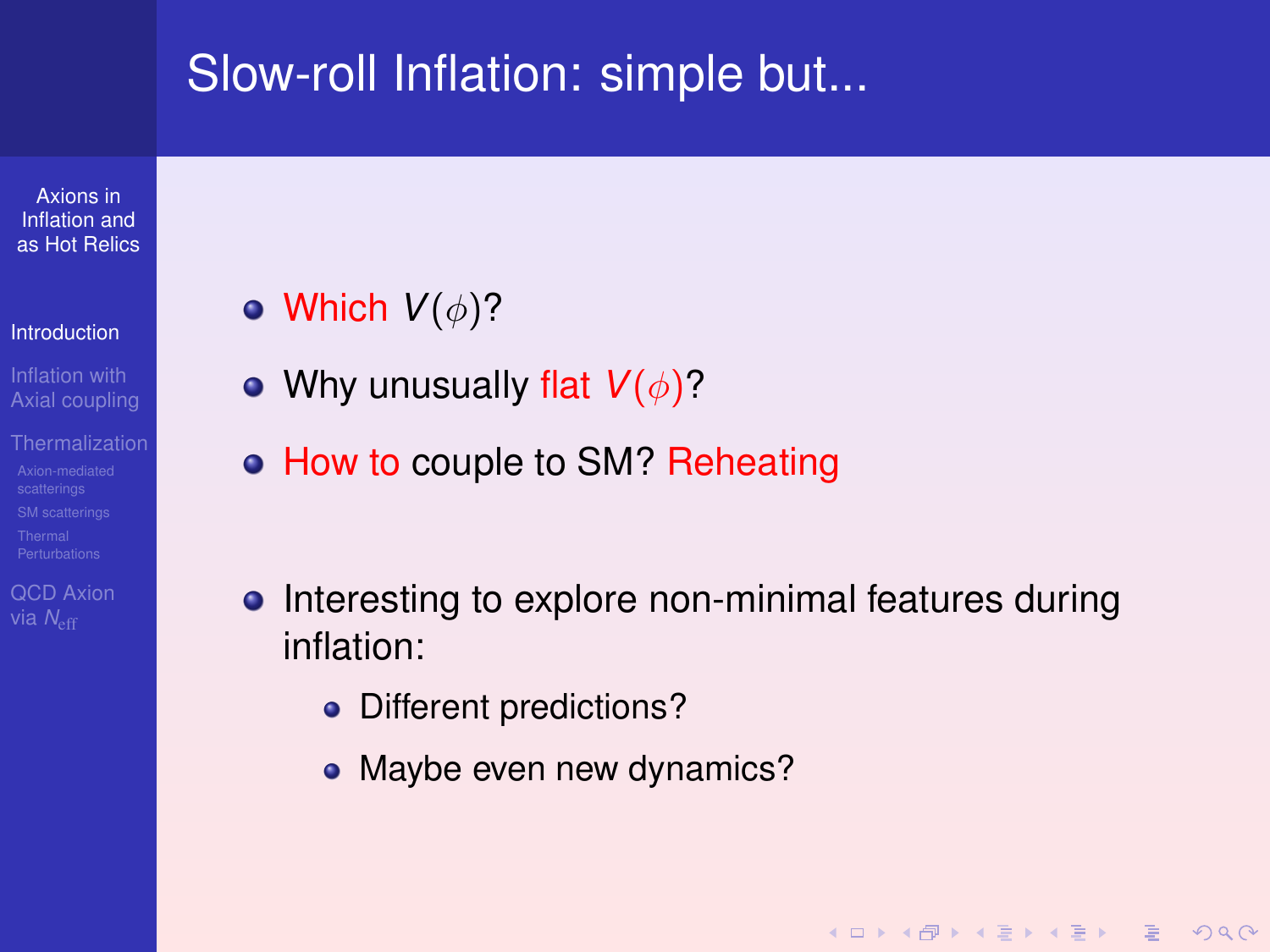<span id="page-6-0"></span>Axions in Inflation and [as Hot Relics](#page-0-0)

Inflation with [Axial coupling](#page-6-0)

[QCD Axion](#page-87-0)

We explore non-standard features of inflation

**KOD KAD KED KED E VAN** 

• We analyze: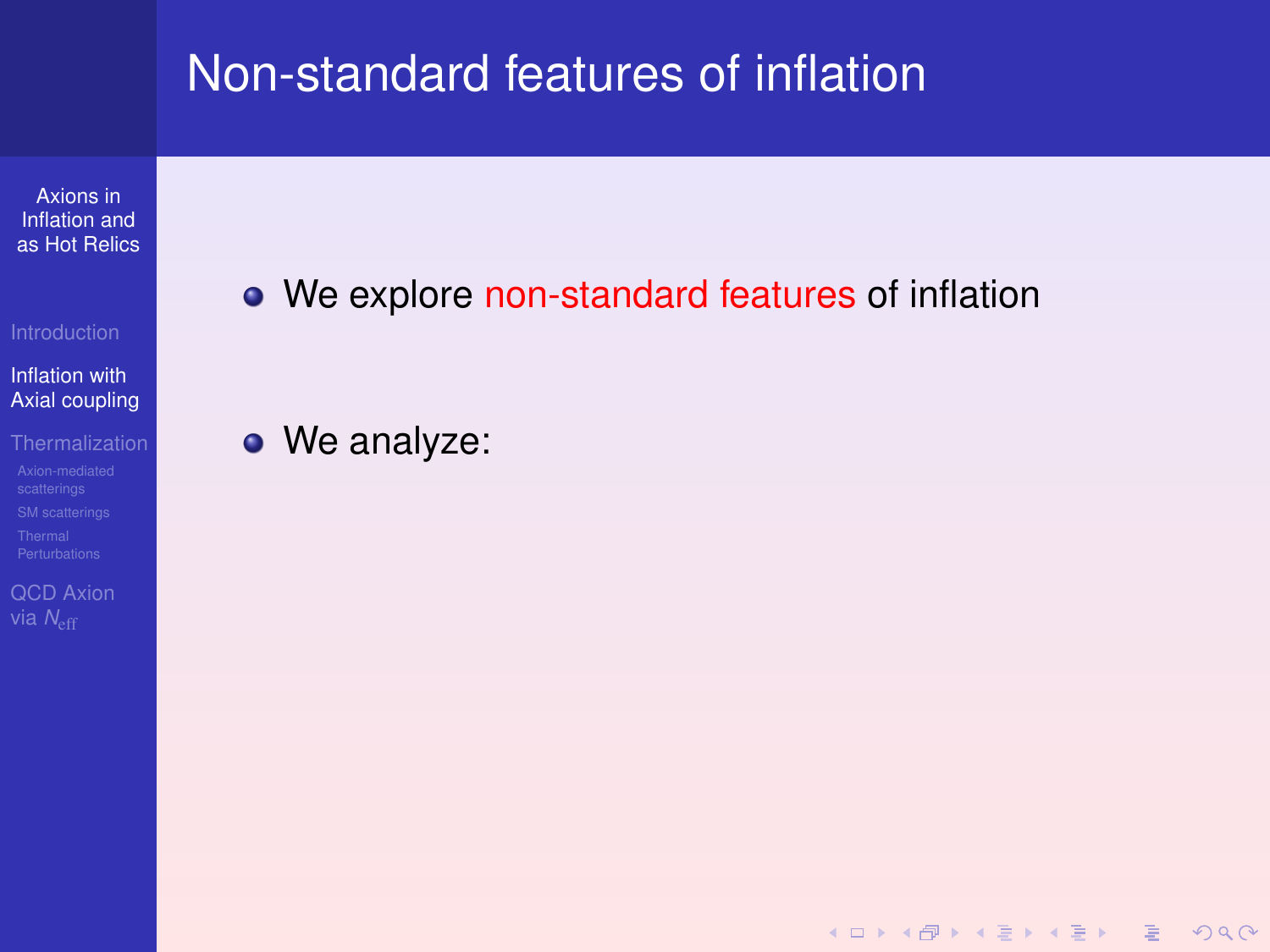Axions in Inflation and [as Hot Relics](#page-0-0)

#### Inflation with [Axial coupling](#page-6-0)

[QCD Axion](#page-87-0)

We explore non-standard features of inflation

• We analyze:

• Axion models

**KOD KAD KED KED E VAN**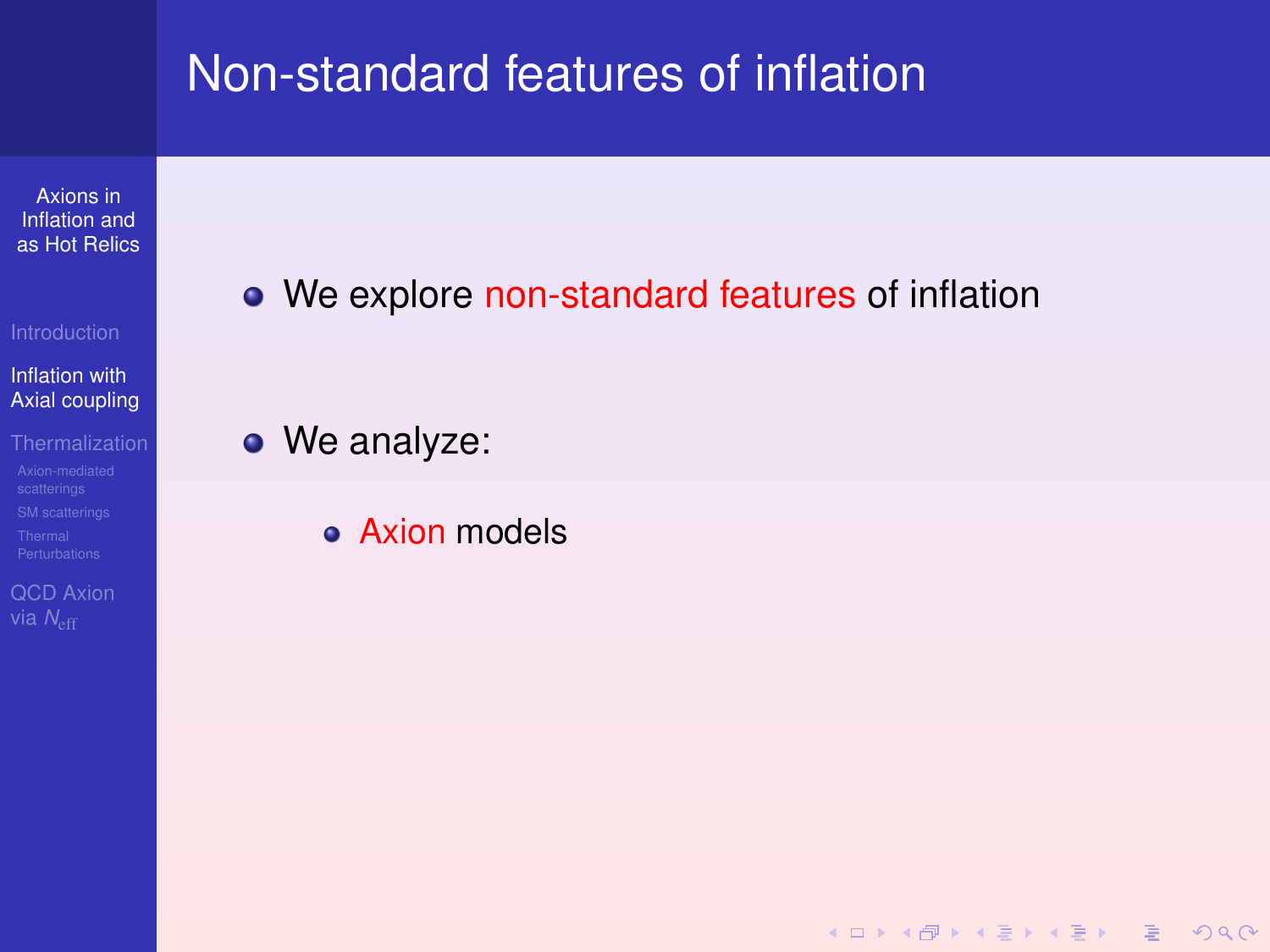Axions in Inflation and [as Hot Relics](#page-0-0)

Inflation with [Axial coupling](#page-6-0)

[QCD Axion](#page-87-0)

• We explore non-standard features of inflation

• We analyze:

- Axion models
- → Dissipation & Temperature, *already during inflation*

KO KA KO KERKER KONG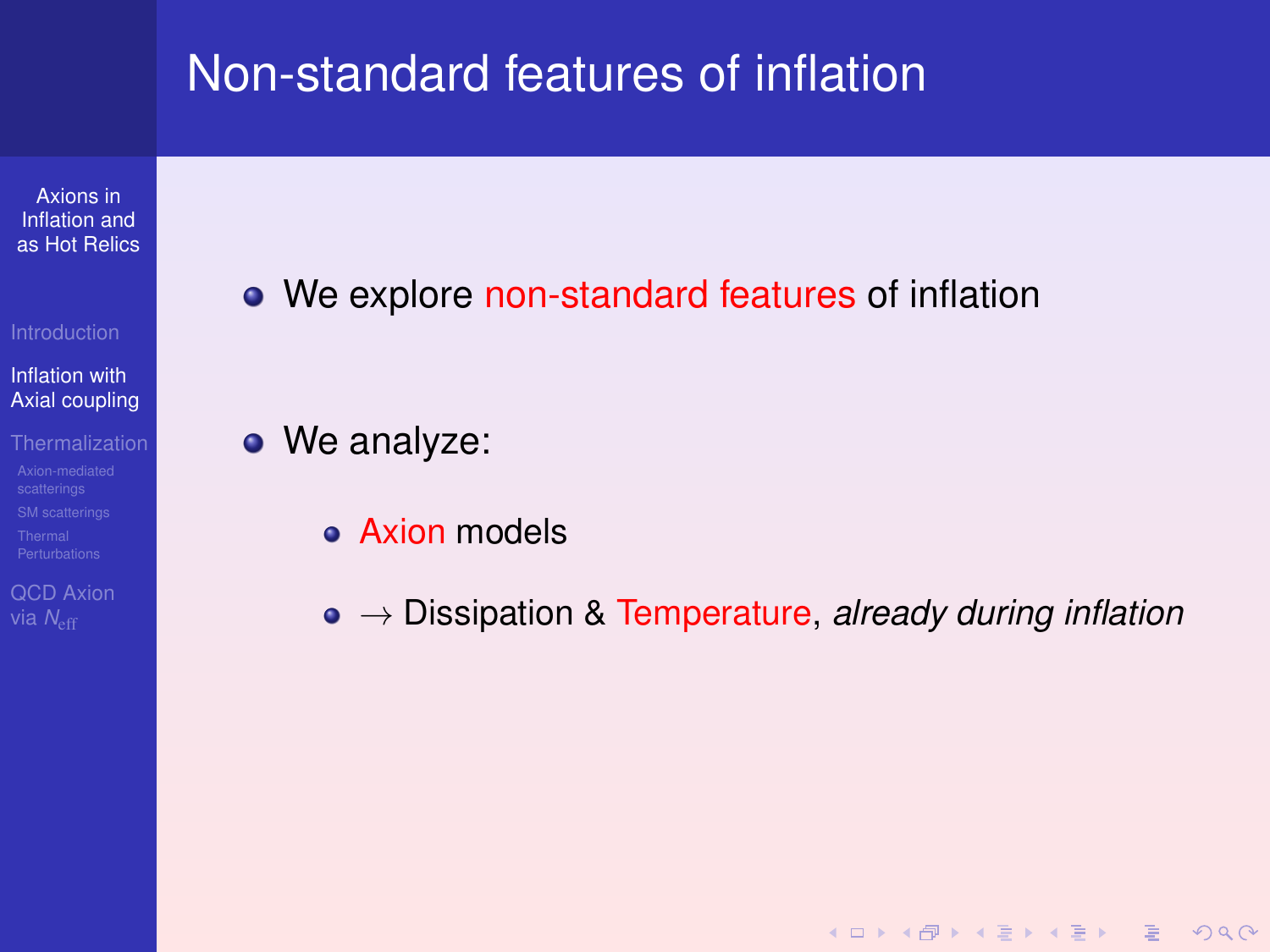Axions in Inflation and [as Hot Relics](#page-0-0)

#### Inflation with [Axial coupling](#page-6-0)

[QCD Axion](#page-87-0) via *N<sub>eff</sub>* 

• We explore non-standard features of inflation

• We analyze:

- Axion models
- → Dissipation & Temperature, *already during inflation*

**KOD KAD KED KED E VAN** 

- $\bullet \rightarrow$  Strong Friction during inflation:
	- Can we get rid of flat potentials?
	- Phenomenologically viable?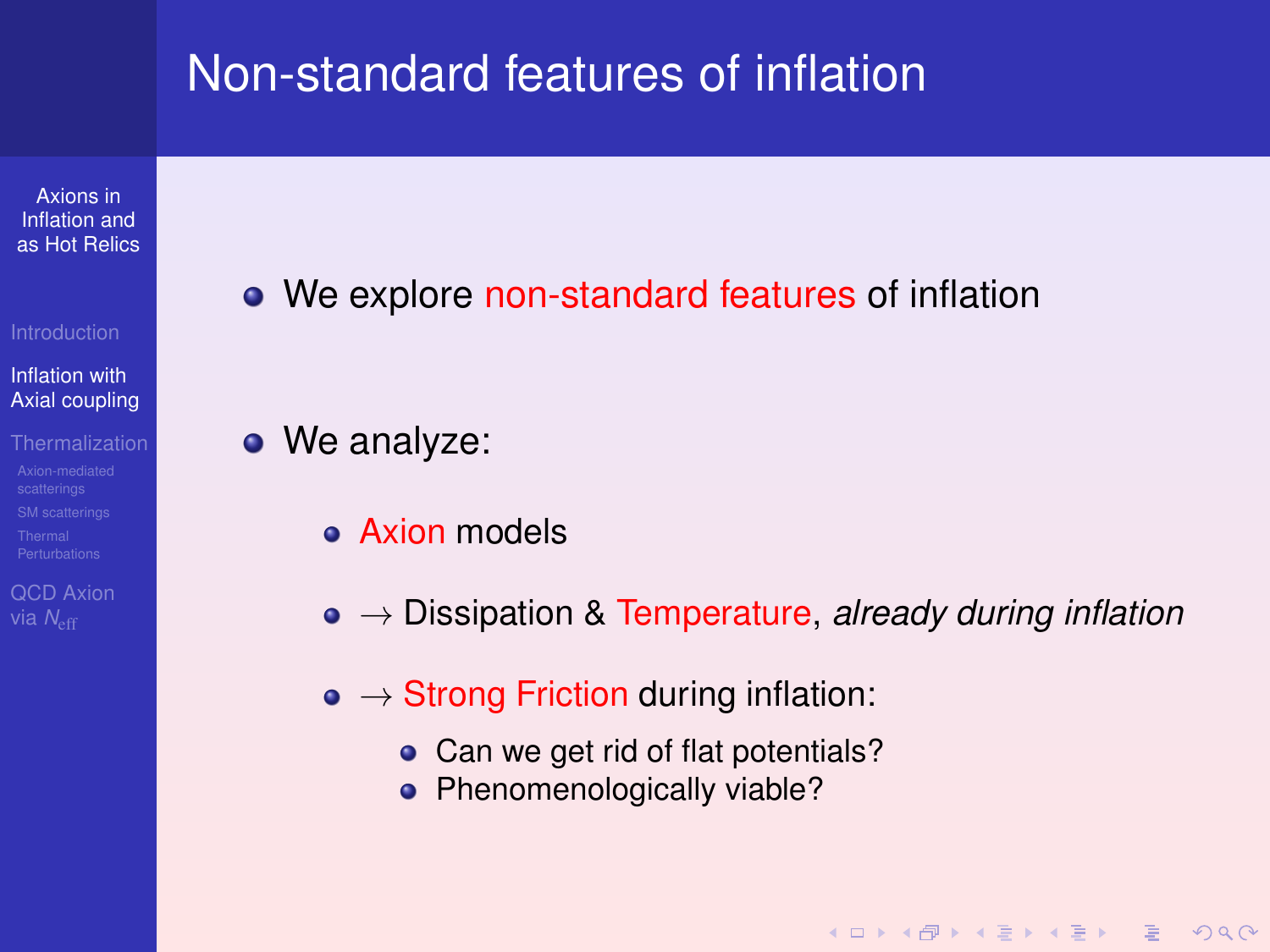Axions in Inflation and [as Hot Relics](#page-0-0)

#### Inflation with [Axial coupling](#page-6-0)

[QCD Axion](#page-87-0)

Inflaton  $(\phi)$  coupled to U(1) gauge fields, "axion-like":

K ロ ▶ K @ ▶ K 할 ▶ K 할 ▶ | 할 | © Q Q @

$$
\mathcal{L}=\frac{1}{2}\partial_{\mu}\phi\partial^{\mu}\phi+V(\phi)+\frac{\phi}{4f_{\gamma}}F_{\mu\nu}\tilde{F}^{\mu\nu}
$$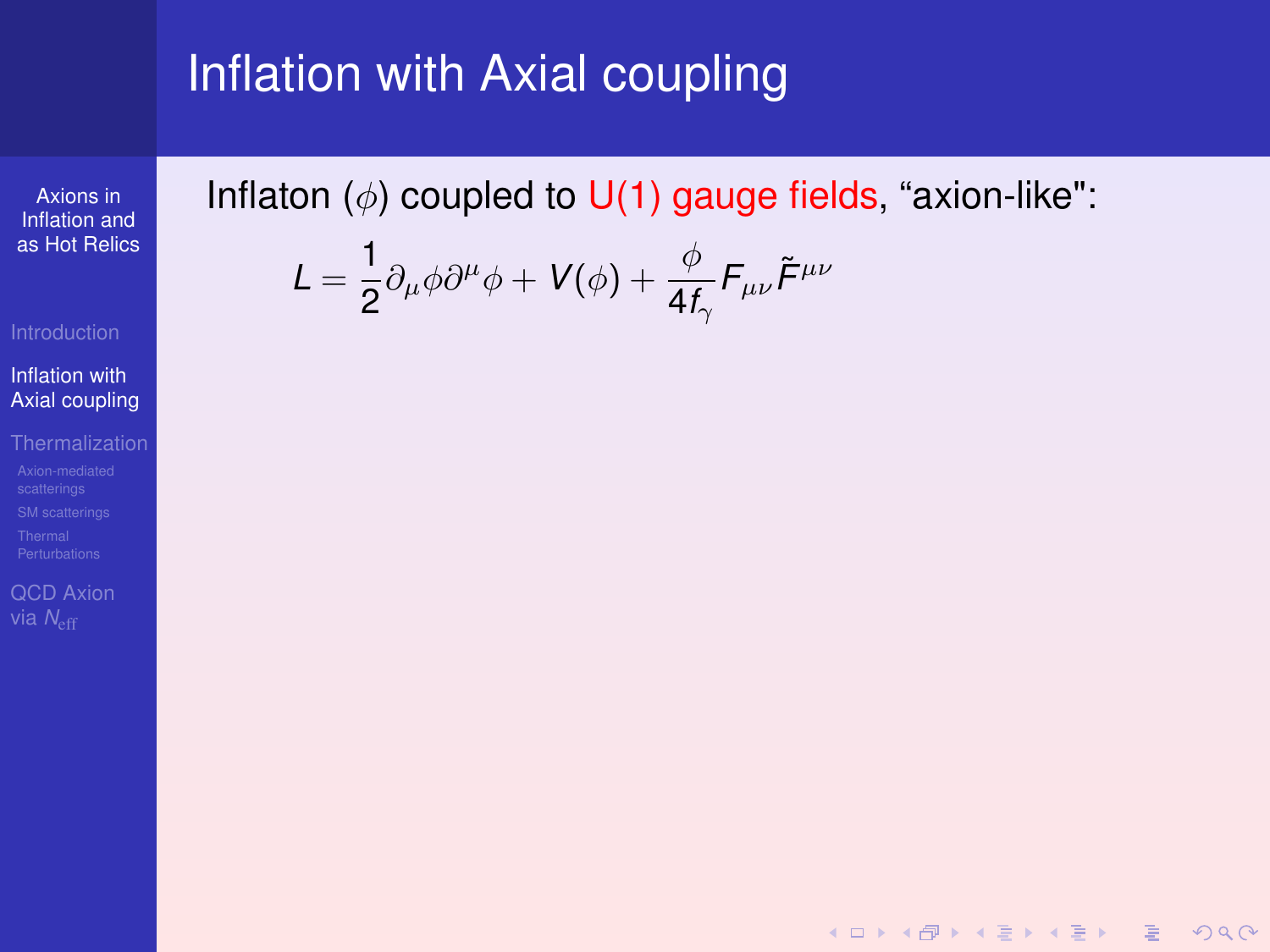Axions in Inflation and [as Hot Relics](#page-0-0)

#### Inflation with [Axial coupling](#page-6-0)

[QCD Axion](#page-87-0)

Inflaton  $(\phi)$  coupled to U(1) gauge fields, "axion-like":

$$
\mathcal{L} = \frac{1}{2} \partial_{\mu} \phi \partial^{\mu} \phi + V(\phi) + \frac{\phi}{4 f_{\gamma}} F_{\mu \nu} \tilde{F}^{\mu \nu} + \frac{\phi}{4 f_{G}} G_{\mu \nu} \tilde{G}^{\mu \nu}
$$

K ロ ▶ K @ ▶ K 할 ▶ K 할 ▶ | 할 | © Q Q @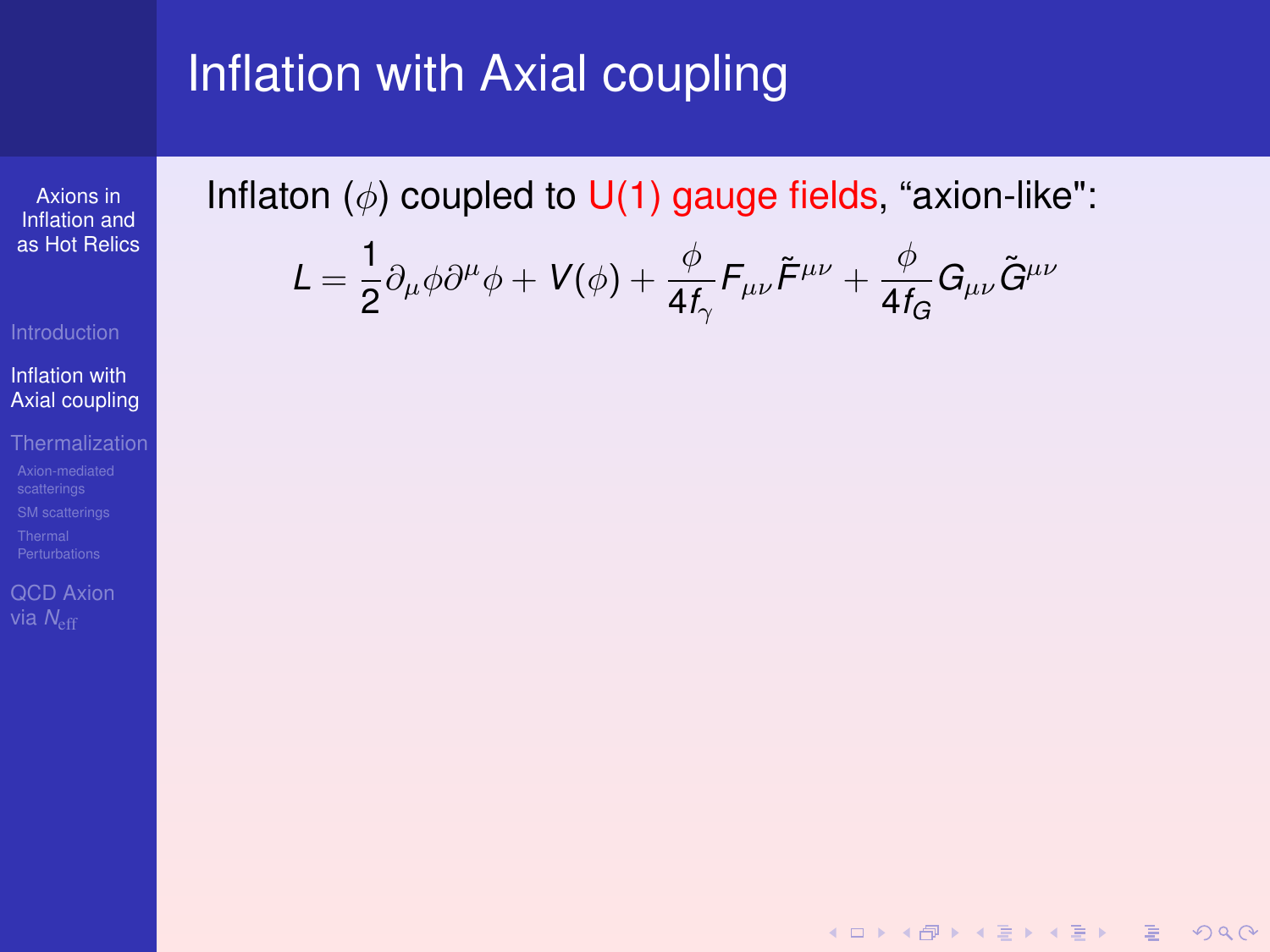Axions in Inflation and [as Hot Relics](#page-0-0)

#### Inflation with [Axial coupling](#page-6-0)

[QCD Axion](#page-87-0)

Inflaton  $(\phi)$  coupled to U(1) gauge fields, "axion-like":

$$
L = \frac{1}{2} \partial_{\mu} \phi \partial^{\mu} \phi + V(\phi) + \frac{\phi}{4f_{\gamma}} F_{\mu\nu} \tilde{F}^{\mu\nu} + \frac{\phi}{4f_{G}} G_{\mu\nu} \tilde{G}^{\mu\nu}
$$

**KOD KAD KED KED E VAN** 

Nice features: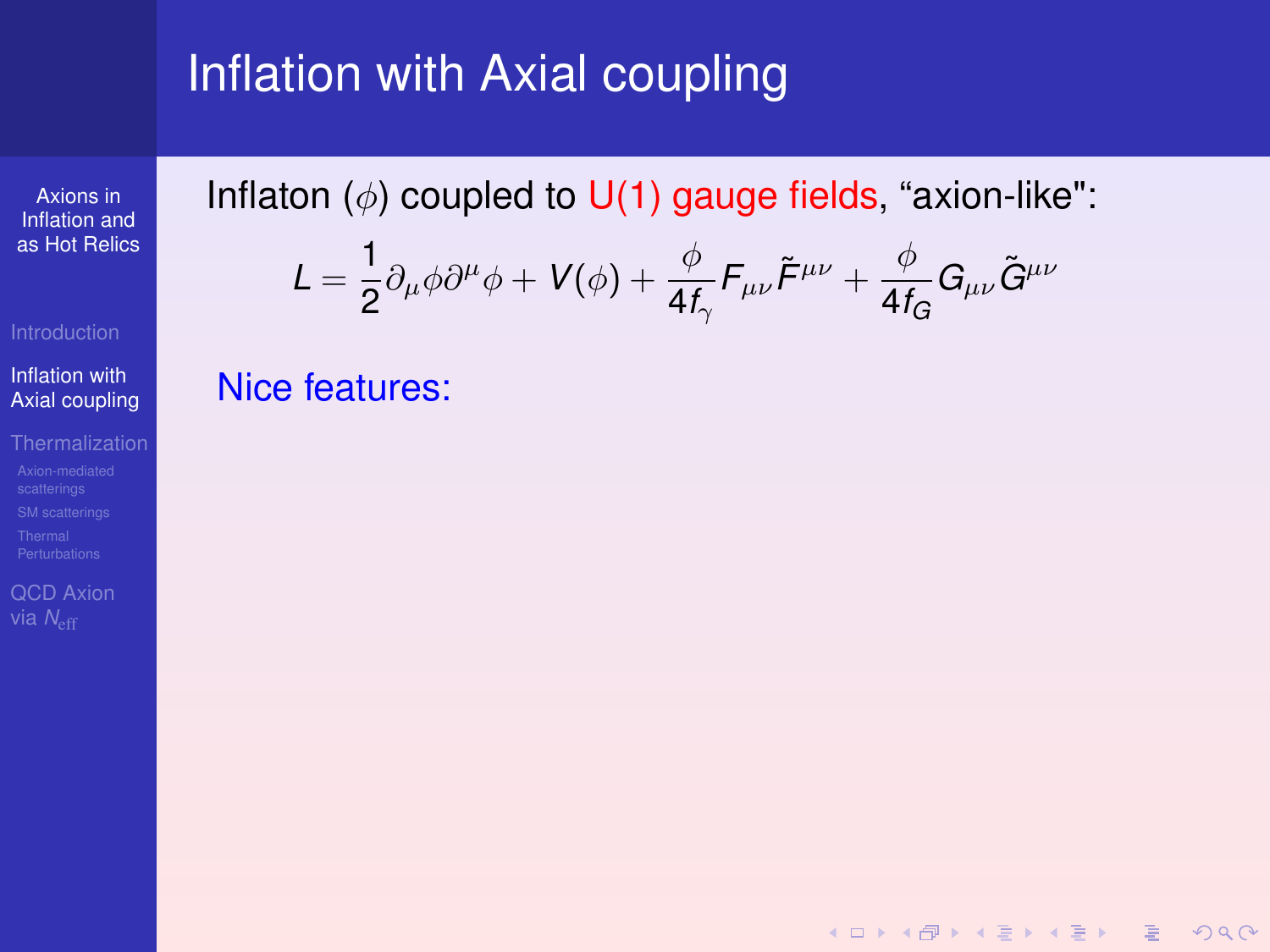Axions in Inflation and [as Hot Relics](#page-0-0)

#### Inflation with [Axial coupling](#page-6-0)

[QCD Axion](#page-87-0)

Inflaton  $(\phi)$  coupled to U(1) gauge fields, "axion-like":

$$
L = \frac{1}{2} \partial_{\mu} \phi \partial^{\mu} \phi + V(\phi) + \frac{\phi}{4f_{\gamma}} F_{\mu\nu} \tilde{F}^{\mu\nu} + \frac{\phi}{4f_{G}} G_{\mu\nu} \tilde{G}^{\mu\nu}
$$

#### Nice features:

 $\bullet \implies$  Efficient production of massless photons: good for reheating!

**KOD KAD KED KED E VAN**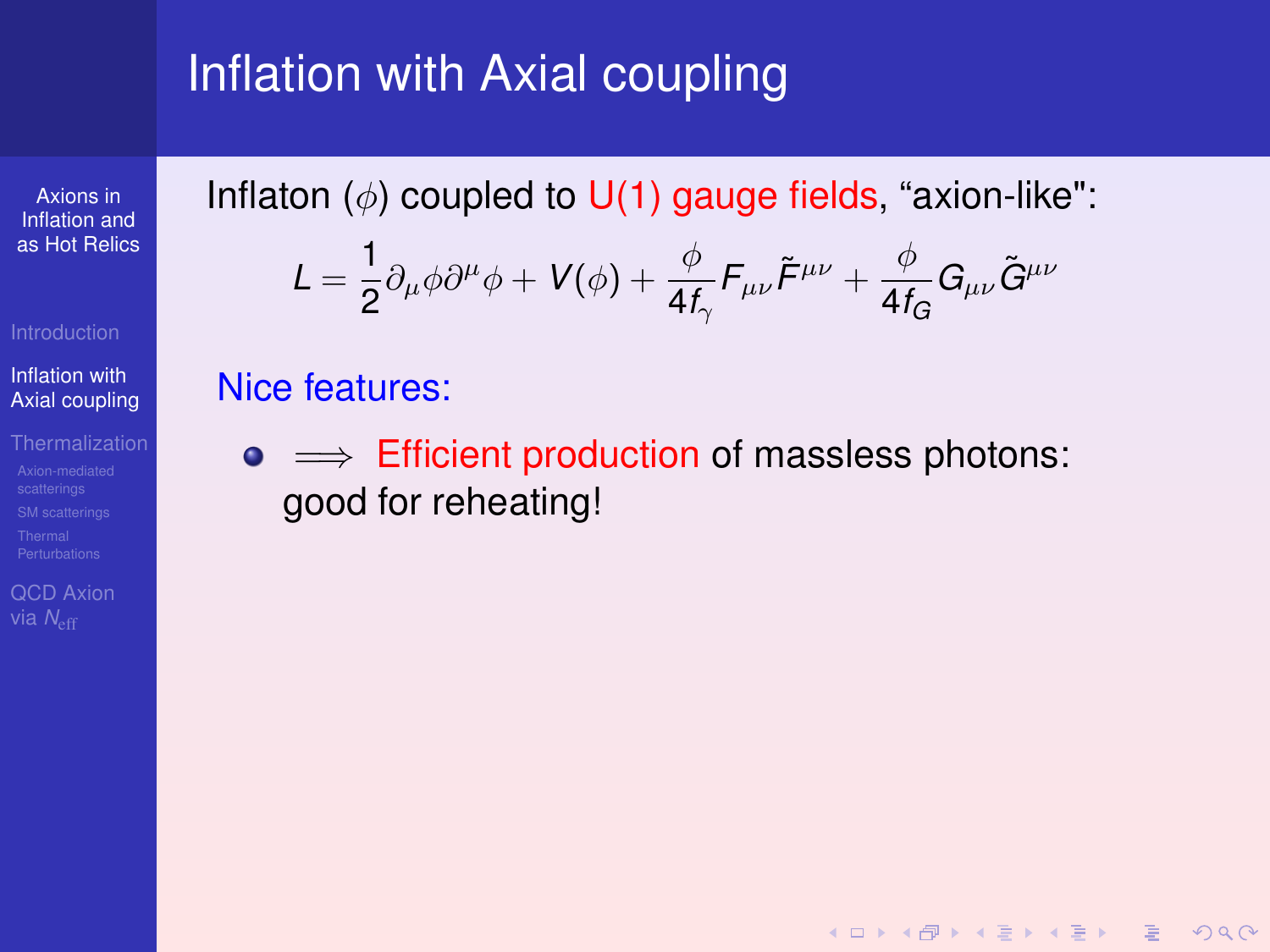Axions in Inflation and [as Hot Relics](#page-0-0)

#### Inflation with [Axial coupling](#page-6-0)

[QCD Axion](#page-87-0)

Inflaton  $(\phi)$  coupled to U(1) gauge fields, "axion-like":

$$
L = \frac{1}{2} \partial_{\mu} \phi \partial^{\mu} \phi + V(\phi) + \frac{\phi}{4f_{\gamma}} F_{\mu\nu} \tilde{F}^{\mu\nu} + \frac{\phi}{4f_{G}} G_{\mu\nu} \tilde{G}^{\mu\nu}
$$

#### Nice features:

- $\bullet \implies$  Efficient production of massless photons: good for reheating!
- Derivative coupling  $\implies$  No loop corrections to  $V(\phi)$

KO KA KO KERKER KONG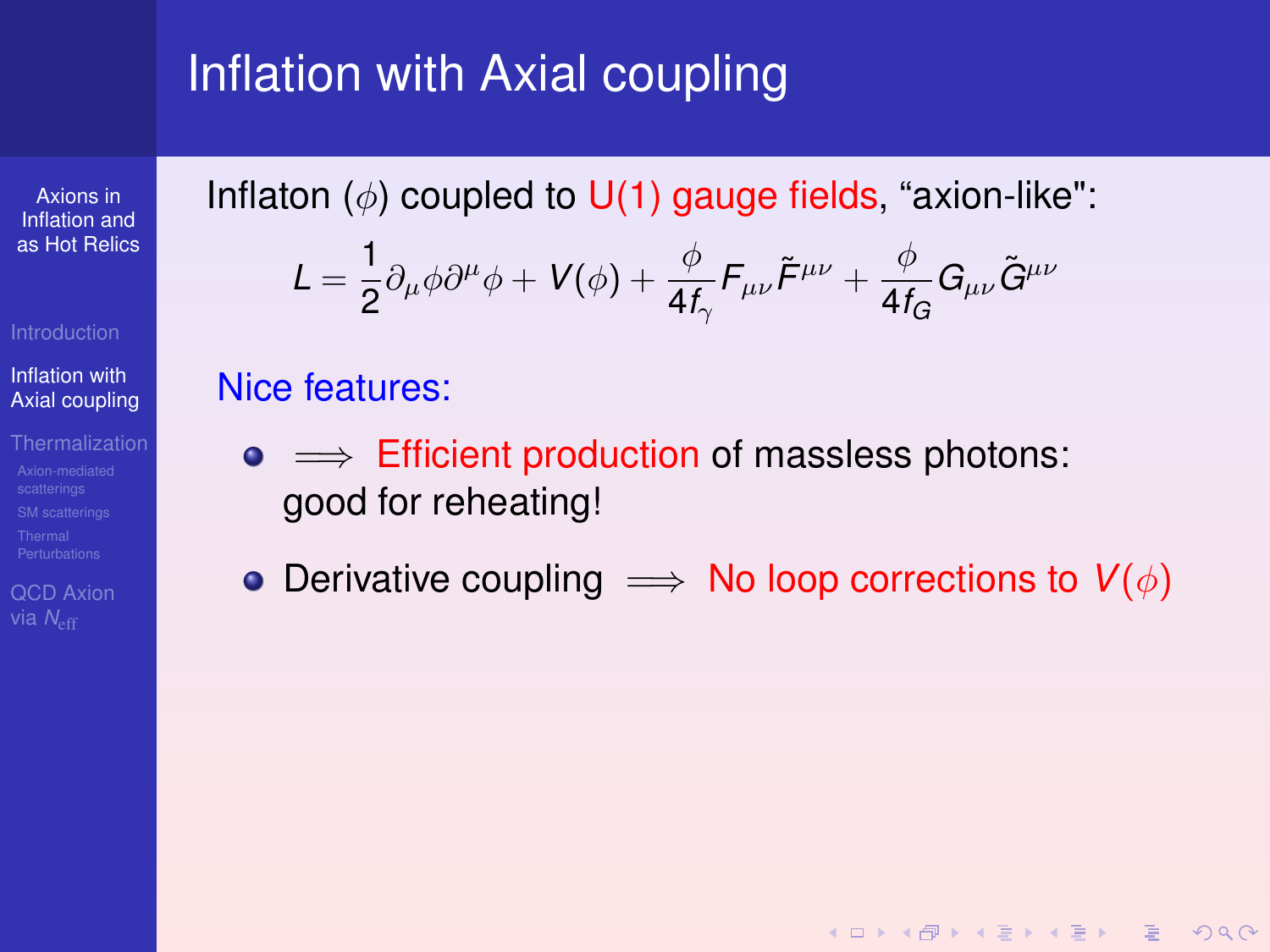Axions in Inflation and [as Hot Relics](#page-0-0)

#### Inflation with [Axial coupling](#page-6-0)

[QCD Axion](#page-87-0) via *N<sub>e</sub>* 

<span id="page-15-0"></span>Inflaton  $(\phi)$  coupled to U(1) gauge fields, "axion-like":

$$
L = \frac{1}{2} \partial_{\mu} \phi \partial^{\mu} \phi + V(\phi) + \frac{\phi}{4f_{\gamma}} F_{\mu\nu} \tilde{F}^{\mu\nu} + \frac{\phi}{4f_{G}} G_{\mu\nu} \tilde{G}^{\mu\nu}
$$

#### Nice features:

- $\bullet \implies$  Efficient production of massless photons: good for reheating!
- Derivative coupling  $\implies$  No loop corrections to  $V(\phi)$
- ${\sf m}_{\phi}^2\equiv\frac{d^2V(\phi)}{d\phi^2}$  can be naturally small ("Natural inflation" ) (if coupled also to SU(N),  $f_G \neq 0$ , like QCD axion).

**KOD KAD KED KED E VAN**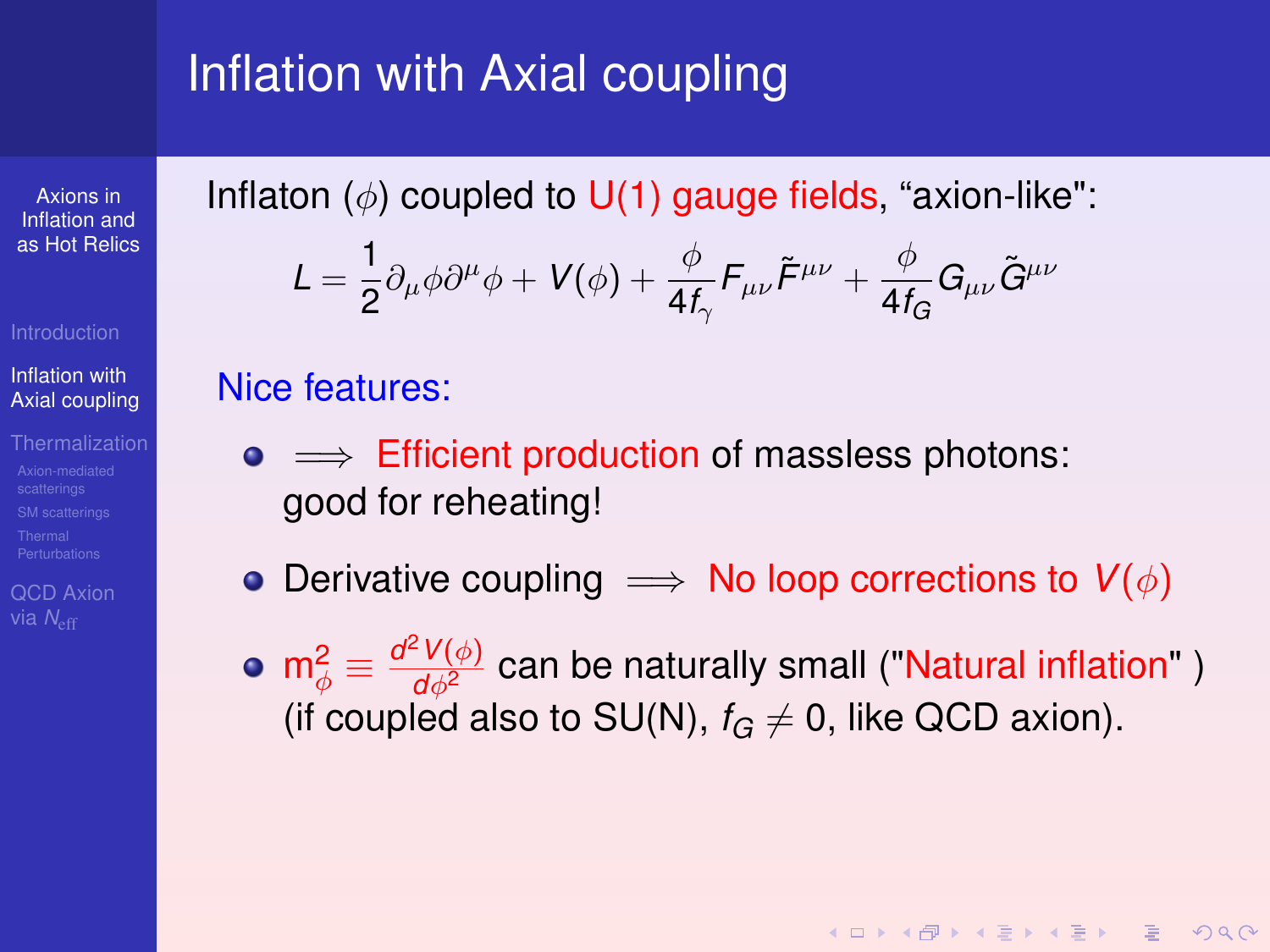Axions in Inflation and [as Hot Relics](#page-0-0)

#### Inflation with [Axial coupling](#page-6-0)

[QCD Axion](#page-87-0)

<span id="page-16-0"></span>Inflaton  $(\phi)$  coupled to U(1) gauge fields, "axion-like":

$$
L = \frac{1}{2} \partial_{\mu} \phi \partial^{\mu} \phi + V(\phi) + \frac{\phi}{4f_{\gamma}} F_{\mu\nu} \tilde{F}^{\mu\nu} + \frac{\phi}{4f_{G}} G_{\mu\nu} \tilde{G}^{\mu\nu}
$$

#### Nice features:

- $\bullet \implies$  Efficient production of massless photons: good for reheating!
- Derivative coupling  $\implies$  No loop corrections to  $V(\phi)$
- ${\sf m}_{\phi}^2\equiv\frac{d^2V(\phi)}{d\phi^2}$  can be naturally small ("Natural inflation" ) (if coupled also to SU(N),  $f_G \neq 0$ , like QCD axion).

### Moreover during inflation:

 $\bullet$   $F_{\mu\nu}\tilde{F}^{\mu\nu}$  odd under *CP* (and so *T*)  $\implies$  Instability during inflation  $\propto \dot{\phi}!$  $\propto \dot{\phi}!$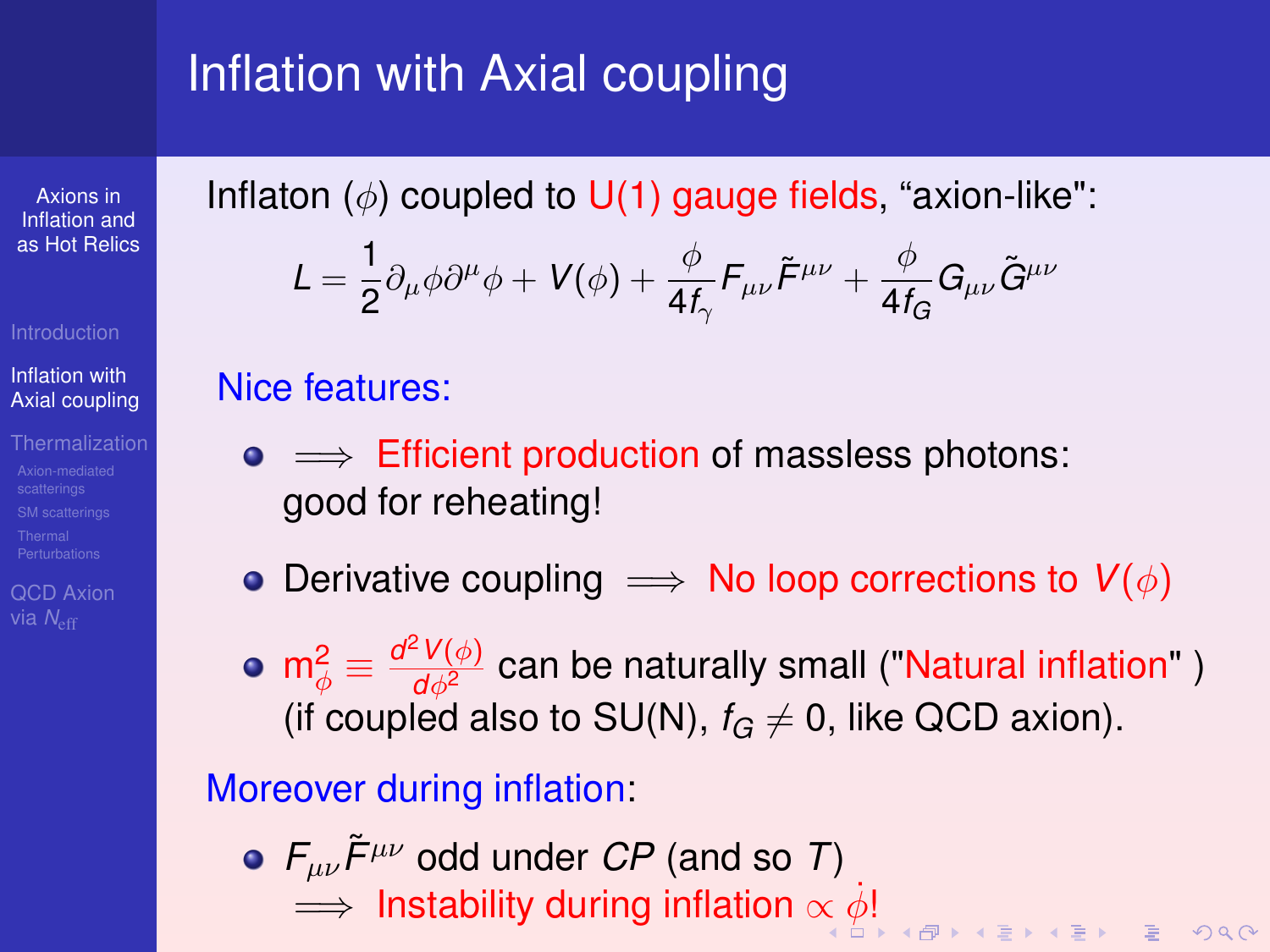Axions in Inflation and [as Hot Relics](#page-0-0)

Inflation with [Axial coupling](#page-6-0)

[QCD Axion](#page-87-0)

<span id="page-17-0"></span>In FLRW, with time dependent  $\phi(t)$ : <sup>2</sup>:

2 *e.g.* I. Tkachev, Pisma Astron.Zh. 12 (1[986](#page-16-0)[\).](#page-18-0)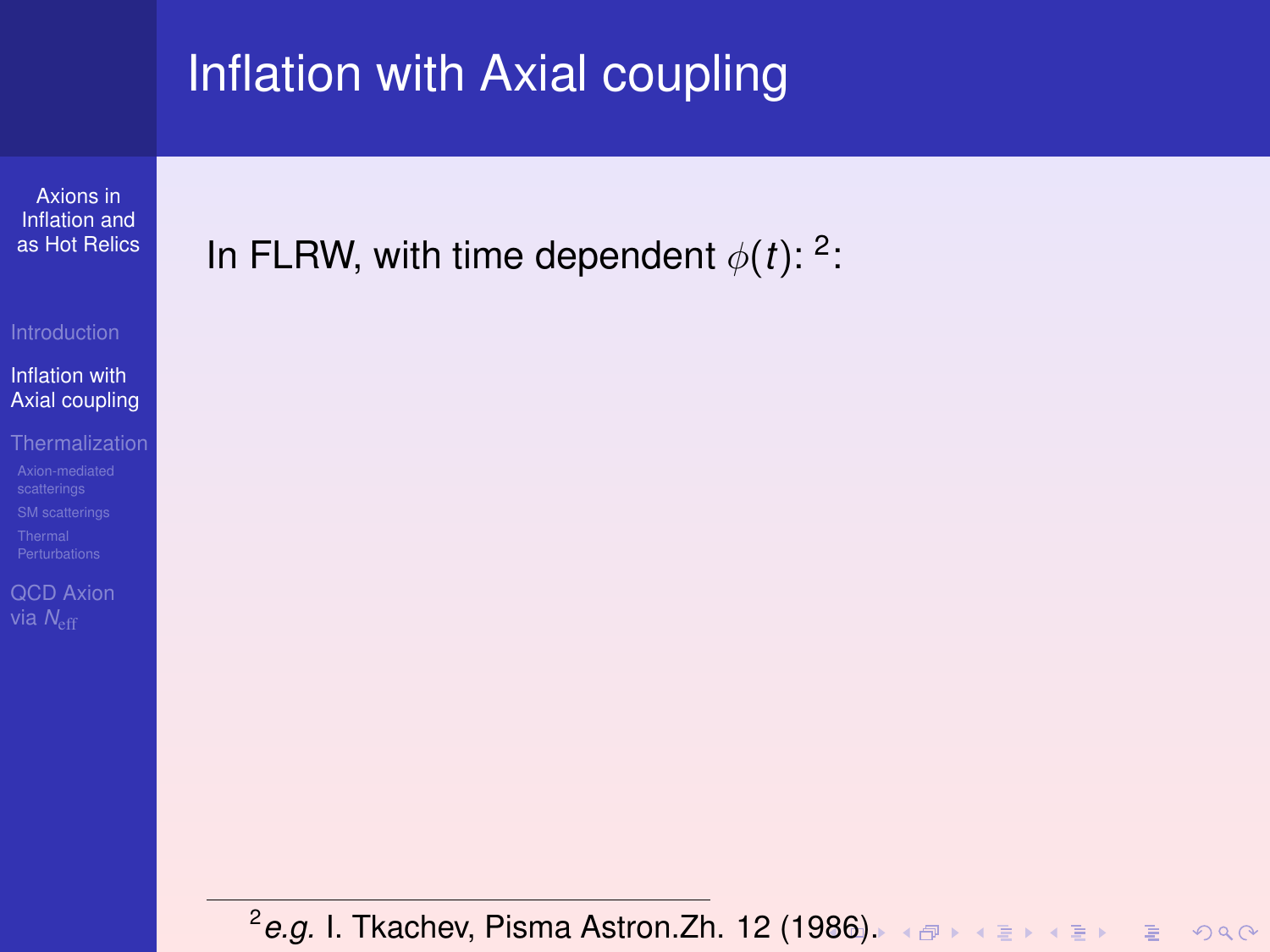Axions in Inflation and [as Hot Relics](#page-0-0)

 $\bullet$ 

Inflation with [Axial coupling](#page-6-0)

[QCD Axion](#page-87-0)

<span id="page-18-0"></span>In FLRW, with time dependent  $\phi(t)$ : <sup>2</sup>:

 $A_\pm^{\prime\prime}+\left(k^2\mp\frac{k\phi^{\prime}}{f}\right)$  $f_\gamma$  $\Big) A_{\pm} = 0 \, ,$ 

(conformal time  $a d\tau = dt$ ,  $\pm$  positive (negative) helicity)

2 *e.g.* I. Tkachev, Pisma Astron.Zh. 12 (1[986](#page-17-0)[\).](#page-19-0)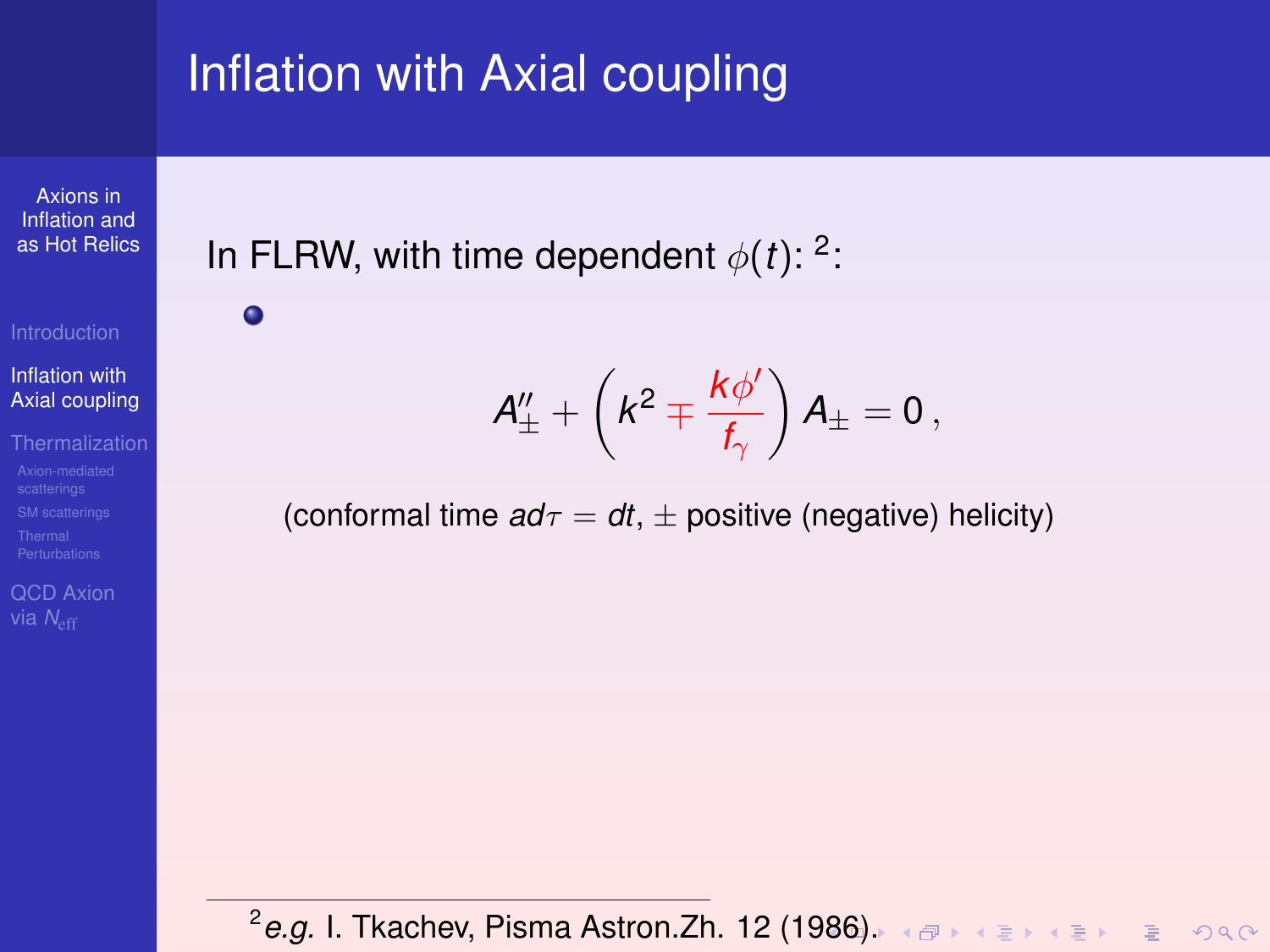Axions in Inflation and [as Hot Relics](#page-0-0)

 $\bullet$ 

Inflation with [Axial coupling](#page-6-0)

[QCD Axion](#page-87-0)

<span id="page-19-0"></span>In FLRW, with time dependent  $\phi(t)$ : <sup>2</sup>:

 $A_\pm^{\prime\prime}+\left(k^2\mp\frac{k\phi^{\prime}}{f}\right)$  $f_\gamma$  $\Big) A_{\pm} = 0 \, ,$ 

(conformal time  $a d\tau = dt$ ,  $\pm$  positive (negative) helicity)

When  $\phi' = a\dot{\phi} \neq 0 \rightarrow$  One helicity is unstable: gauge fields becomes quickly large

2 *e.g.* I. Tkachev, Pisma Astron.Zh. 12 (1[986](#page-18-0)[\).](#page-20-0)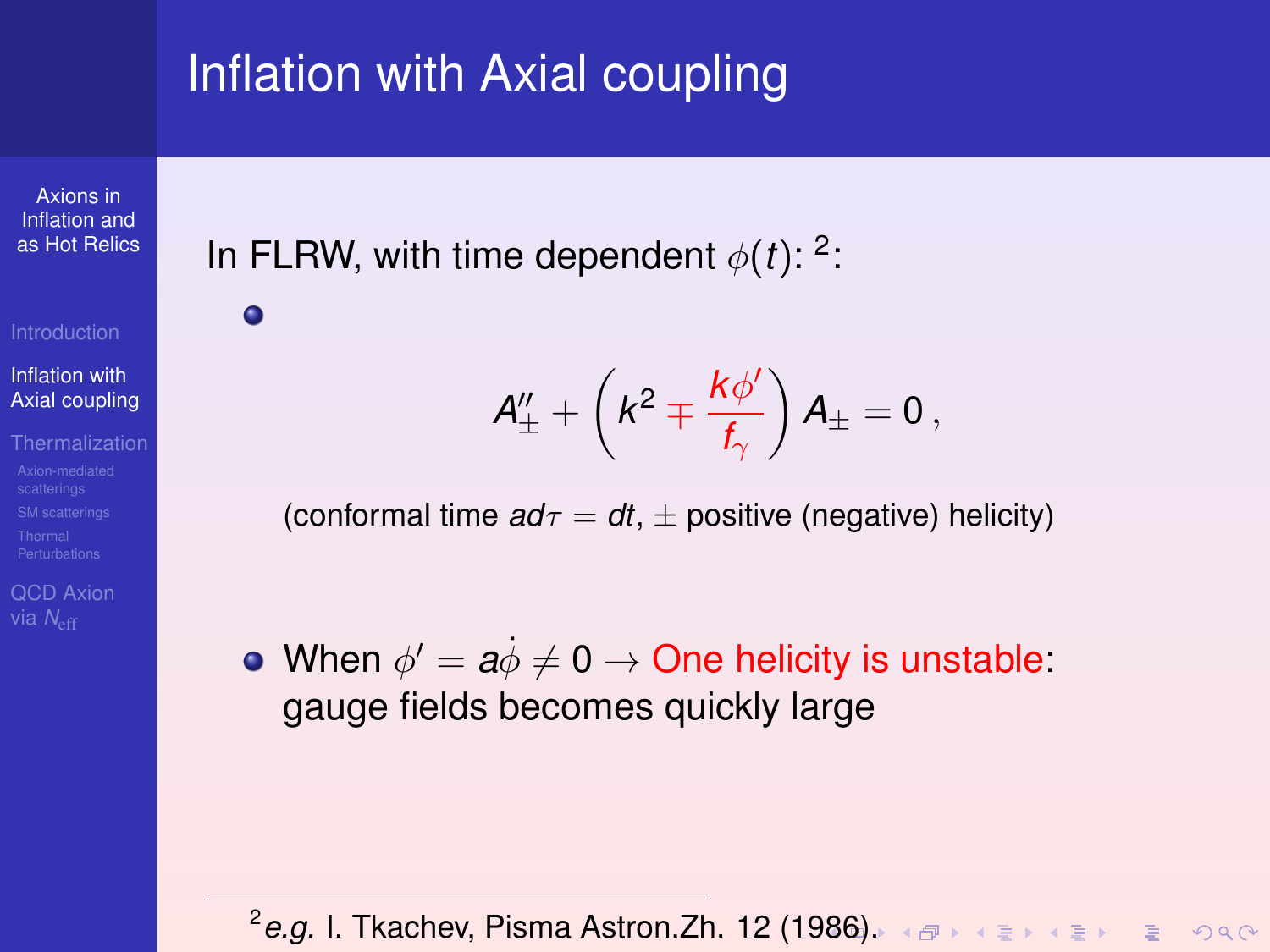# <span id="page-20-0"></span>Constant  $\dot{\phi}$  and de Sitter

Axions in Inflation and [as Hot Relics](#page-0-0)

Inflation with [Axial coupling](#page-6-0)

[QCD Axion](#page-87-0)

Assume:  $\dot{\phi} = const$  in de Sitter and  $a(t) = -\frac{1}{H\tau}$ (Sorbo & Anber '09)

$$
A''_{\pm} + \left(k^2 \mp \frac{2k\xi}{\tau}\right)A_{\pm} = 0\,,\qquad \bigg|\xi \equiv
$$



K ロ ▶ K @ ▶ K 할 ▶ K 할 ▶ | 할 | © 9 Q @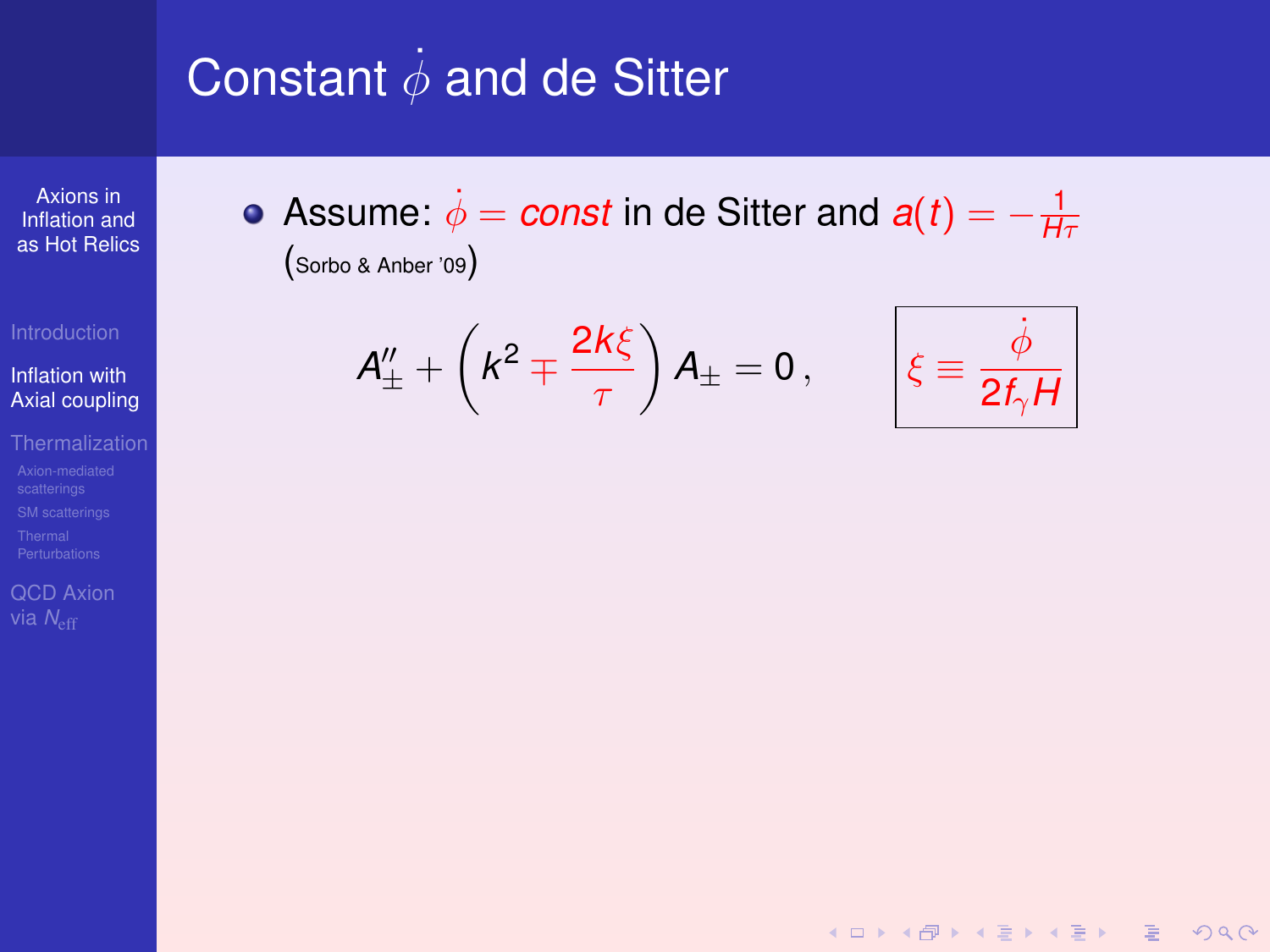# Constant  $\dot{\phi}$  and de Sitter

Axions in Inflation and [as Hot Relics](#page-0-0)

Inflation with [Axial coupling](#page-6-0)

[QCD Axion](#page-87-0)

Assume:  $\dot{\phi} = const$  in de Sitter and  $a(t) = -\frac{1}{H\tau}$ (Sorbo & Anber '09)

$$
A''_{\pm} + \left(k^2 \mp \frac{2k\xi}{\tau}\right) A_{\pm} = 0, \qquad \left|\xi \equiv \frac{\dot{\phi}}{2f_{\gamma}H}\right|
$$

**KORKARA REAKER ORA** 

Impose vacuum fluctuations  $A_k = \frac{e^{ik\tau}}{\sqrt{2k}}$ , at  $\tau \to -\infty$  (past) (\*Almost, up to a  $ln(\tau)$  phase.)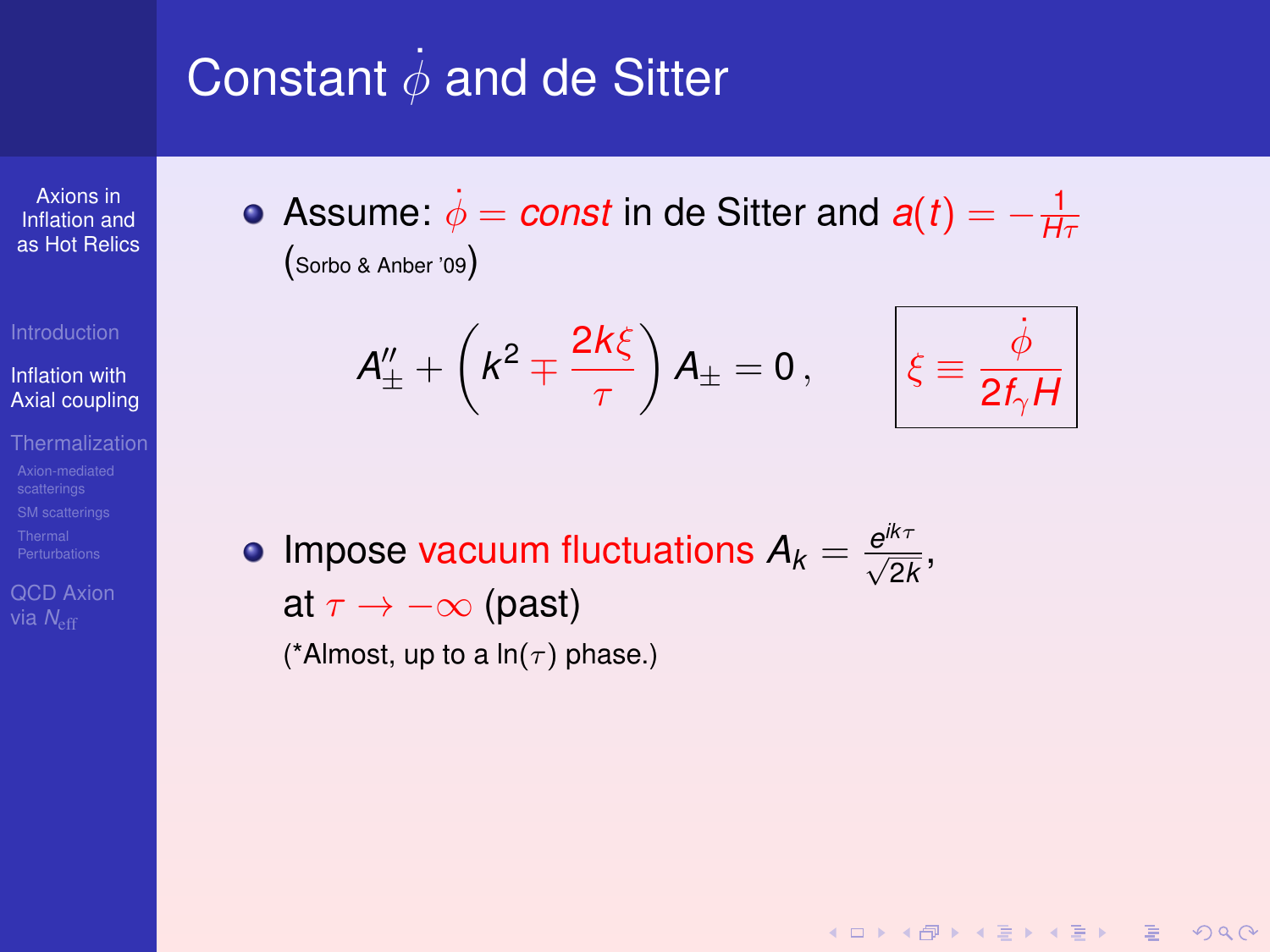# <span id="page-22-0"></span>Constant  $\dot{\phi}$  and de Sitter

Axions in Inflation and [as Hot Relics](#page-0-0)

Inflation with [Axial coupling](#page-6-0)

[QCD Axion](#page-87-0)

Assume:  $\dot{\phi} = const$  in de Sitter and  $a(t) = -\frac{1}{H\tau}$ (Sorbo & Anber '09)

$$
A''_{\pm} + \left(k^2 \mp \frac{2k\xi}{\tau}\right) A_{\pm} = 0, \qquad \left|\xi \equiv \frac{\dot{\phi}}{2f_{\gamma}H}\right|
$$

- Impose vacuum fluctuations  $A_k = \frac{e^{ik\tau}}{\sqrt{2k}}$ , at  $\tau \to -\infty$  (past) (\*Almost, up to a  $ln(\tau)$  phase.)
- Solution at  $\tau \to 0^-$  (future):

$$
A_{+} \approx \frac{1}{\sqrt{2k}} \left(\frac{k|\tau|}{2\xi}\right)^{1/4} e^{\pi \xi - 2\sqrt{2\xi k|\tau|}}
$$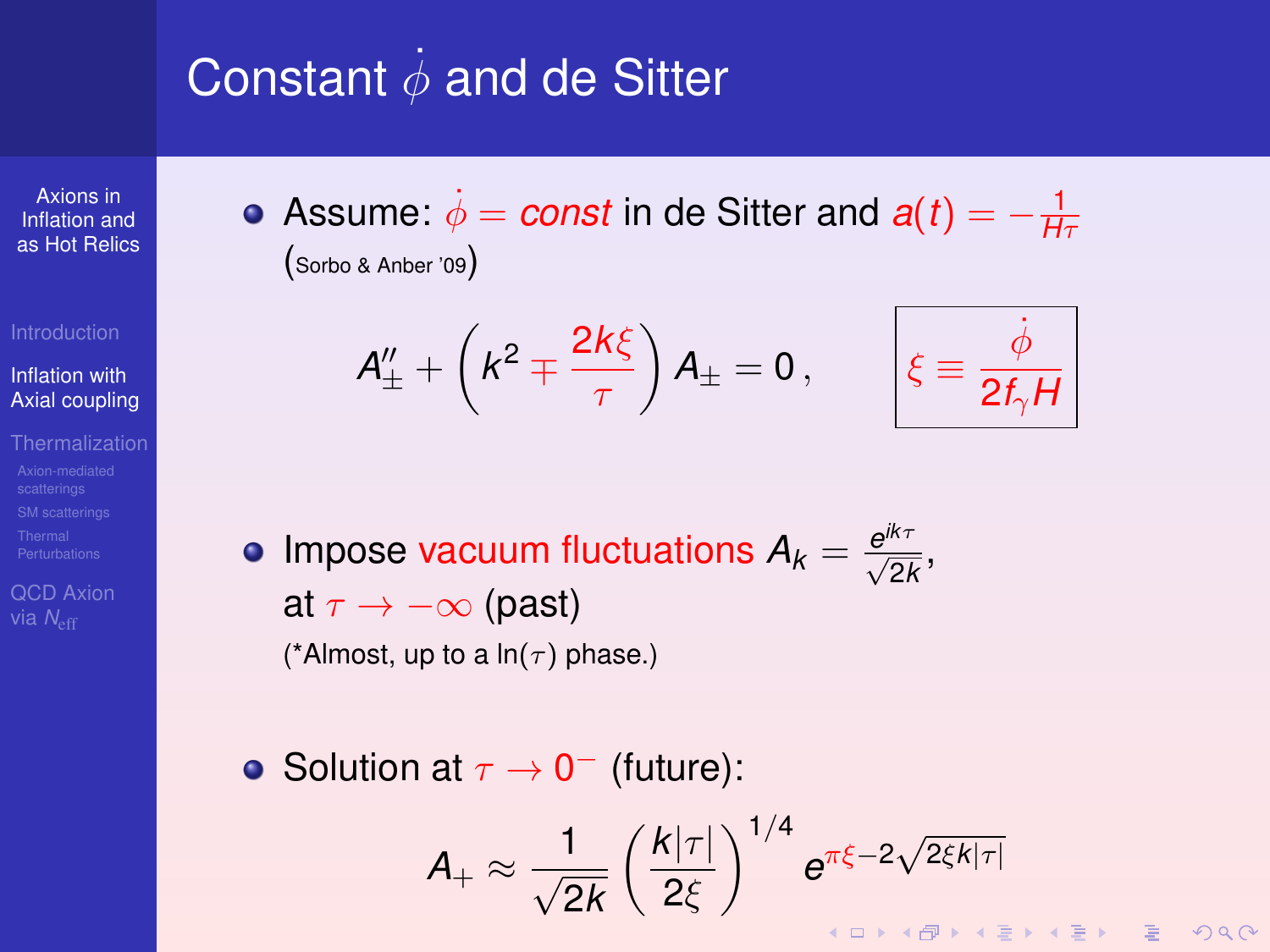Axions in Inflation and [as Hot Relics](#page-0-0)

#### Inflation with [Axial coupling](#page-6-0)

[QCD Axion](#page-87-0)

### <span id="page-23-0"></span>(Sorbo & Anber '09) estimated:

$$
\frac{\langle F\widetilde{F}\rangle}{4}=\frac{1}{2a^4}\int\frac{d^3k}{(2\pi)^3}\,k\frac{d\left[|A_+|^2-|A_-|^2\right]}{d\tau}\,\approx\, \frac{H^4}{\xi^4}e^{2\pi\xi}
$$

<sup>3</sup> Barnaby & Peloso PRL 106 (2011), Barnaby et al. PRD85 (2012), Namba et al. JCAP 1601 (2016). Ferreira & Sloth, JHEP 1412 ([201](#page-22-0)4) 139. Anber & Sorbo PRD85 (2012) [12](#page-24-0)[35](#page-22-0)[3](#page-23-0)[7.](#page-27-0) [L](#page-28-0)[in](#page-5-0) [&](#page-6-0) [N](#page-30-0)[g](#page-31-0) [\(T](#page-5-0)[ai](#page-6-0)[wa](#page-30-0)[n](#page-31-0)[, Ins](#page-0-0)[t.](#page-0-1)<br>Phys.), Phys.Lett. B718 (2013)..... Phys.), Phys.Lett. B718 (2013),....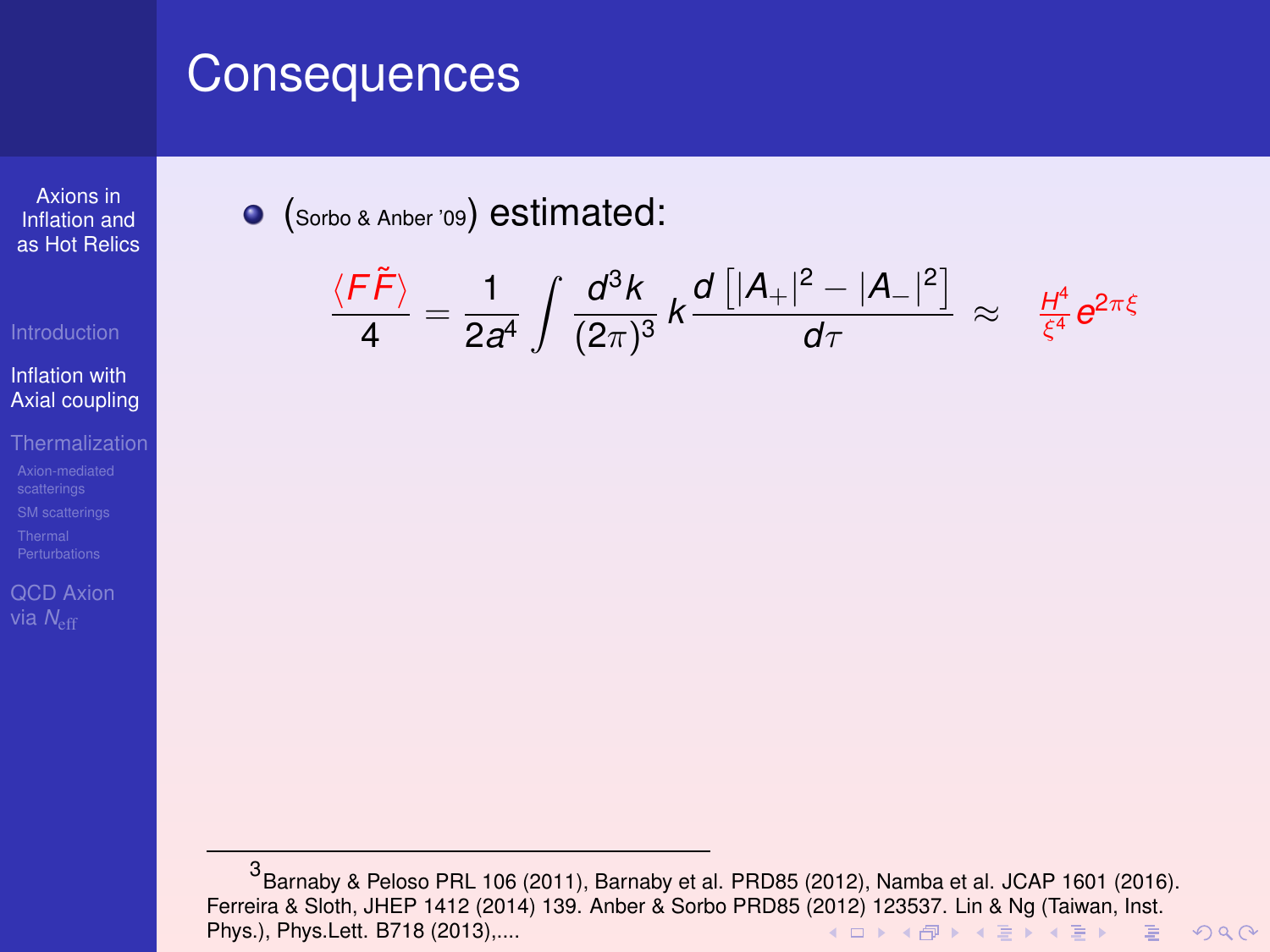Axions in Inflation and [as Hot Relics](#page-0-0)

#### Inflation with [Axial coupling](#page-6-0)

[QCD Axion](#page-87-0)

<span id="page-24-0"></span>(Sorbo & Anber '09) estimated:

$$
\frac{\langle F\widetilde{F}\rangle}{4}=\frac{1}{2a^4}\int\frac{d^3k}{(2\pi)^3}\,k\frac{d\left[|A_+|^2-|A_-|^2\right]}{d\tau}\,\approx\, \frac{H^4}{\xi^4}e^{2\pi\xi}
$$

$$
\rho_{\gamma} = \frac{1}{2a^4} \int \frac{d^3k}{(2\pi)^3} k \frac{d \left[ |A_+|^2 - |A_-|^2 \right]}{d\tau} \approx \frac{H^4}{\xi^3} e^{2\pi\xi}
$$

<sup>3</sup> Barnaby & Peloso PRL 106 (2011), Barnaby et al. PRD85 (2012), Namba et al. JCAP 1601 (2016). Ferreira & Sloth, JHEP 1412 ([201](#page-23-0)4) 139. Anber & Sorbo PRD85 (2012) [12](#page-25-0)[35](#page-22-0)[3](#page-23-0)[7.](#page-27-0) [L](#page-28-0)[in](#page-5-0) [&](#page-6-0) [N](#page-30-0)[g](#page-31-0) [\(T](#page-5-0)[ai](#page-6-0)[wa](#page-30-0)[n](#page-31-0)[, Ins](#page-0-0)[t.](#page-0-1)<br>Phys.), Phys.Lett. B718 (2013)..... Phys.), Phys.Lett. B718 (2013),....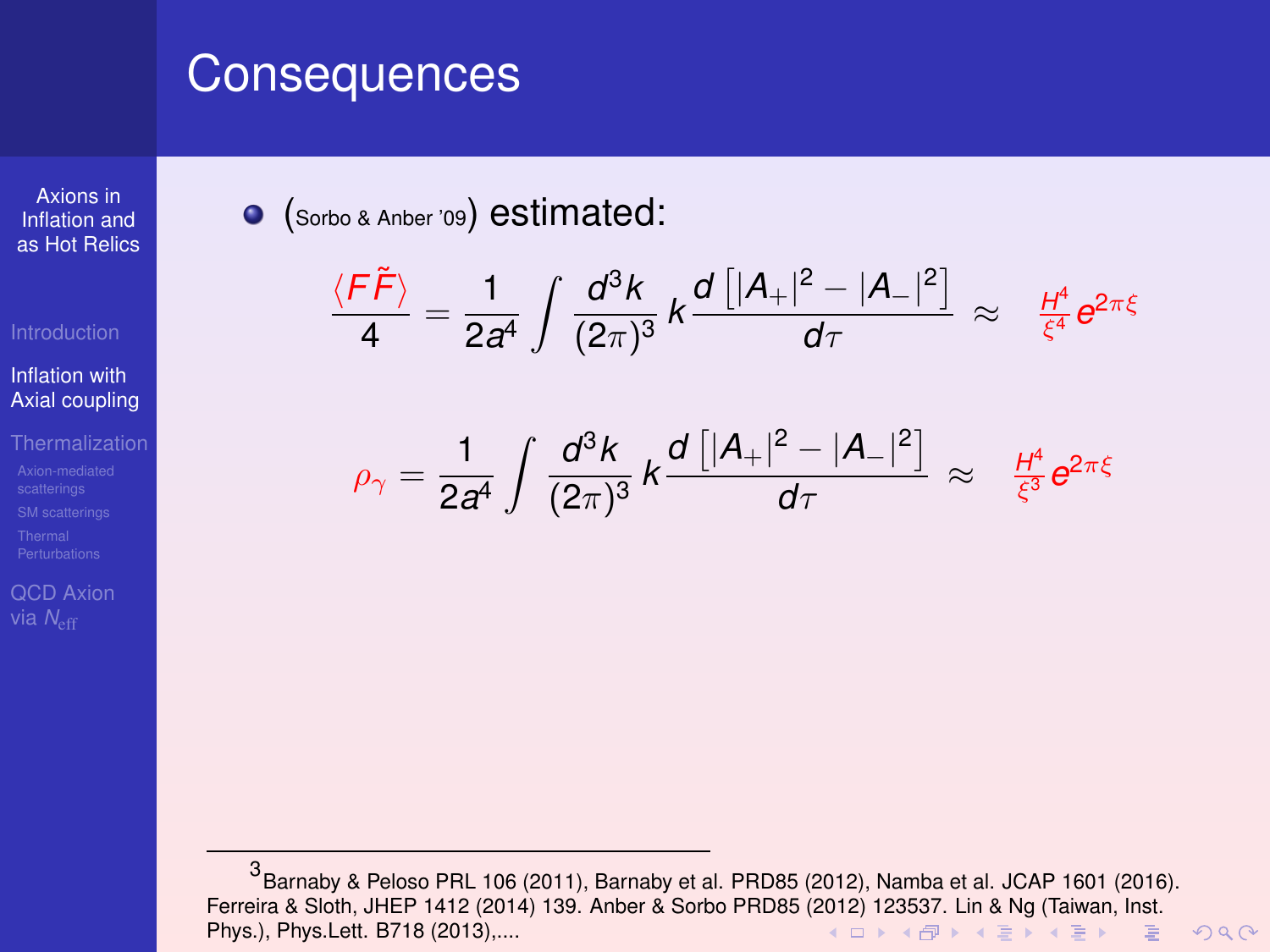Axions in Inflation and [as Hot Relics](#page-0-0)

#### Inflation with [Axial coupling](#page-6-0)

[QCD Axion](#page-87-0)

<span id="page-25-0"></span>(Sorbo & Anber '09) estimated:

$$
\frac{\langle F\widetilde{F}\rangle}{4}=\frac{1}{2a^4}\int\frac{d^3k}{(2\pi)^3}\,k\frac{d\left[|A_+|^2-|A_-|^2\right]}{d\tau}\,\approx\, \frac{H^4}{\xi^4}e^{2\pi\xi}
$$

$$
\rho_{\gamma} = \frac{1}{2a^4} \int \frac{d^3k}{(2\pi)^3} k \frac{d \left[ |A_+|^2 - |A_-|^2 \right]}{d\tau} \approx \frac{H^4}{\xi^3} e^{2\pi\xi}
$$

 $\bullet$  New features:  $3$ 

Fields are **not** in the vacuum (mostly around Horizon crossing  $k \leq \xi H$ ):

<sup>3</sup> Barnaby & Peloso PRL 106 (2011), Barnaby et al. PRD85 (2012), Namba et al. JCAP 1601 (2016). Ferreira & Sloth, JHEP 1412 ([201](#page-24-0)4) 139. Anber & Sorbo PRD85 (2012) [12](#page-26-0)[35](#page-22-0)[3](#page-23-0)[7.](#page-27-0) [L](#page-28-0)[in](#page-5-0) [&](#page-6-0) [N](#page-30-0)[g](#page-31-0) [\(T](#page-5-0)[ai](#page-6-0)[wa](#page-30-0)[n](#page-31-0)[, Ins](#page-0-0)[t.](#page-0-1)<br>Phys.), Phys.Lett. B718 (2013)..... Phys.), Phys.Lett. B718 (2013),....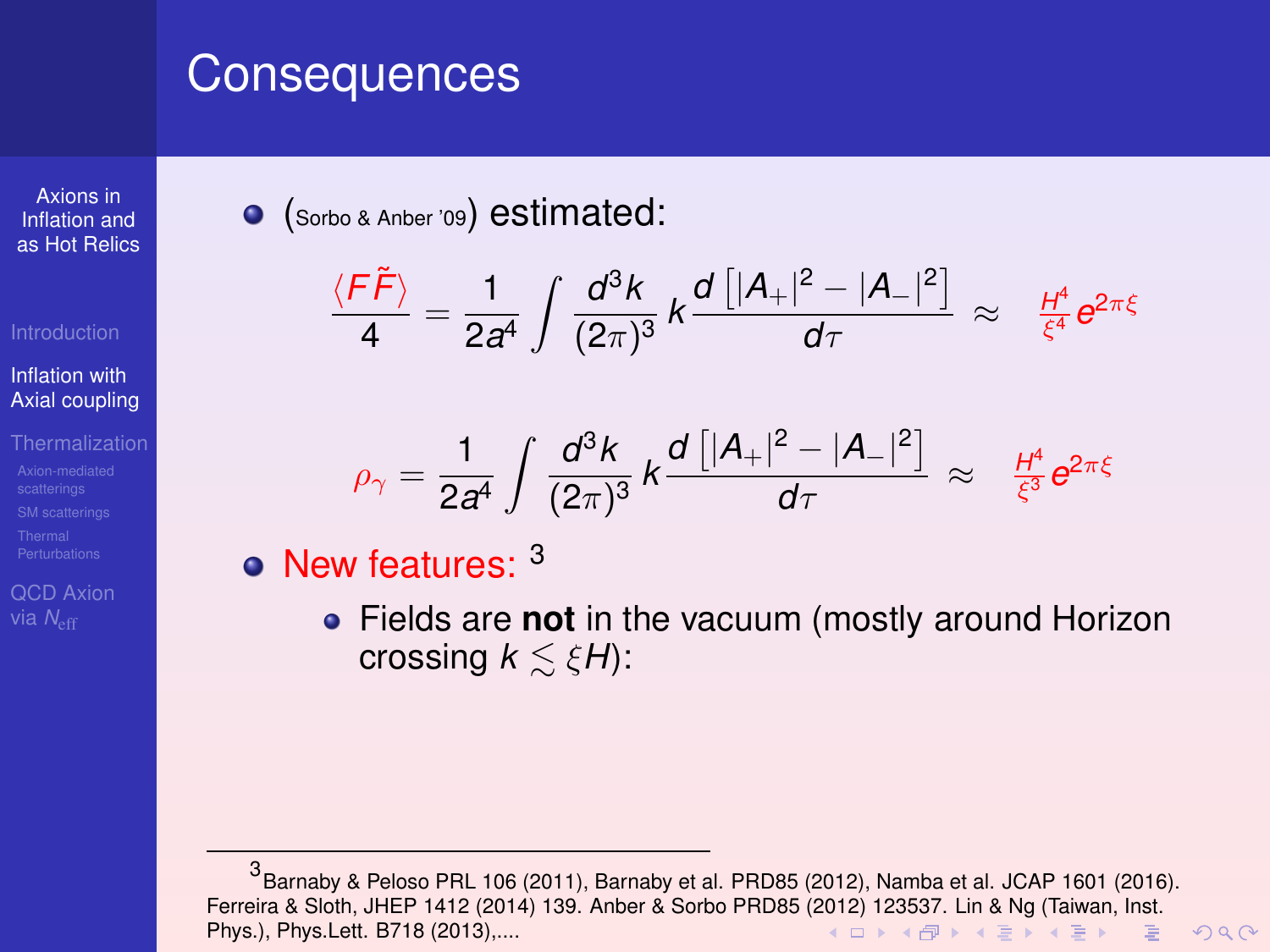Axions in Inflation and [as Hot Relics](#page-0-0)

#### Inflation with [Axial coupling](#page-6-0)

[QCD Axion](#page-87-0) via *N<sub>eff</sub>* 

<span id="page-26-0"></span>(Sorbo & Anber '09) estimated:

$$
\frac{\langle F\widetilde{F}\rangle}{4}=\frac{1}{2a^4}\int\frac{d^3k}{(2\pi)^3}\,k\frac{d\left[|A_+|^2-|A_-|^2\right]}{d\tau}\,\approx\, \frac{H^4}{\xi^4}e^{2\pi\xi}
$$

$$
\rho_{\gamma} = \frac{1}{2a^4} \int \frac{d^3k}{(2\pi)^3} k \frac{d \left[ |A_+|^2 - |A_-|^2 \right]}{d\tau} \approx \frac{H^4}{\xi^3} e^{2\pi\xi}
$$

 $\bullet$  New features:  $3$ 

- Fields are **not** in the vacuum (mostly around Horizon crossing  $k \leq \xi H$ ):
	- **Exponential contribution to 2-point function**  $\langle \delta \phi \delta \phi \rangle_{\text{loop}}$
	- **Exponential contribution to 3-point function**  $\langle \delta \phi \delta \phi \rangle_{\text{loop}}$
	- **Exponential contribution to tensors**

<sup>3</sup> Barnaby & Peloso PRL 106 (2011), Barnaby et al. PRD85 (2012), Namba et al. JCAP 1601 (2016). Ferreira & Sloth, JHEP 1412 (2014) 139. Anber & Sorbo PRD85 ([201](#page-25-0)2) [12](#page-27-0)[35](#page-22-0)[3](#page-23-0)[7.](#page-27-0) [L](#page-28-0)[in](#page-5-0) [&](#page-6-0) [N](#page-30-0)[g](#page-31-0) [\(T](#page-5-0)[ai](#page-6-0)[wa](#page-30-0)[n](#page-31-0)[, Ins](#page-0-0)[t.](#page-0-1) Phys.), Phys.Lett. B718 (2013),....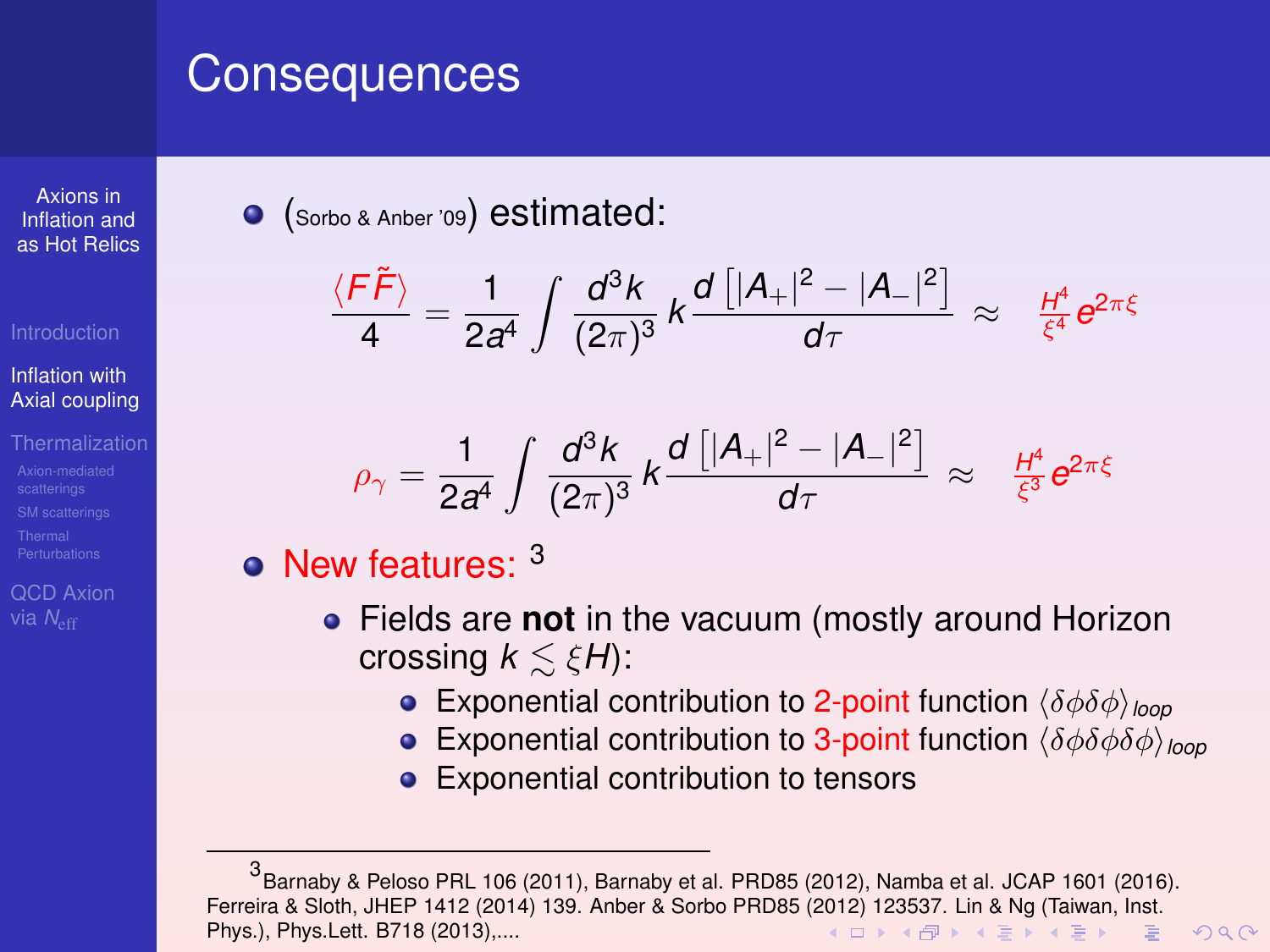Axions in Inflation and [as Hot Relics](#page-0-0)

#### Inflation with [Axial coupling](#page-6-0)

[QCD Axion](#page-87-0) via *N<sub>eff</sub>* 

<span id="page-27-0"></span>(Sorbo & Anber '09) estimated:

$$
\frac{\langle F\widetilde{F}\rangle}{4}=\frac{1}{2a^4}\int\frac{d^3k}{(2\pi)^3}\,k\frac{d\left[|A_+|^2-|A_-|^2\right]}{d\tau}\,\approx\, \frac{H^4}{\xi^4}e^{2\pi\xi}
$$

$$
\rho_{\gamma} = \frac{1}{2a^4} \int \frac{d^3k}{(2\pi)^3} k \frac{d \left[ |A_+|^2 - |A_-|^2 \right]}{d\tau} \approx \frac{H^4}{\xi^3} e^{2\pi\xi}
$$

 $\bullet$  New features:  $3$ 

- Fields are **not** in the vacuum (mostly around Horizon crossing  $k \leq \xi H$ ):
	- **Exponential contribution to 2-point function**  $\langle \delta \phi \delta \phi \rangle_{\text{loop}}$
	- **Exponential contribution to 3-point function**  $\langle \delta \phi \delta \phi \rangle_{\text{loop}}$
	- **Exponential contribution to tensors**
- At large  $\xi$ : Backreaction on  $\phi$  dynamics (friction)

<sup>3</sup> Barnaby & Peloso PRL 106 (2011), Barnaby et al. PRD85 (2012), Namba et al. JCAP 1601 (2016). Ferreira & Sloth, JHEP 1412 (2014) 139. Anber & Sorbo PRD85 ([201](#page-26-0)2) [12](#page-28-0)[35](#page-22-0)[3](#page-23-0)[7.](#page-27-0) [L](#page-28-0)[in](#page-5-0) [&](#page-6-0) [N](#page-30-0)[g](#page-31-0) [\(T](#page-5-0)[ai](#page-6-0)[wa](#page-30-0)[n](#page-31-0)[, Ins](#page-0-0)[t.](#page-0-1) Phys.), Phys.Lett. B718 (2013),....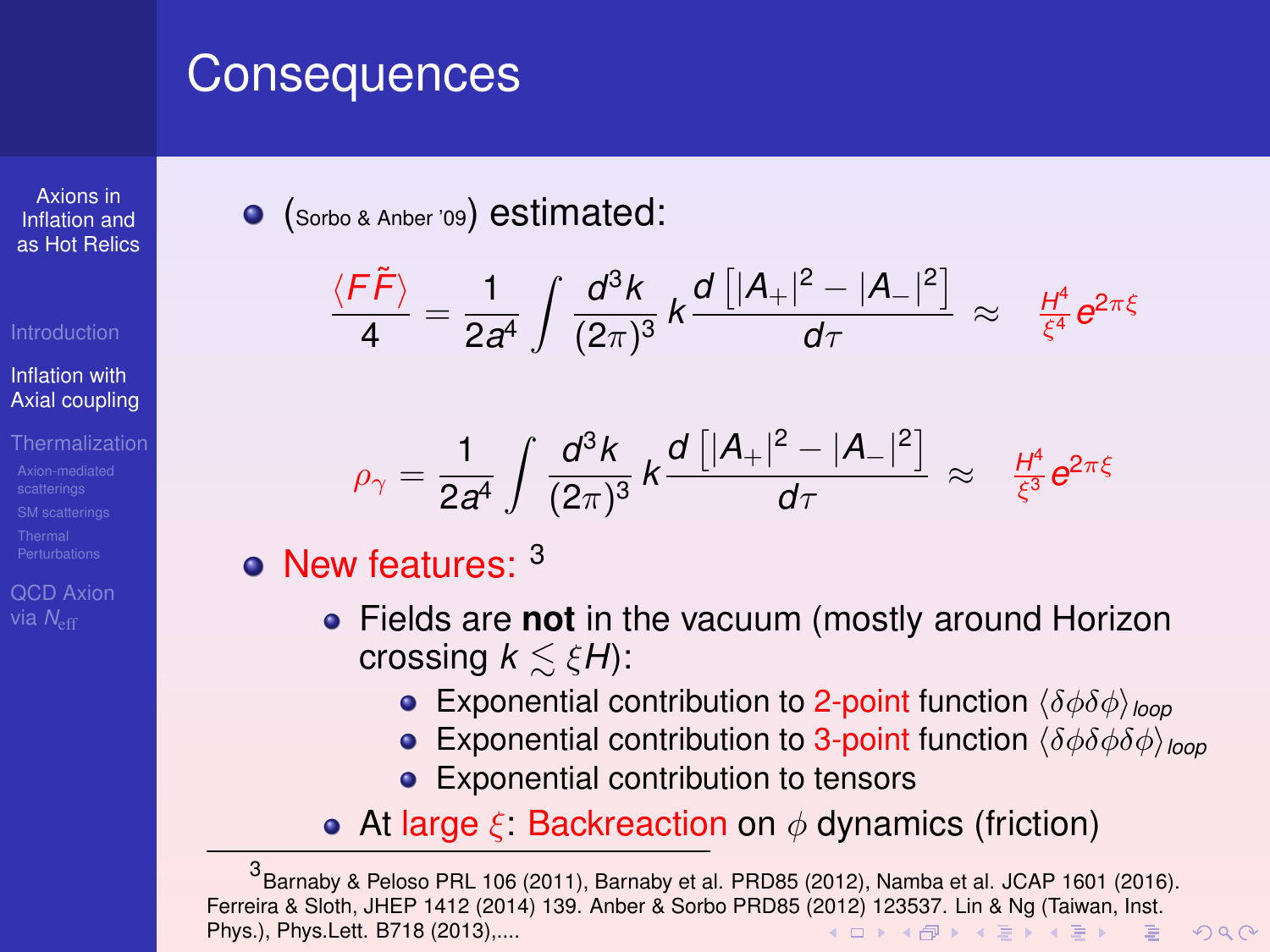Axions in Inflation and [as Hot Relics](#page-0-0)

#### Inflation with [Axial coupling](#page-6-0)

[QCD Axion](#page-87-0)

### <span id="page-28-0"></span>Generic conclusions:<sup>4</sup> :

**• Contribution to 3-point function**  $\langle \delta \phi \delta \phi \delta \phi \rangle_{\text{loop}}$  can be very large at  $\xi \geq 2.5$  (good & bad)

4 Barnaby & Peloso PRL 106 (2011), Barnaby et al. PRD85 (2012), Namba et al. JCAP 1601 (2016). Anber & Sorbo PRD85 (2012) 123537. Lin & Ng (Taiwan, Inst. Phys.), Phys.Lett. B718 (2013),....

5 Ferreira & Sloth, JHEP 1412 (2014) 139

K ロ ▶ K @ ▶ K 할 ▶ K 할 ▶ | 할 | © 9 Q @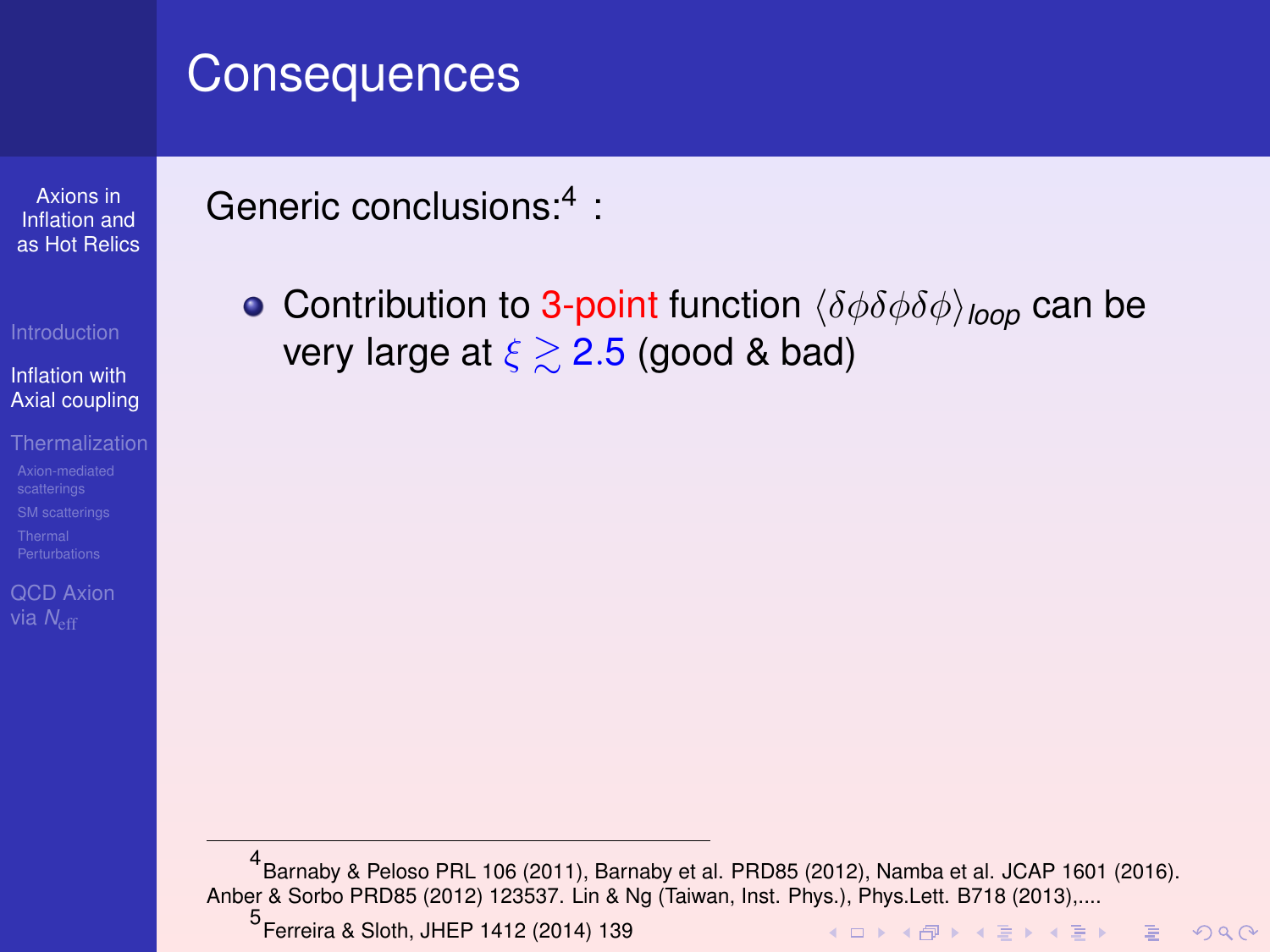Axions in Inflation and [as Hot Relics](#page-0-0)

#### Inflation with [Axial coupling](#page-6-0)

[QCD Axion](#page-87-0) via *N<sub>eff</sub>* 

### Generic conclusions:<sup>4</sup> :

- **Contribution to 3-point function**  $\langle \delta \phi \delta \phi \delta \phi \rangle_{\text{loop}}$  can be very large at  $\xi \geq 2.5$  (good & bad)
- Constraints from 3-point function seems to forbid other effects:
	- Large *r*, chiral GW,...
	- Large Backreaction (friction) on  $\phi$  dynamics

4 Barnaby & Peloso PRL 106 (2011), Barnaby et al. PRD85 (2012), Namba et al. JCAP 1601 (2016). Anber & Sorbo PRD85 (2012) 123537. Lin & Ng (Taiwan, Inst. Phys.), Phys. Lett. B718 (2013)

5 Ferreira & Sloth, JHEP 1412 (2014) 139

**KORKARA REAKER ORA**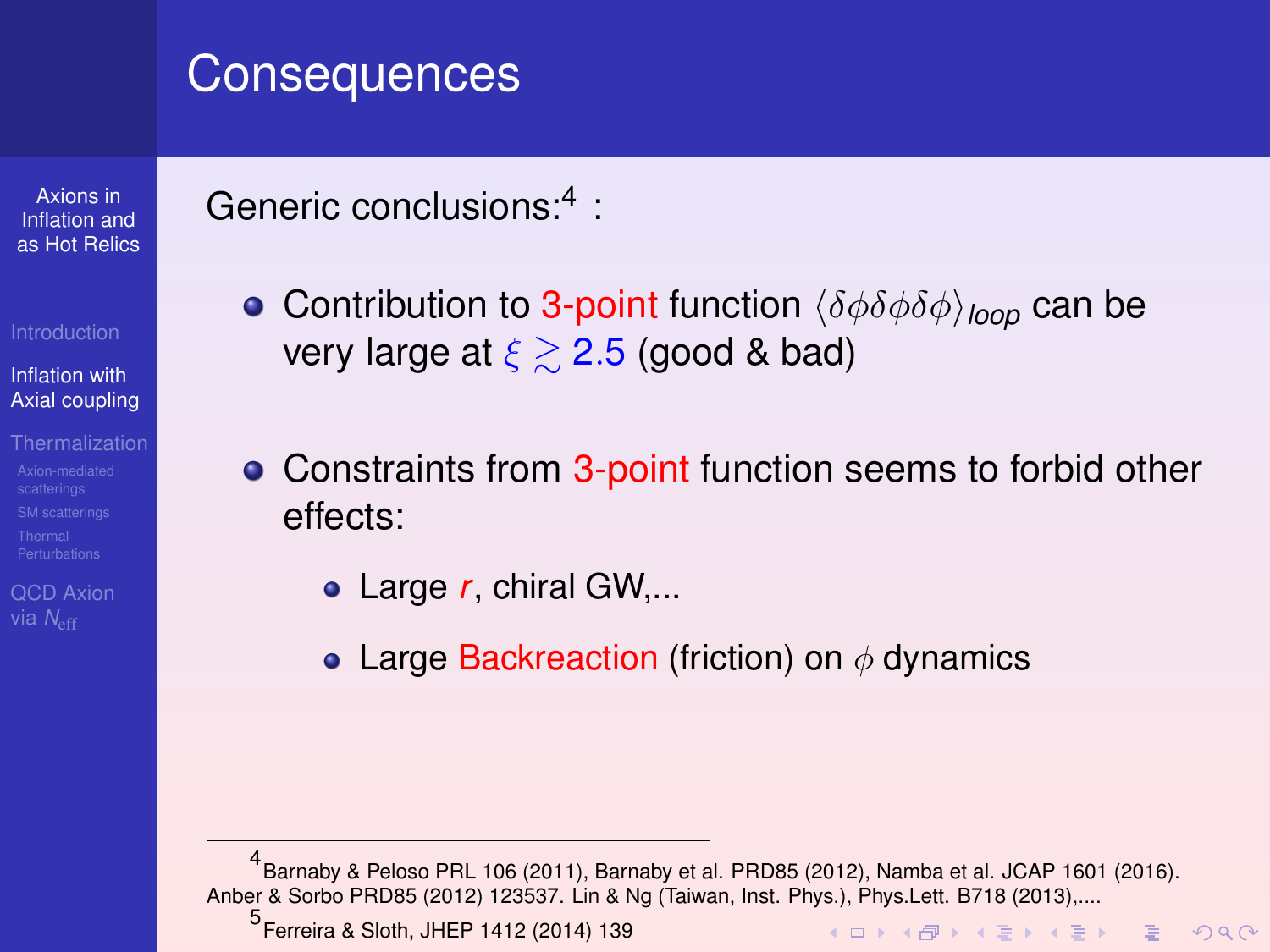Axions in Inflation and [as Hot Relics](#page-0-0)

#### Inflation with [Axial coupling](#page-6-0)

[QCD Axion](#page-87-0) via *N<sub>eff</sub>* 

## <span id="page-30-0"></span>Generic conclusions:<sup>4</sup> :

- **Contribution to 3-point function**  $\langle \delta \phi \delta \phi \delta \phi \rangle_{\text{loop}}$  can be very large at  $\xi \geq 2.5$  (good & bad)
- Constraints from 3-point function seems to forbid other effects:
	- Large *r*, chiral GW,...
	- Large Backreaction (friction) on  $\phi$  dynamics
- Moreover loop expansion <sup>5</sup> seems to break down at  $\xi \gtrsim 3.5 - 4.5$

5 Ferreira & Sloth, JHEP 1412 (2014) 139

<sup>4</sup> Barnaby & Peloso PRL 106 (2011), Barnaby et al. PRD85 (2012), Namba et al. JCAP 1601 (2016). Anber & Sorbo PRD85 (2012) 123537. Lin & Ng (Taiwan, Inst. Phys.), Phys.Lett. B718 (2013),....

KO KA KO KERKER KONG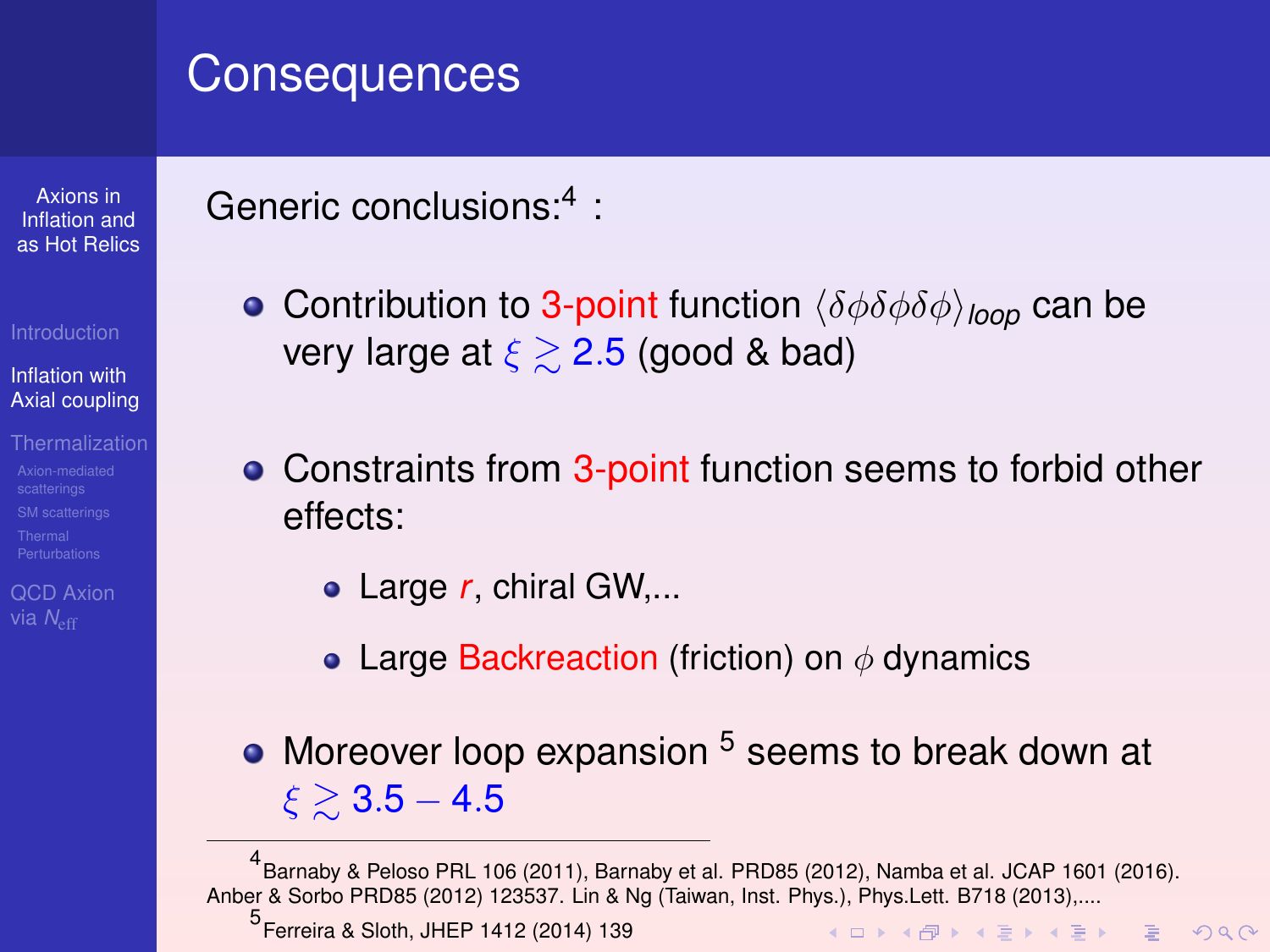Axions in Inflation and [as Hot Relics](#page-0-0)

Inflation with [Axial coupling](#page-6-0)

#### **[Thermalization](#page-31-0)**

[QCD Axion](#page-87-0)

<span id="page-31-0"></span>Include scattering of gauge bosons <sup>6</sup>:

• Very large occupation number  $N_\gamma \to$  scatterings enhanced  $\gamma\gamma \leftrightarrow \gamma\gamma$ ,

<sup>6</sup> *"Thermalized Axion Inflation"* Ricardo Z[. F](#page-30-0)[err](#page-32-0)[ei](#page-30-0)[r](#page-31-0)[a,](#page-34-0)[A.](#page-30-0)[N](#page-31-0)[.](#page-43-0) [1](#page-44-0)[7](#page-30-0)[0](#page-31-0)[6](#page-86-0)[.](#page-87-0)[00](#page-0-0)[373](#page-0-1).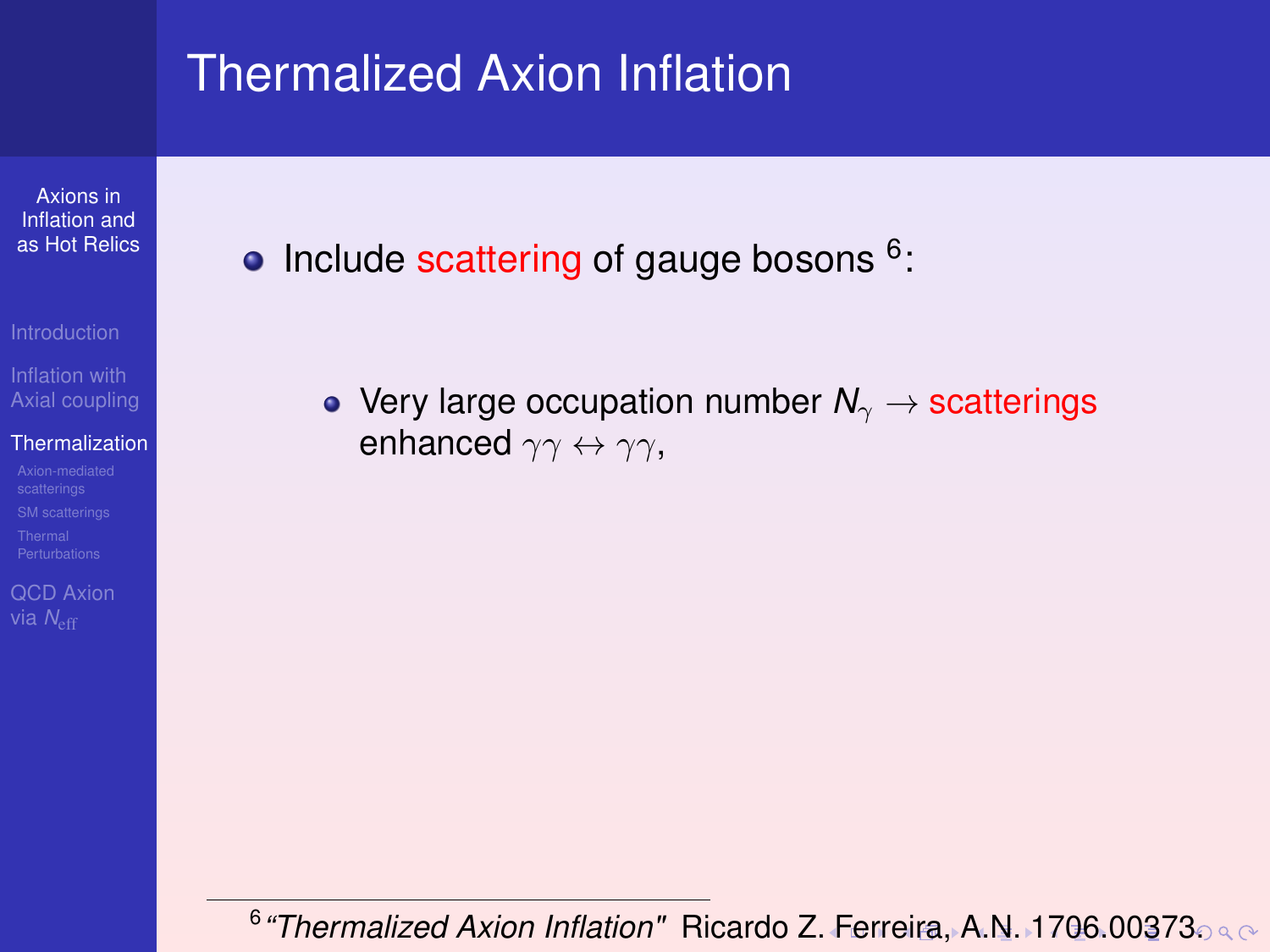Axions in Inflation and [as Hot Relics](#page-0-0)

[Axial coupling](#page-6-0)

#### [Thermalization](#page-31-0)

[QCD Axion](#page-87-0)

<span id="page-32-0"></span>Include scattering of gauge bosons <sup>6</sup>:

• Very large occupation number  $N_\gamma \to$  scatterings enhanced  $\gamma\gamma \leftrightarrow \gamma\gamma$ ,  $\gamma\gamma \leftrightarrow \phi\phi$ ,  $\gamma\phi \leftrightarrow \gamma\phi$ 

6 *"Thermalized Axion Inflation"* Ricardo Z[. F](#page-31-0)[err](#page-33-0)[ei](#page-30-0)[r](#page-31-0)[a,](#page-34-0)[A.](#page-30-0)[N](#page-31-0)[.](#page-43-0) [1](#page-44-0)[7](#page-30-0)[0](#page-31-0)[6](#page-86-0)[.](#page-87-0)[00](#page-0-0)[373](#page-0-1).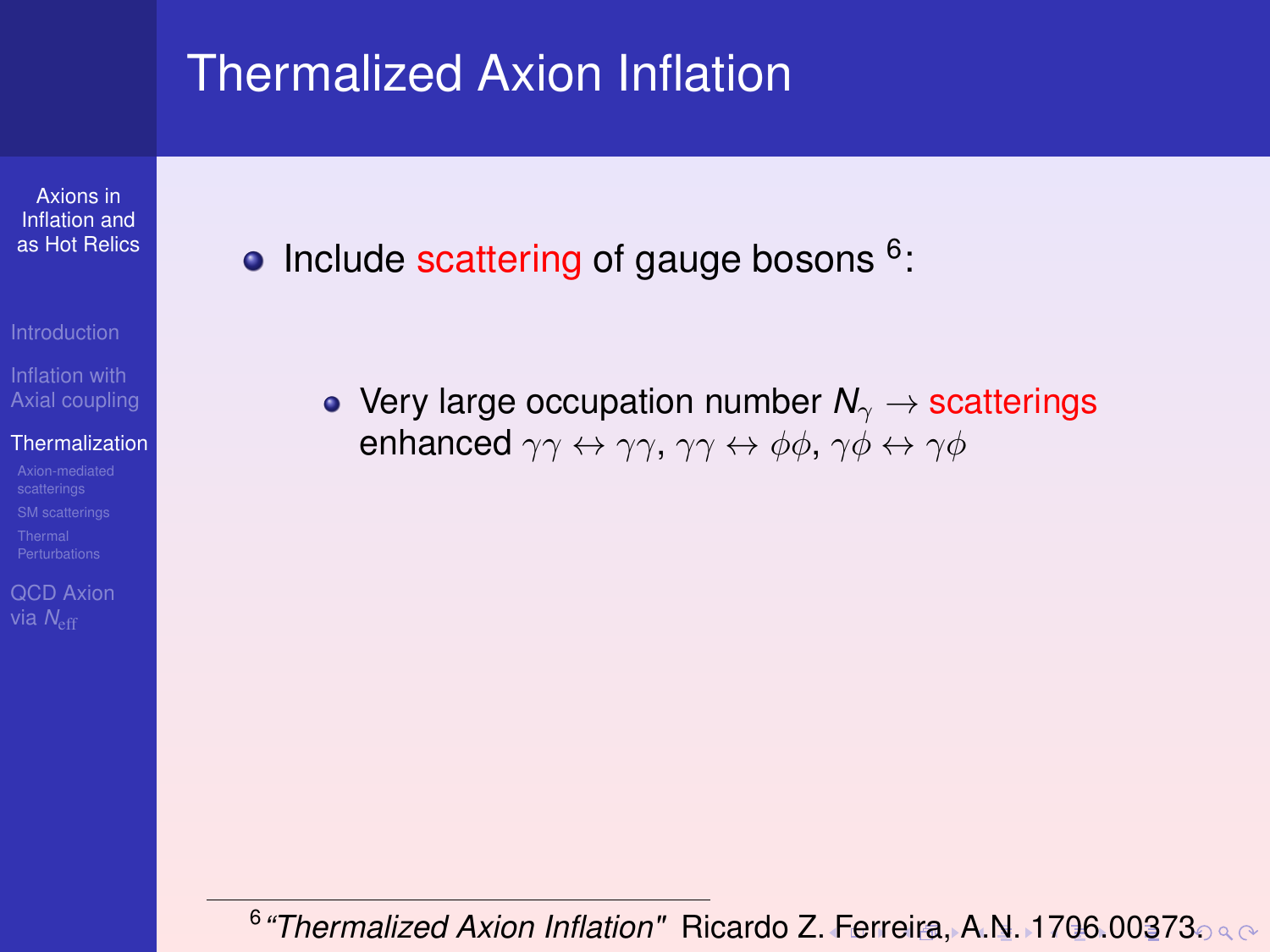Axions in Inflation and [as Hot Relics](#page-0-0)

- 
- [Axial coupling](#page-6-0)

#### [Thermalization](#page-31-0)

[QCD Axion](#page-87-0) via *N<sub>e</sub>* 

<span id="page-33-0"></span>Include scattering of gauge bosons <sup>6</sup>:

• Very large occupation number  $N_\gamma \rightarrow$  scatterings enhanced  $\gamma\gamma \leftrightarrow \gamma\gamma$ ,  $\gamma\gamma \leftrightarrow \phi\phi$ ,  $\gamma\phi \leftrightarrow \gamma\phi$ 

 $\bullet \implies$  Thermalization during Inflation, with  $T > H$ 

<sup>6</sup> *"Thermalized Axion Inflation"* Ricardo Z[. F](#page-32-0)[err](#page-34-0)[ei](#page-30-0)[r](#page-31-0)[a,](#page-34-0)[A.](#page-30-0)[N](#page-31-0)[.](#page-43-0) [1](#page-44-0)[7](#page-30-0)[0](#page-31-0)[6](#page-86-0)[.](#page-87-0)[00](#page-0-0)[373](#page-0-1).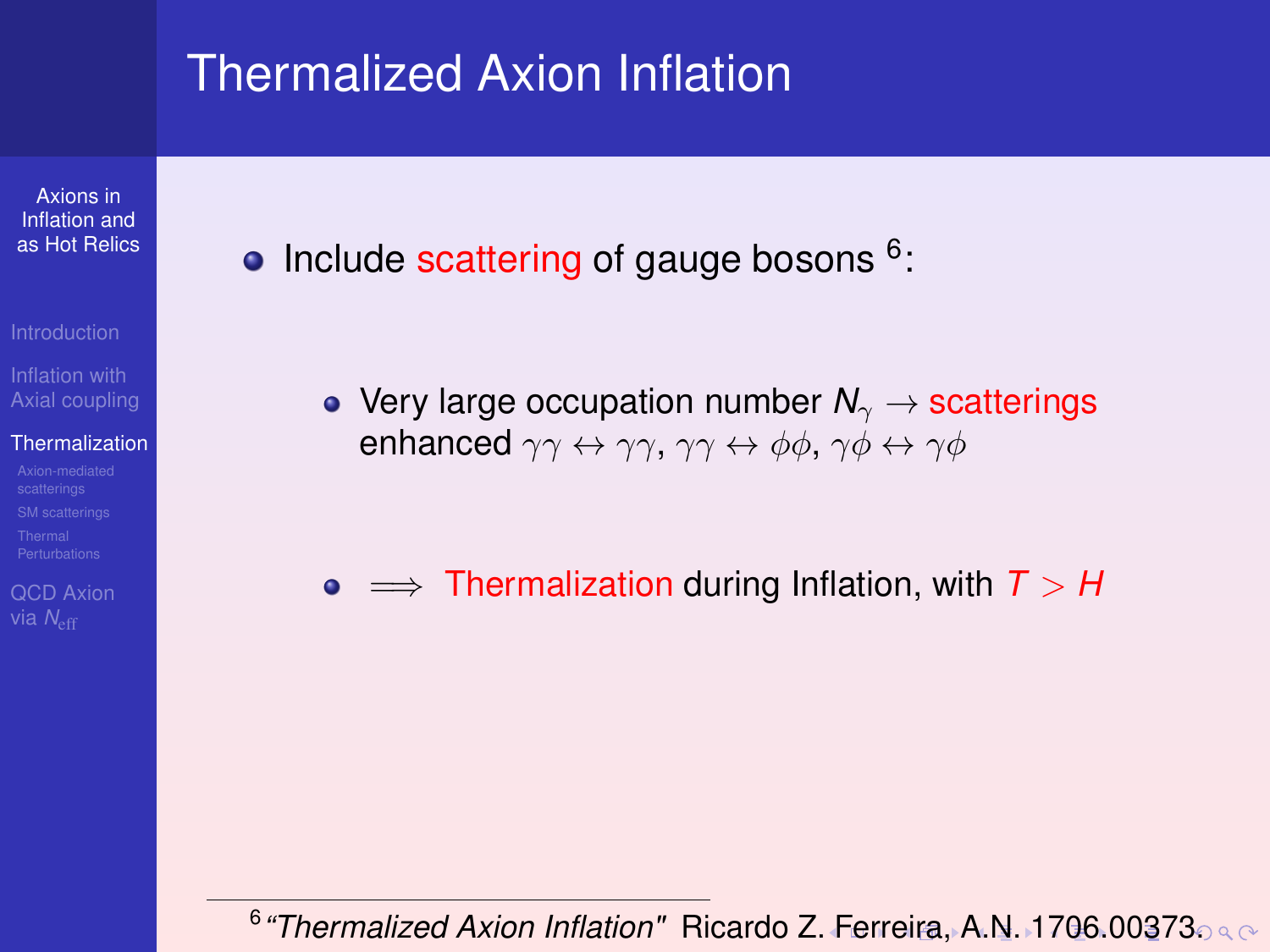Axions in Inflation and [as Hot Relics](#page-0-0)

- 
- [Axial coupling](#page-6-0)

#### [Thermalization](#page-31-0)

- 
- [QCD Axion](#page-87-0) via *N<sub>e</sub>*
- <span id="page-34-0"></span>Include scattering of gauge bosons <sup>6</sup>:
	- Very large occupation number  $N_{\gamma} \rightarrow$  scatterings enhanced  $\gamma\gamma \leftrightarrow \gamma\gamma$ ,  $\gamma\gamma \leftrightarrow \phi\phi$ ,  $\gamma\phi \leftrightarrow \gamma\phi$

- $\bullet \implies$  Thermalization during Inflation, with  $T > H$
- Very efficient if Standard Model gauge fields:  $\gamma\gamma \leftrightarrow \ell^+\ell^-$

<sup>6</sup> *"Thermalized Axion Inflation"* Ricardo Z[. F](#page-33-0)[err](#page-35-0)[ei](#page-30-0)[r](#page-31-0)[a,](#page-34-0)[A.](#page-30-0)[N](#page-31-0)[.](#page-43-0) [1](#page-44-0)[7](#page-30-0)[0](#page-31-0)[6](#page-86-0)[.](#page-87-0)[00](#page-0-0)[373](#page-0-1).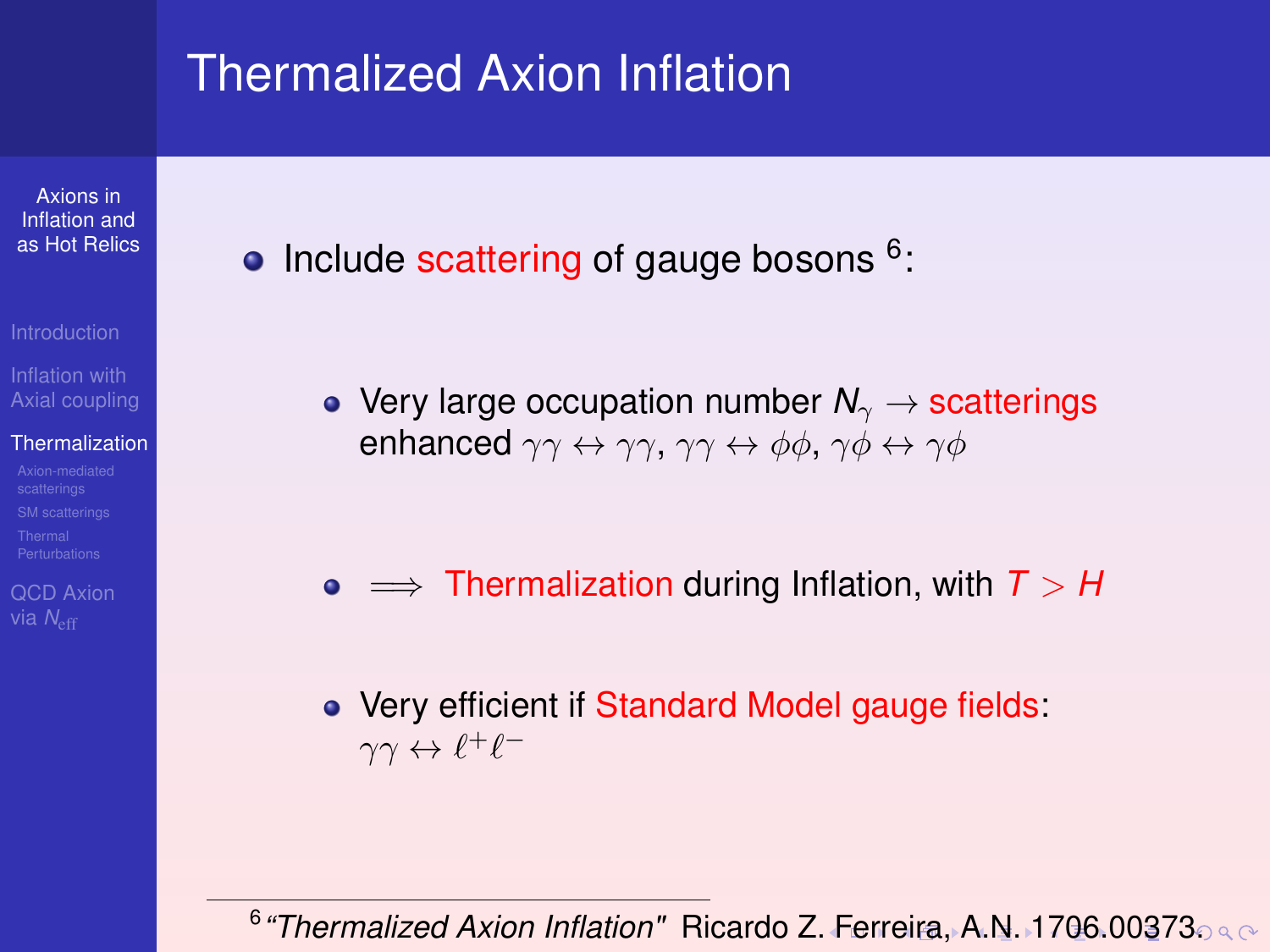Axions in Inflation and [as Hot Relics](#page-0-0)

[Axial coupling](#page-6-0)

#### **[Thermalization](#page-31-0)**

[QCD Axion](#page-87-0)

### <span id="page-35-0"></span>• New phenomenology:

Moves power of gauge fields more inside the horizon: from IR,  $\left|\frac{k}{a} \sim \xi H\right|$ , to UV,  $\left|\frac{k}{a} \sim 7\right|$ 

**KOD KAD KED KED E VAN**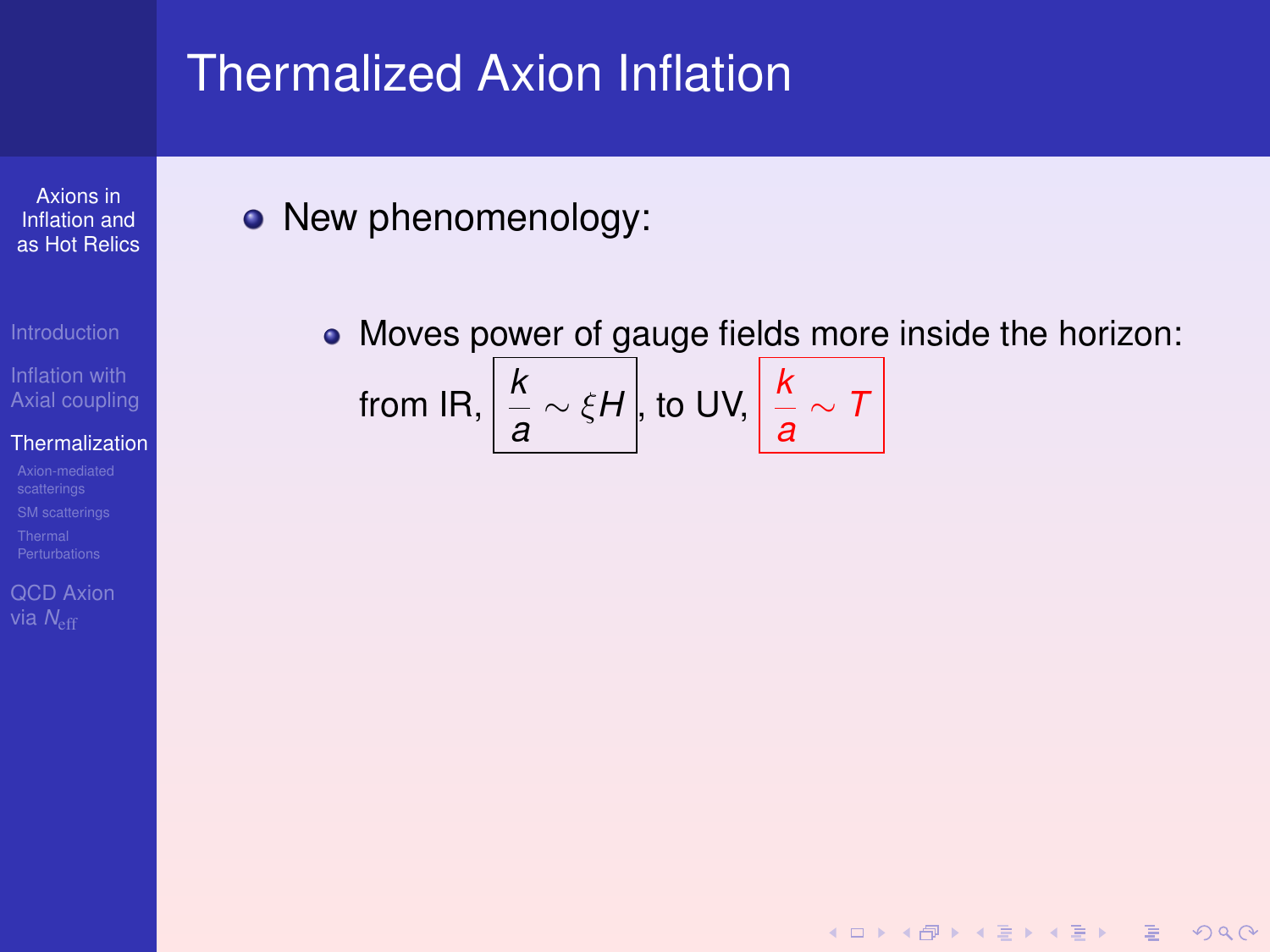Axions in Inflation and [as Hot Relics](#page-0-0)

[Axial coupling](#page-6-0)

#### [Thermalization](#page-31-0)

[QCD Axion](#page-87-0)

#### • New phenomenology:

- Moves power of gauge fields more inside the horizon: from IR,  $\left|\frac{k}{a} \sim \xi H\right|$ , to UV,  $\left|\frac{k}{a} \sim 7\right|$
- **Expect:** new dependence of  $\langle \delta\phi \delta\phi \rangle_{loop}$ ,  $\langle \delta\phi \delta\phi \delta\phi \rangle_{loop}$  on  $\xi$  (allow for larger  $\xi$ )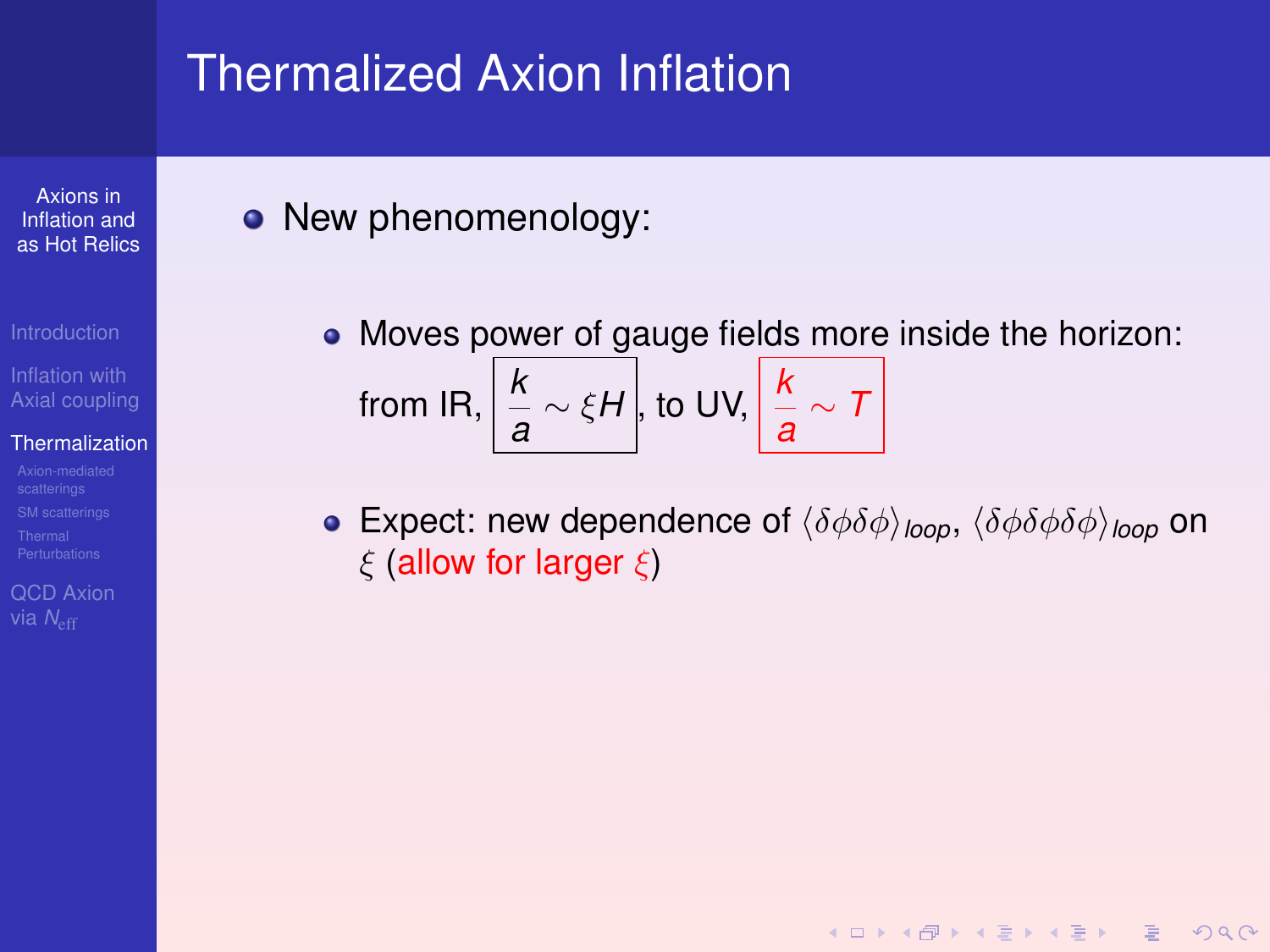Axions in Inflation and [as Hot Relics](#page-0-0)

[Axial coupling](#page-6-0)

#### [Thermalization](#page-31-0)

[QCD Axion](#page-87-0)

• New phenomenology:

- Moves power of gauge fields more inside the horizon: from IR,  $\left|\frac{k}{a} \sim \xi H\right|$ , to UV,  $\left|\frac{k}{a} \sim 7\right|$
- **•** Expect: new dependence of  $\langle \delta\phi \delta\phi \rangle_{\text{loop}}$ ,  $\langle \delta\phi \delta\phi \delta\phi \rangle_{\text{loop}}$  on  $\xi$  (allow for larger  $\xi$ )

KO KA KO KERKER KONG

#### **Questions:**

• What happens to  $n<sub>S</sub>$ ,  $r$ ?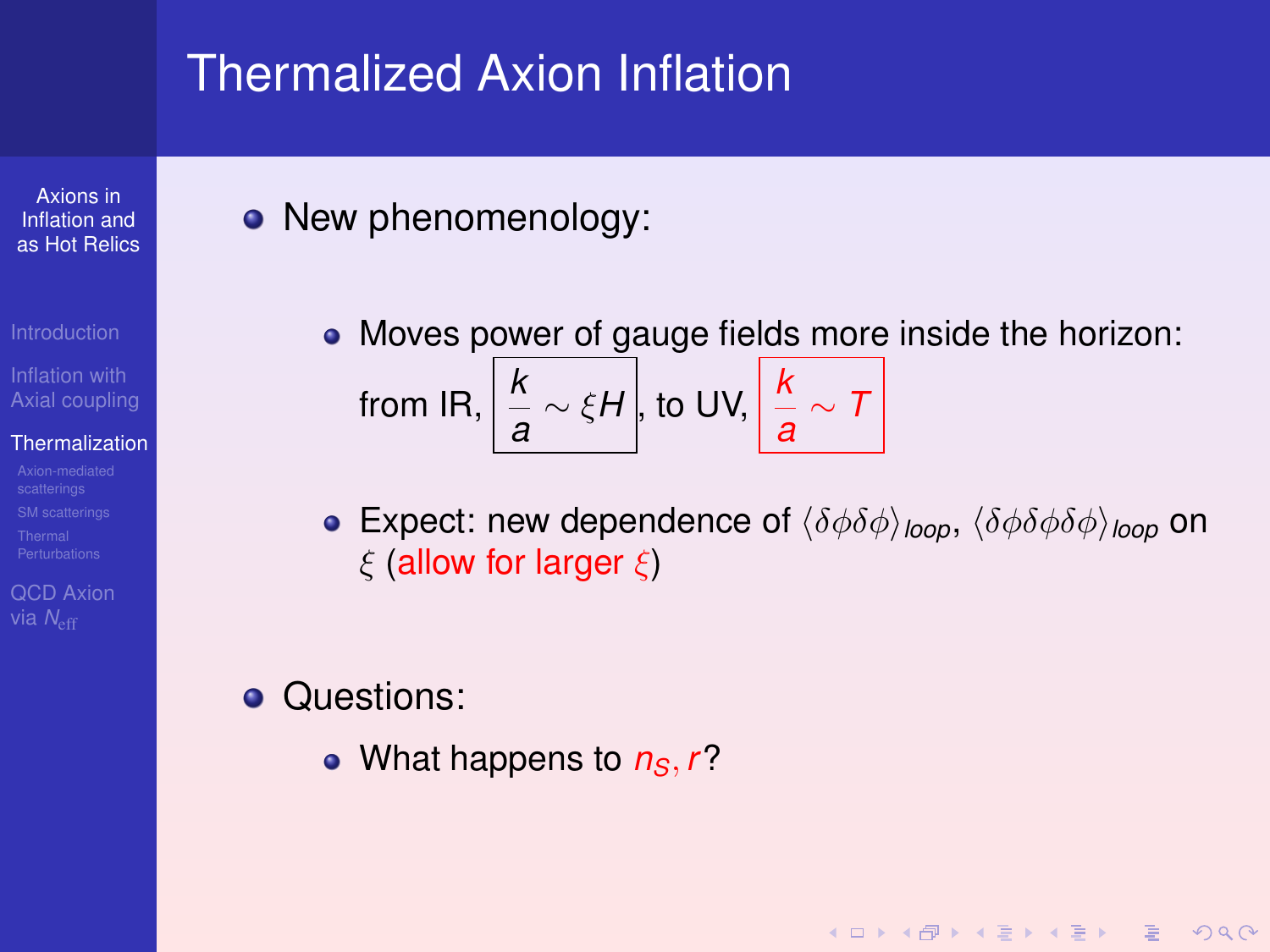Axions in Inflation and [as Hot Relics](#page-0-0)

[Axial coupling](#page-6-0)

#### [Thermalization](#page-31-0)

[QCD Axion](#page-87-0)

<span id="page-38-0"></span>• New phenomenology:

- Moves power of gauge fields more inside the horizon: from IR,  $\left|\frac{k}{a} \sim \xi H\right|$ , to UV,  $\left|\frac{k}{a} \sim 7\right|$
- **•** Expect: new dependence of  $\langle \delta\phi \delta\phi \rangle_{\text{loop}}$ ,  $\langle \delta\phi \delta\phi \delta\phi \rangle_{\text{loop}}$  on  $\xi$  (allow for larger  $\xi$ )

- **Questions:** 
	- What happens to  $n<sub>S</sub>$ ,  $r$ ?
	- Is large friction allowed?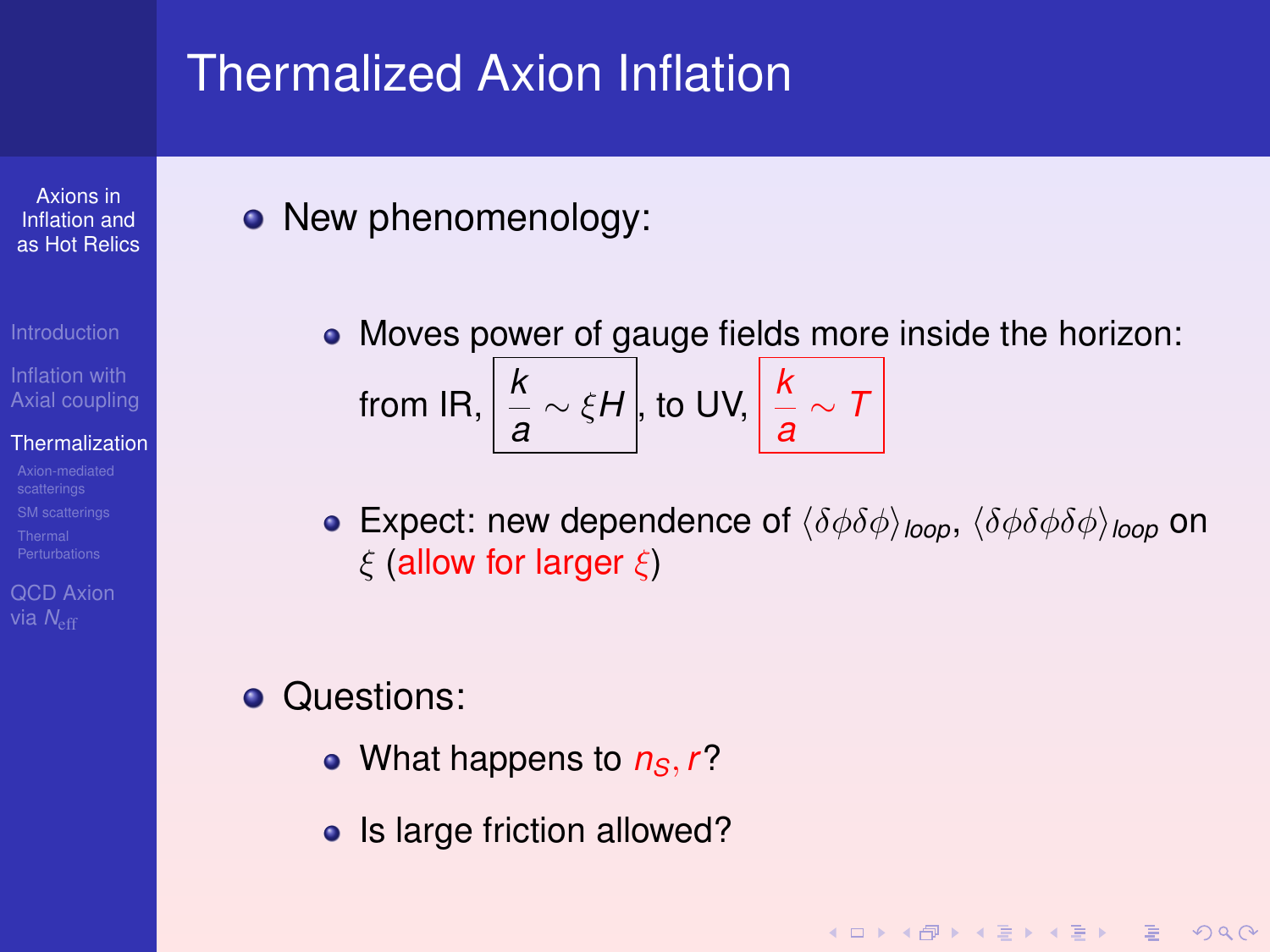Axions in Inflation and [as Hot Relics](#page-0-0)

[Axial coupling](#page-6-0)

#### [Thermalization](#page-31-0)

[QCD Axion](#page-87-0)

• New phenomenology:

- Moves power of gauge fields more inside the horizon: from IR,  $\left|\frac{k}{a} \sim \xi H\right|$ , to UV,  $\left|\frac{k}{a} \sim 7\right|$
- **•** Expect: new dependence of  $\langle \delta\phi \delta\phi \rangle_{\text{loop}}$ ,  $\langle \delta\phi \delta\phi \delta\phi \rangle_{\text{loop}}$  on  $\xi$  (allow for larger  $\xi$ )
- **Questions:** 
	- What happens to  $n<sub>S</sub>$ ,  $r$ ?
	- Is large friction allowed?
	- **Perhaps: oscillations in spect[ra?](#page-38-0)**<br>All a serves in the server in the server in the server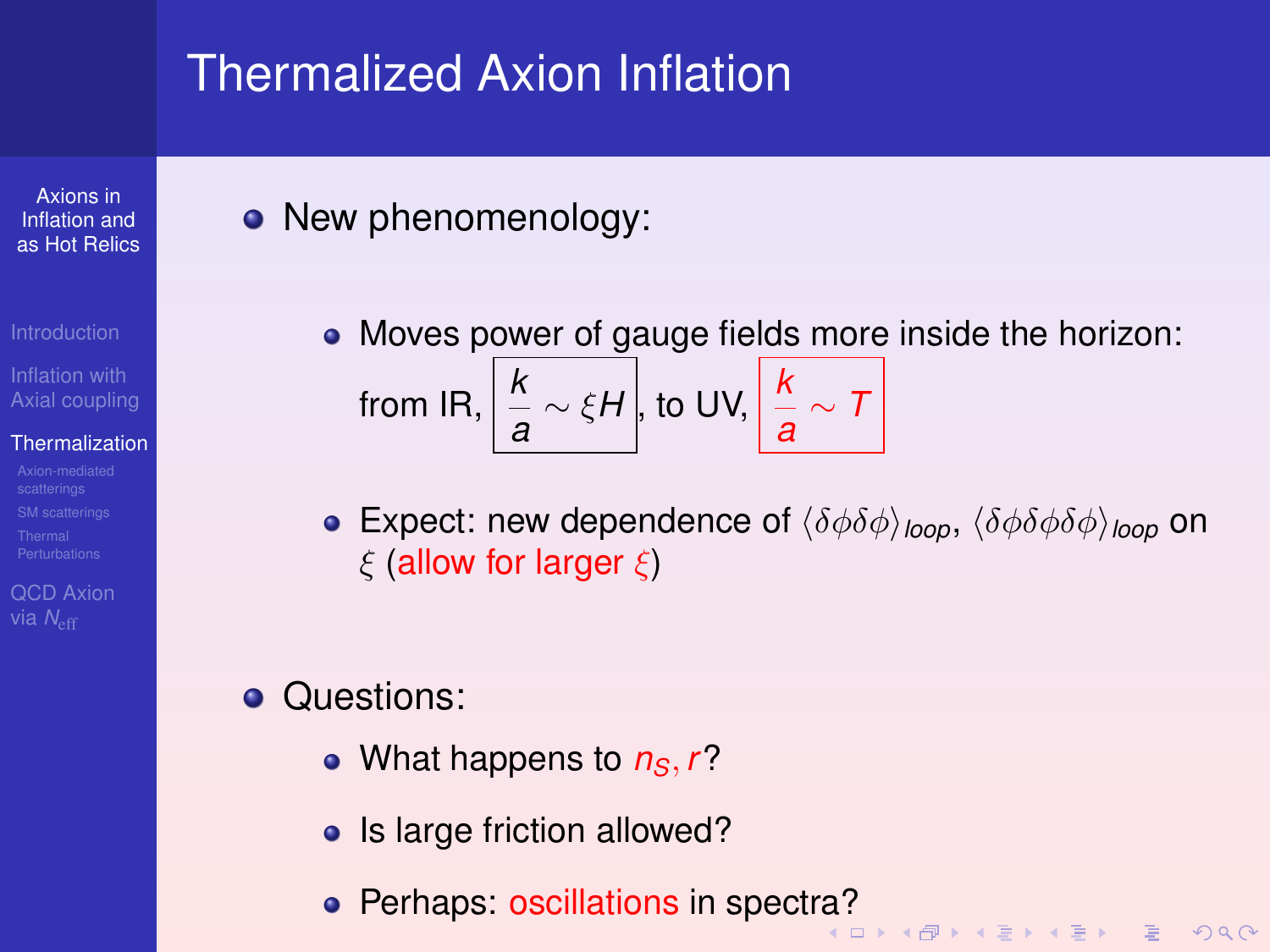# Particle production and thermalization

Axions in Inflation and [as Hot Relics](#page-0-0)

- 
- Inflation with [Axial coupling](#page-6-0)

#### **[Thermalization](#page-31-0)**

- 
- [QCD Axion](#page-87-0)
- Instability  $\Rightarrow$  particle production of modes:  $\frac{k}{a} \lesssim 2\xi H$ .
- Instability starts subhorizon (if  $\xi > 1$ ) where particle interpretation meaningful.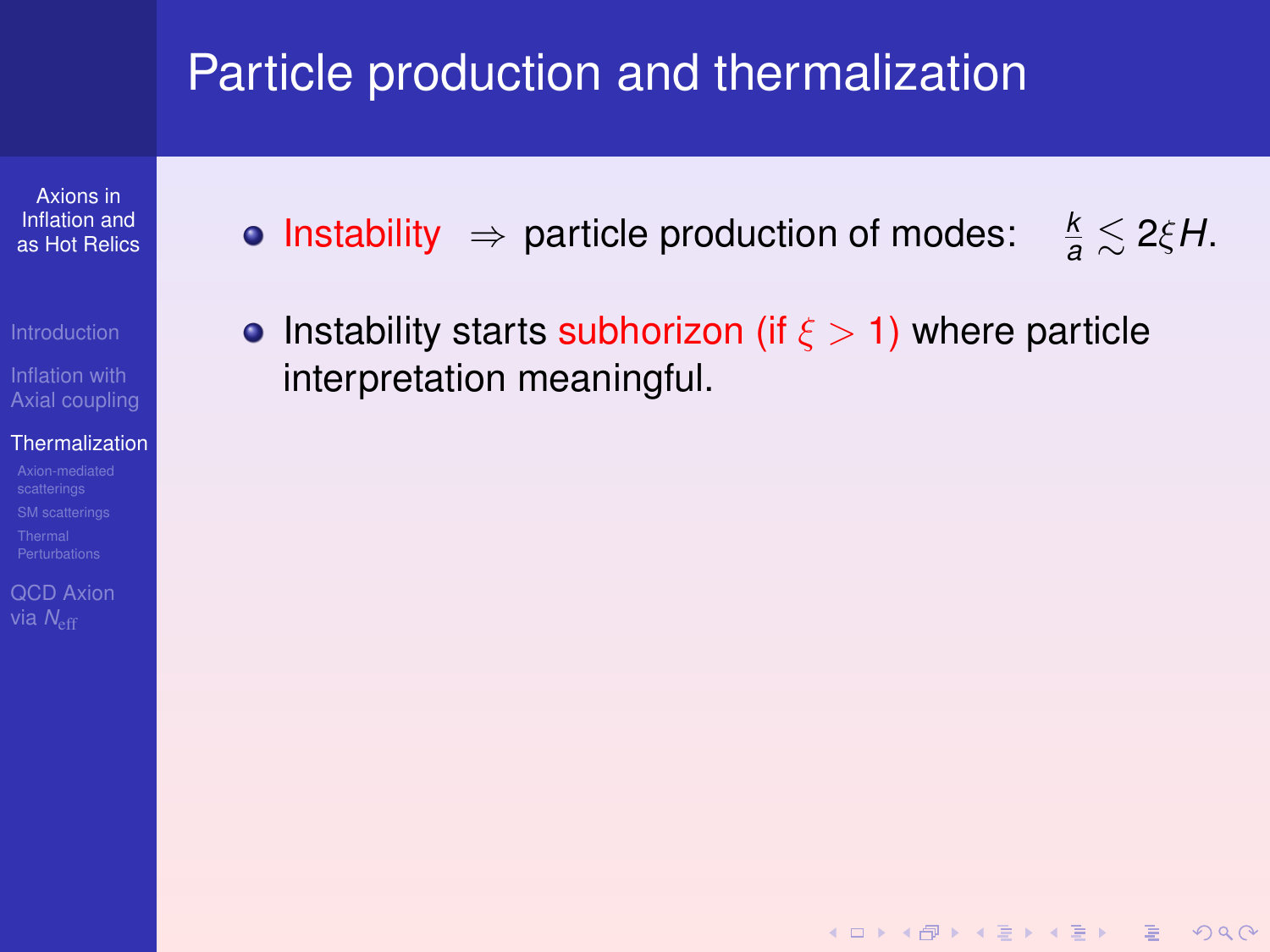## Particle production and thermalization

Axions in Inflation and [as Hot Relics](#page-0-0)

[Axial coupling](#page-6-0)

#### [Thermalization](#page-31-0)

[QCD Axion](#page-87-0)

- Instability  $\Rightarrow$  particle production of modes:  $\frac{k}{a} \lesssim 2\xi H$ .
- **•** Instability starts subhorizon (if  $\xi > 1$ ) where particle interpretation meaningful.
- Define Particle number per mode *k* as

$$
\frac{\rho_{\gamma}(k)}{2k}=\frac{A^{\prime 2}+k^2A^2}{2k}\equiv\frac{1}{2}+N_{\gamma}(k)\quad\Rightarrow\quad
$$

KO KA KO KERKER KONG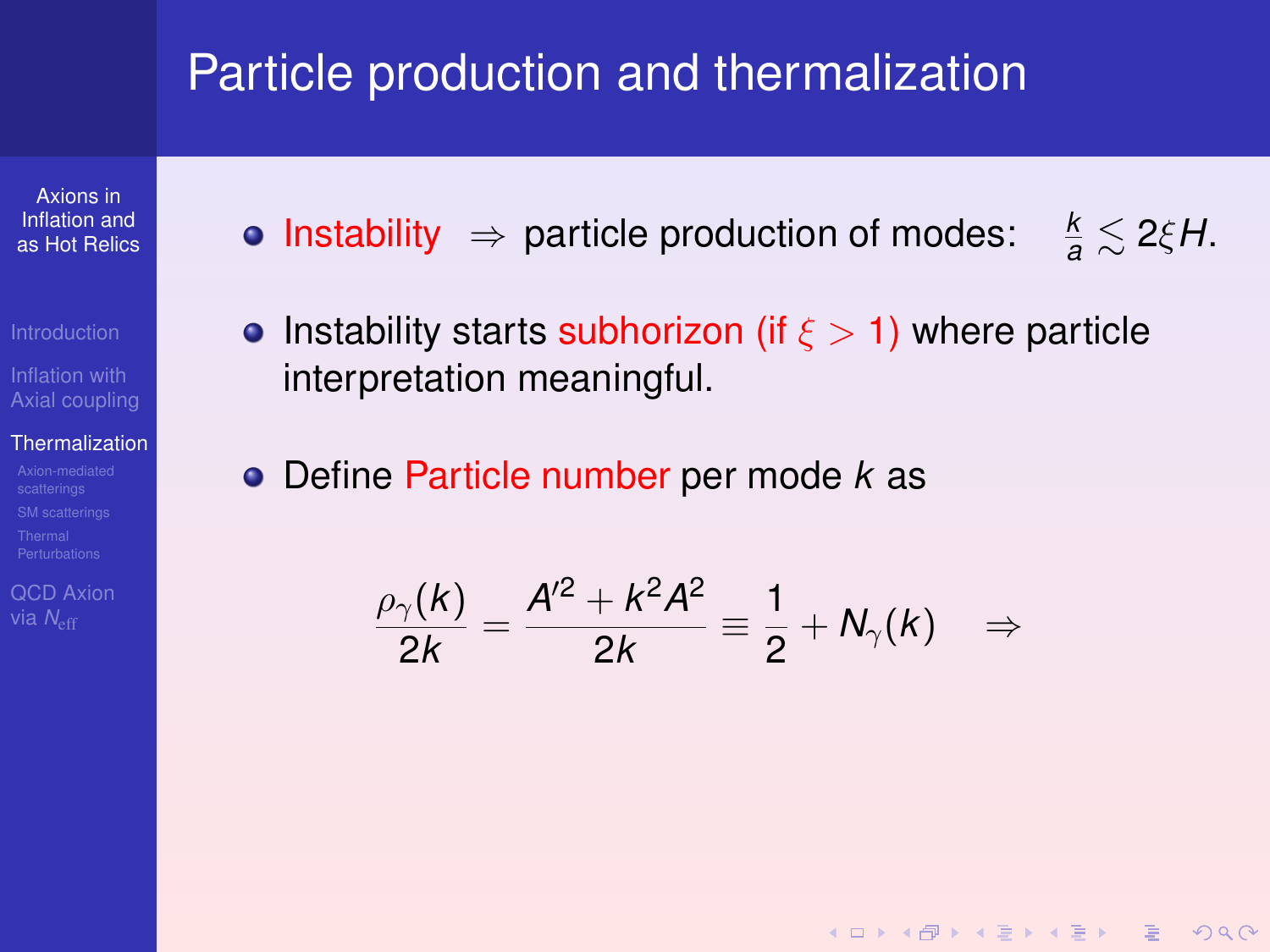## Particle production and thermalization

Axions in Inflation and [as Hot Relics](#page-0-0)

[Axial coupling](#page-6-0)

#### [Thermalization](#page-31-0)

[QCD Axion](#page-87-0)

- Instability  $\Rightarrow$  particle production of modes:  $\frac{k}{a} \lesssim 2\xi H$ .
- **•** Instability starts subhorizon (if  $\xi > 1$ ) where particle interpretation meaningful.
- Define Particle number per mode *k* as

$$
\frac{\rho_{\gamma}(k)}{2k}=\frac{A^{\prime 2}+k^2A^2}{2k}\equiv\frac{1}{2}+N_{\gamma}(k)\quad\Rightarrow\quad
$$

$$
\begin{cases} N_{\gamma}(k) \simeq 0, & k/a \gg H \\ N_{\gamma}(k) \simeq \frac{e^{2\pi\xi}}{8\pi\xi}, & k/a \ll H \end{cases}
$$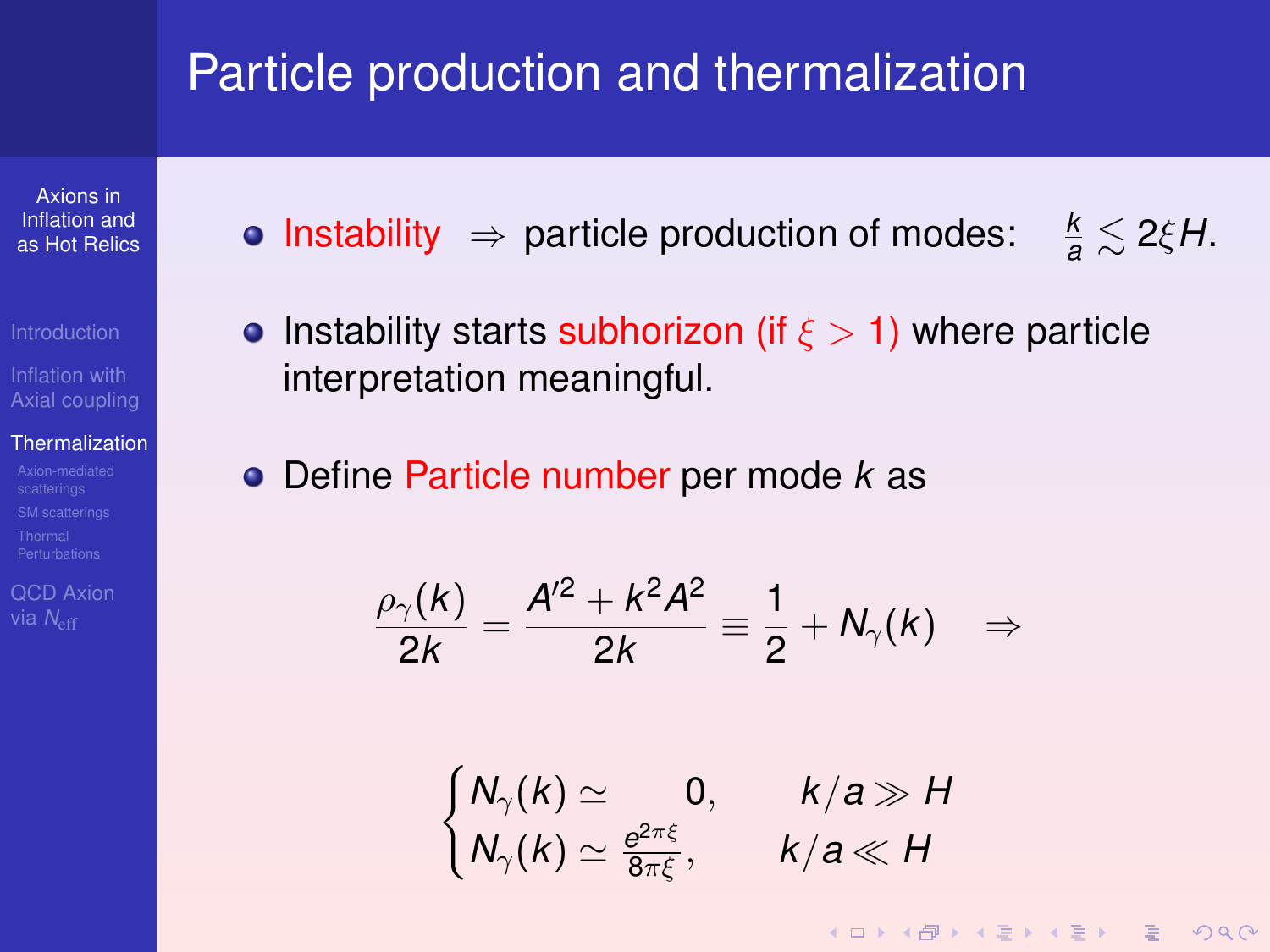Axions in Inflation and [as Hot Relics](#page-0-0)

Inflation with [Axial coupling](#page-6-0)

#### **[Thermalization](#page-31-0)**

[QCD Axion](#page-87-0)

#### Scatterings are enhanced by powers of N<sub>γ</sub>



$$
\frac{dN_{\gamma}(k)}{d\tau}=S(k)
$$

$$
S = \frac{1}{\omega(k)} \int \prod_{i=2}^{4} \left( \frac{d^3 p_i}{(2\pi)^3 (2E_i)} \right) |M_n|^2 (2\pi)^4 \delta^{(4)} (k^{\mu} + p_2^{\mu} - p_3^{\mu} - p_4^{\mu}) \cdot N_{\gamma}(k) N_{\gamma}(p_2) [1 + N_{\gamma}(p_3)] [1 + N_{\gamma}(p_4)]
$$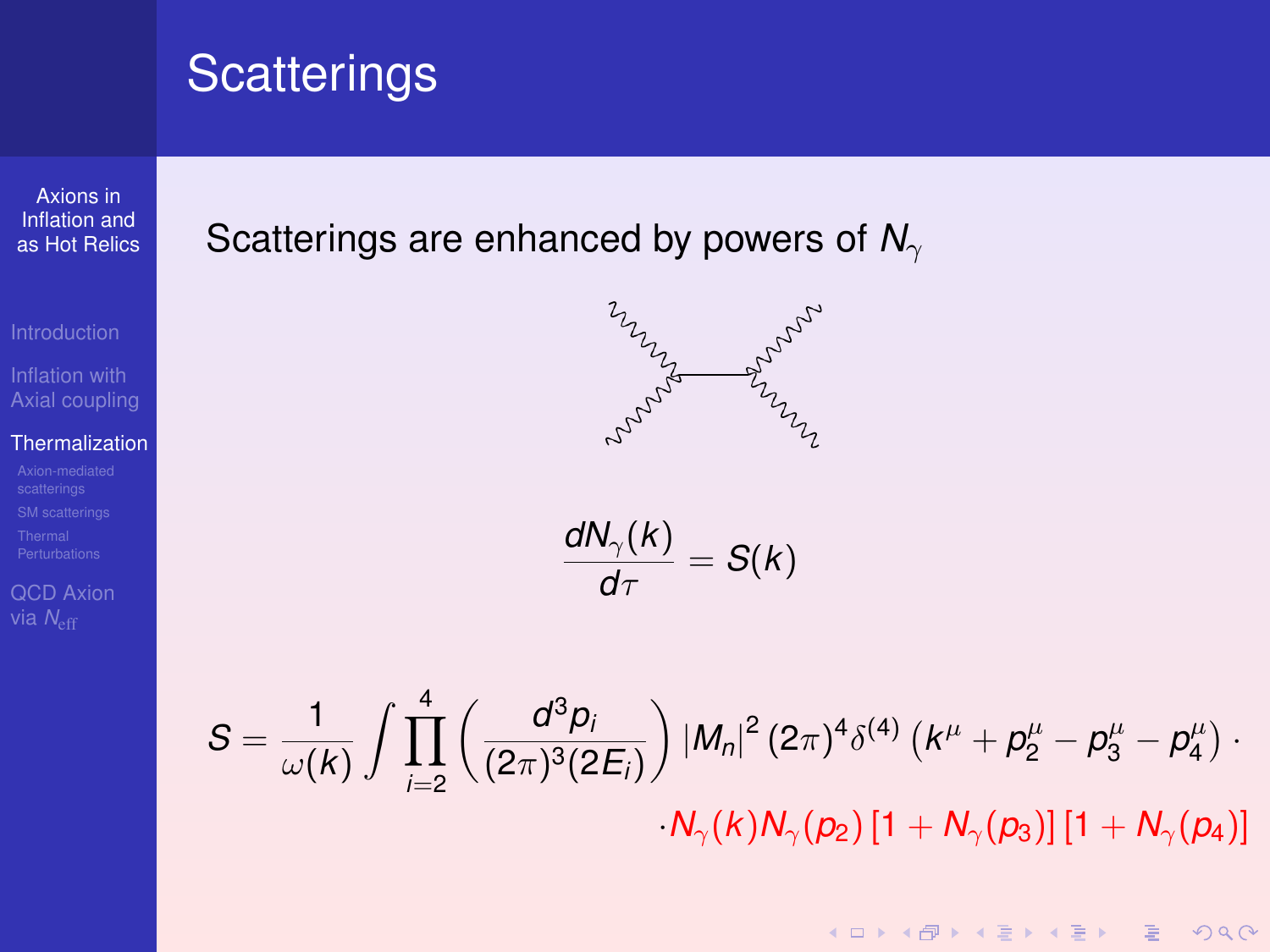Axions in Inflation and [as Hot Relics](#page-0-0)

Inflation with [Axial coupling](#page-6-0)

[Axion-mediated](#page-44-0) scatterings

[QCD Axion](#page-87-0)

<span id="page-44-0"></span>• Scattering rates S 
$$
\approx 10^{-4} \frac{\omega^5}{f^4} N_+^3 \Longrightarrow
$$
 For large  $N_\gamma$ :

$$
t_{scatterings} \ll H^{-1} \quad \Rightarrow \quad \text{thermalization}
$$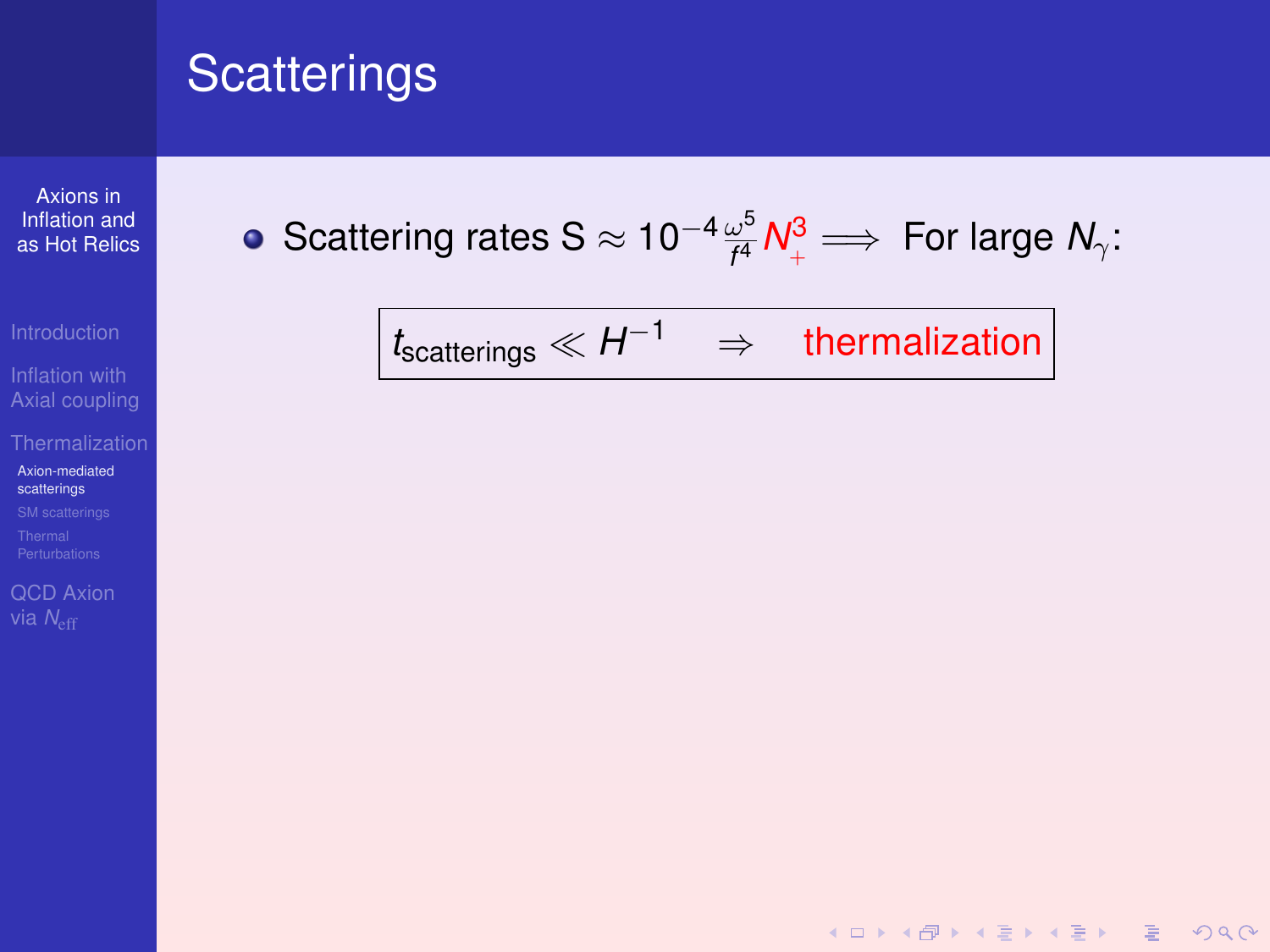Axions in Inflation and [as Hot Relics](#page-0-0)

Inflation with [Axial coupling](#page-6-0)

[Axion-mediated](#page-44-0) scatterings

[QCD Axion](#page-87-0)

• Scattering rates 
$$
S \approx 10^{-4} \frac{\omega^5}{f^4} N_+^3 \implies
$$
 For large  $N_\gamma$ :

$$
t_{scatterings} \ll H^{-1} \quad \Rightarrow \quad \text{thermalization}
$$

K ロ ▶ K @ ▶ K 할 ▶ K 할 ▶ | 할 | © Q Q @

• Compare:  $N_{\perp}H \ll S$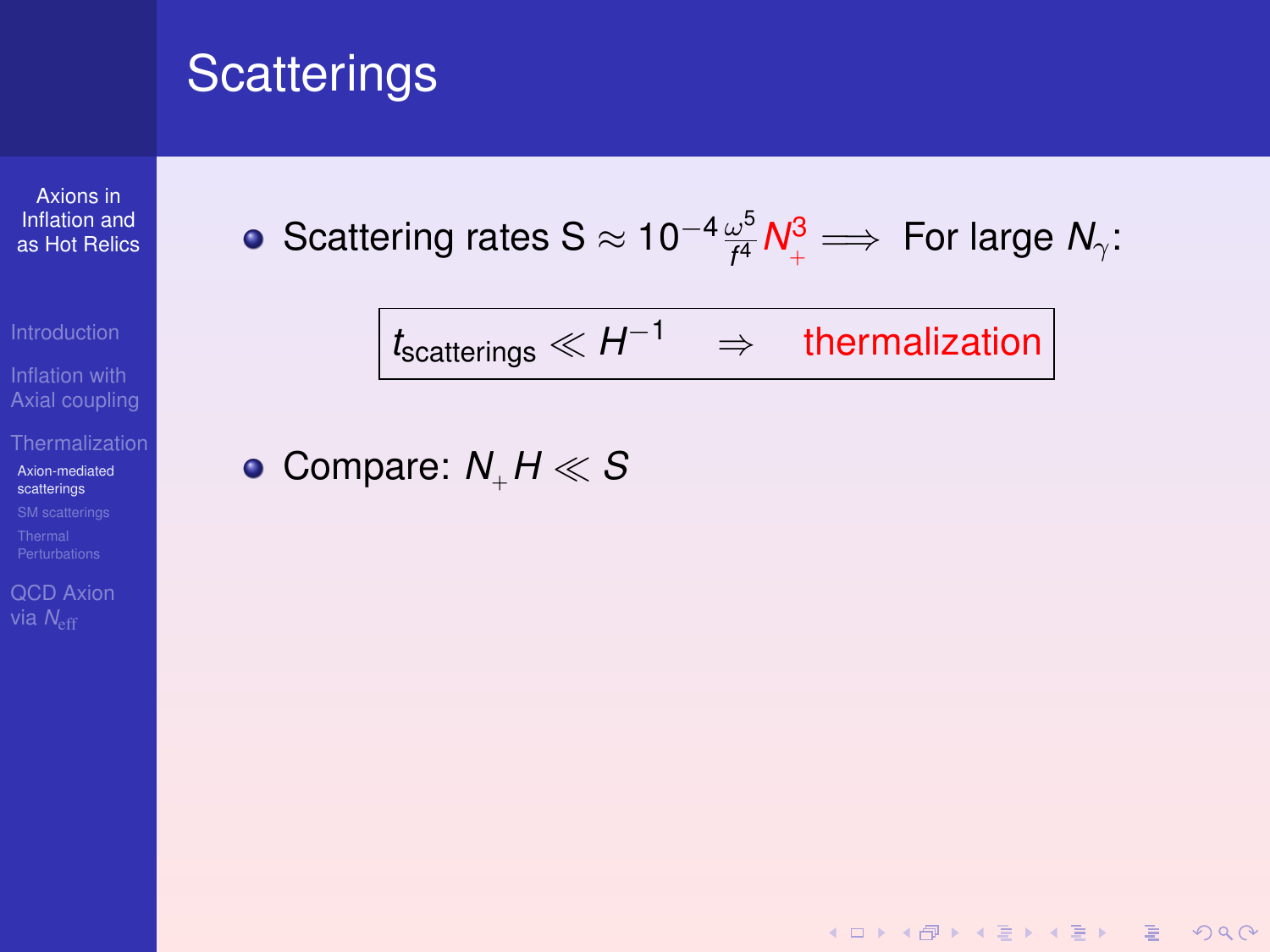Axions in Inflation and [as Hot Relics](#page-0-0)

Inflation with [Axial coupling](#page-6-0)

[Axion-mediated](#page-44-0) scatterings

[QCD Axion](#page-87-0)

• Scattering rates 
$$
S \approx 10^{-4} \frac{\omega^5}{f^4} N_+^3 \implies
$$
 For large  $N_\gamma$ :

$$
t_{scatterings} \ll H^{-1} \quad \Rightarrow \quad \text{thermalization}
$$

• Compare:  $N_{\perp}H \ll S$ 

$$
\xi \gtrsim 0.45 \ln \left( \frac{f}{H} \right) + 2.7,
$$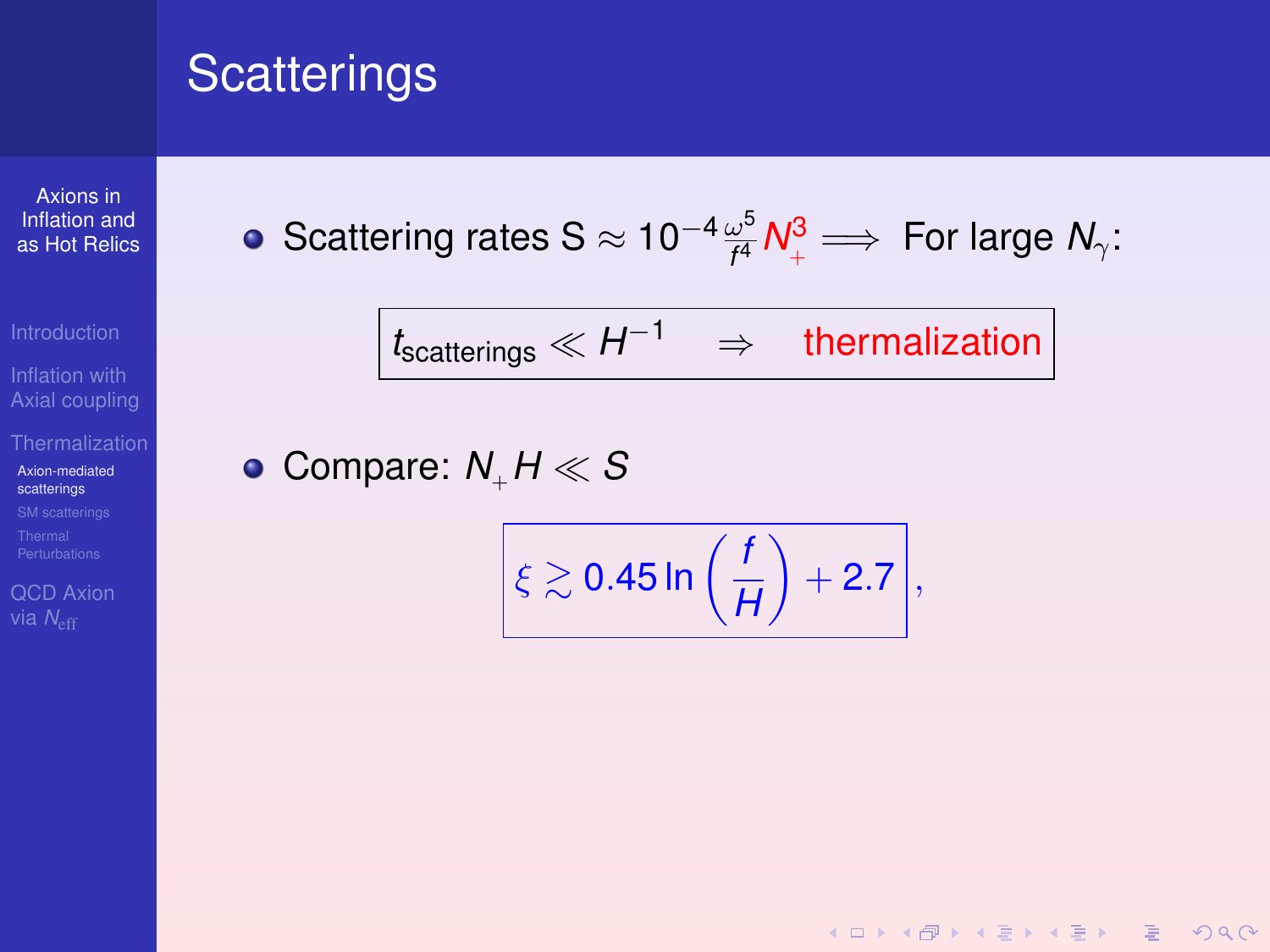Axions in Inflation and [as Hot Relics](#page-0-0)

Inflation with [Axial coupling](#page-6-0)

[Axion-mediated](#page-44-0) scatterings

[QCD Axion](#page-87-0)

• Scattering rates 
$$
S \approx 10^{-4} \frac{\omega^5}{f^4} N_+^3 \implies
$$
 For large  $N_\gamma$ :

$$
\boxed{t_{scatterings} \ll H^{-1}} \quad \Rightarrow \quad \text{thermalization}
$$

• Compare:  $N_{\perp}H \ll S$ 

$$
\xi \gtrsim 0.45 \ln \left( \frac{f}{H} \right) + 2.7,
$$

Expectation: thermal bath of photons with temperature

$$
T \approx \rho_{\gamma, \text{initial}}^{1/4} \approx 0.1 H e^{\pi \xi/2}
$$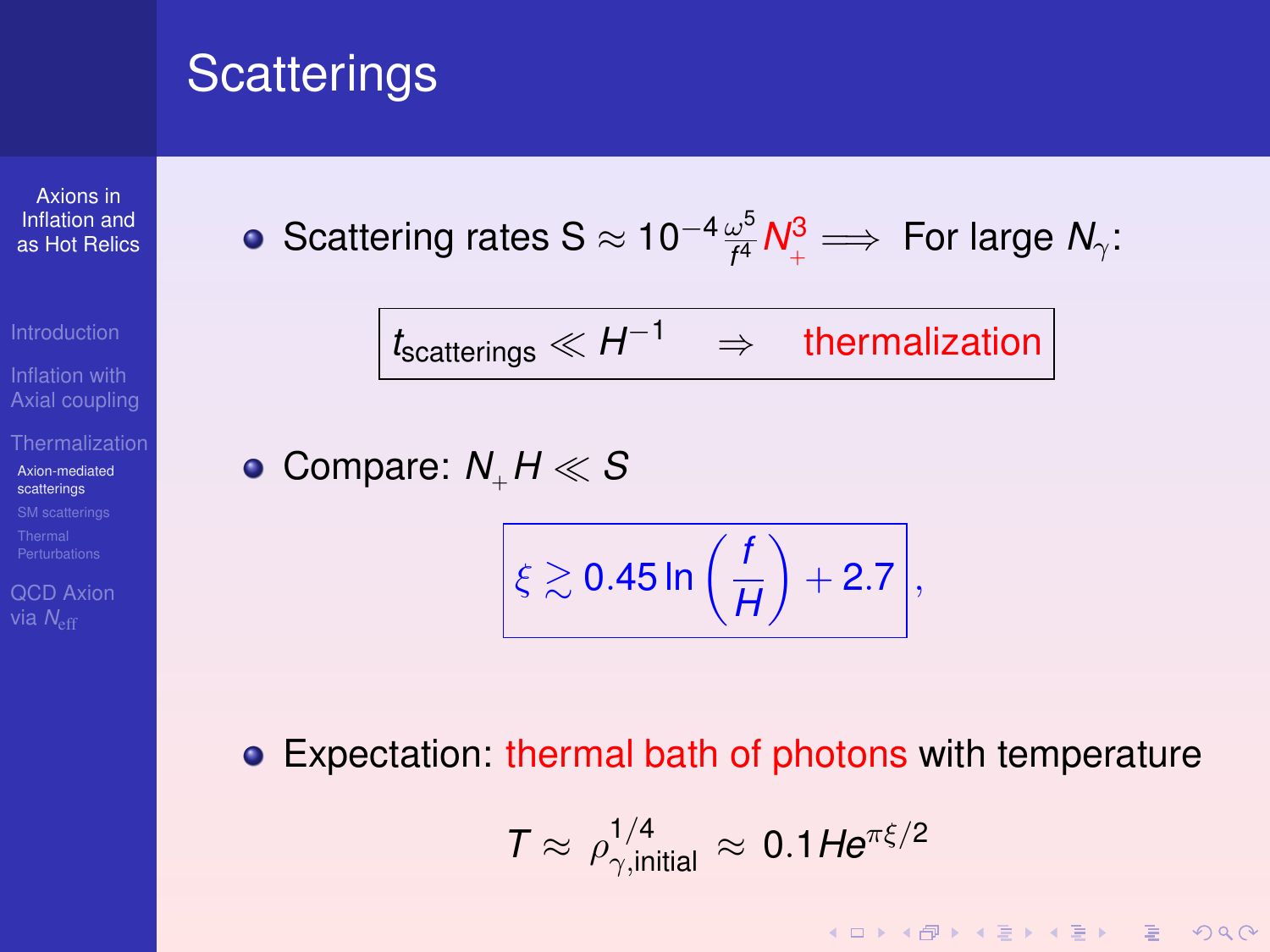#### Boltzmann-like equations

Axions in Inflation and [as Hot Relics](#page-0-0)

Inflation with [Axial coupling](#page-6-0)

[Axion-mediated](#page-44-0) scatterings

[QCD Axion](#page-87-0)

We rewrite the eom as a Boltzmann-like eq.  $(g \equiv A'_{+}(k, \tau) / A_{+}(k, \tau))$ :

$$
\frac{dN_{\gamma_+}(k)}{d\tau} = -\frac{4k\xi}{\tau} \frac{\text{Re }[g]}{|g|^2 + k^2} \left(N_{\gamma_+}(k) + \frac{1}{2}\right)
$$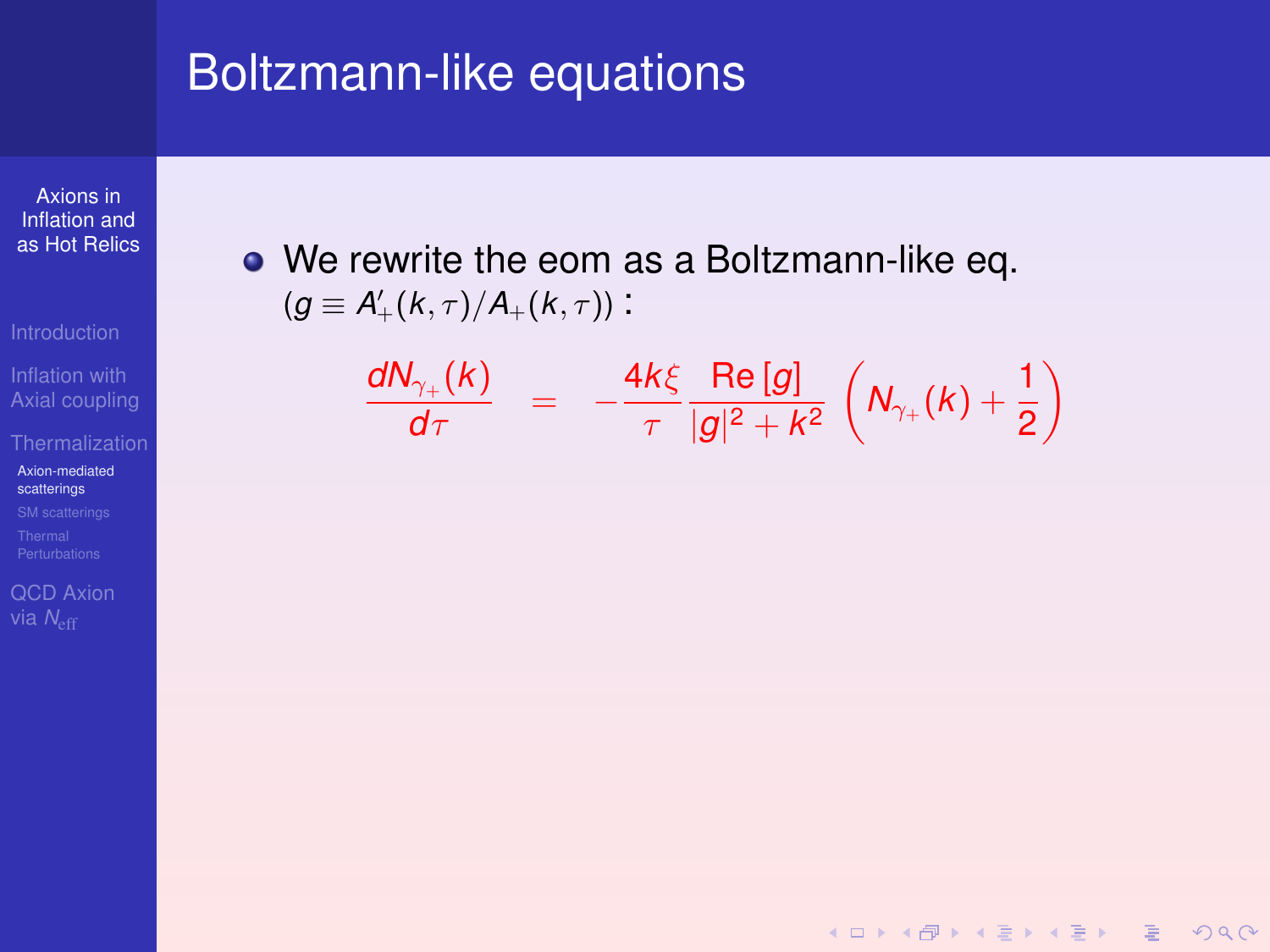#### Boltzmann-like equations

Axions in Inflation and [as Hot Relics](#page-0-0)

[Axial coupling](#page-6-0)

[Axion-mediated](#page-44-0) scatterings

[QCD Axion](#page-87-0)

• We rewrite the eom as a Boltzmann-like eq.  $(g \equiv A'_{+}(k, \tau) / A_{+}(k, \tau))$ :

$$
\frac{dN_{\gamma_+}(k)}{d\tau} = -\frac{4k\xi}{\tau} \frac{\text{Re }[g]}{|g|^2 + k^2} \left(N_{\gamma_+}(k) + \frac{1}{2}\right) + S
$$

**KOD KAD KED KED E VAN** 

(approximation: *g* computed without *S*)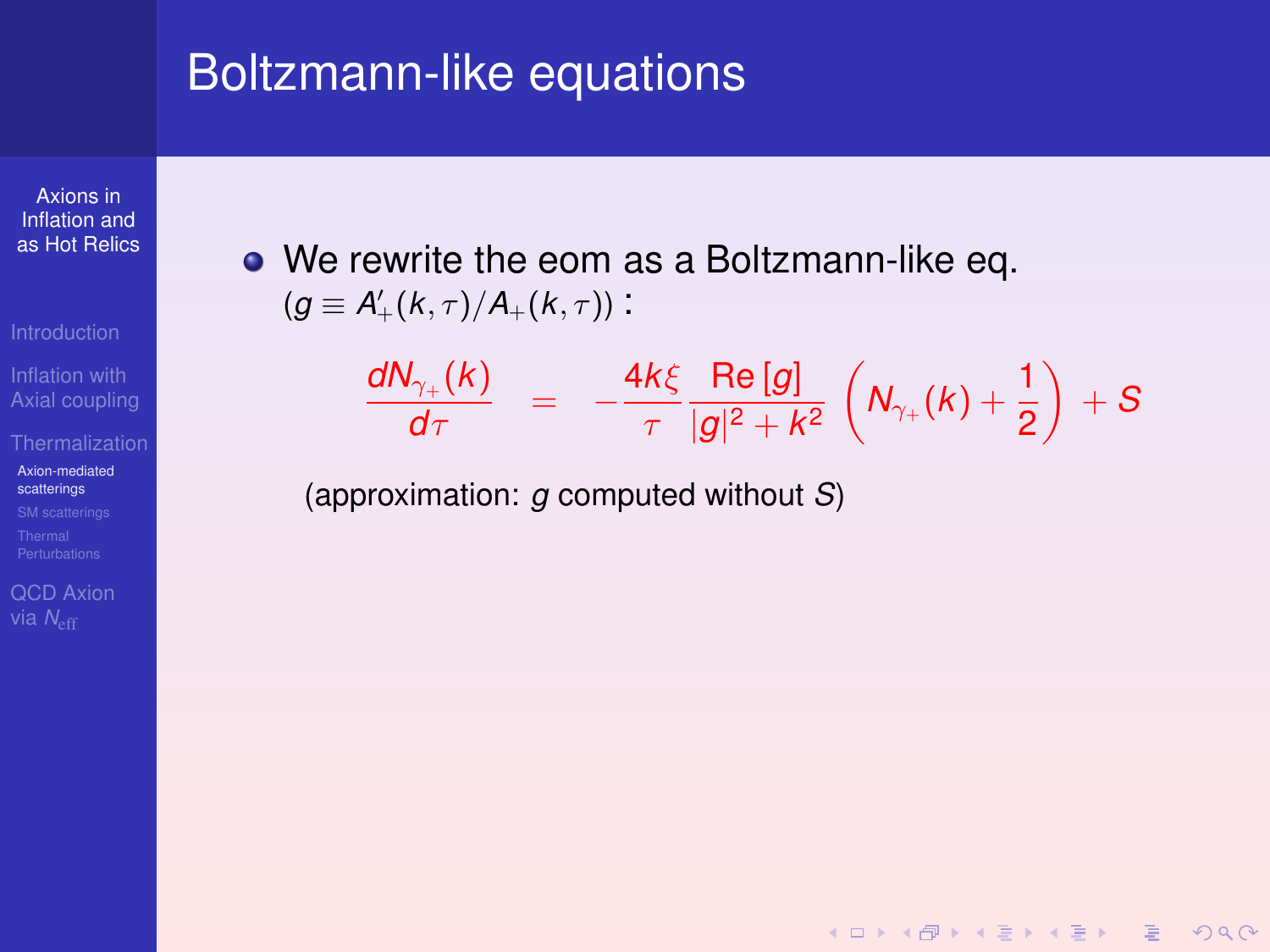#### Boltzmann-like equations

Axions in Inflation and [as Hot Relics](#page-0-0)

[Axial coupling](#page-6-0)

[Axion-mediated](#page-44-0) scatterings

[QCD Axion](#page-87-0)

We rewrite the eom as a Boltzmann-like eq.  $(g \equiv A'_{+}(k, \tau) / A_{+}(k, \tau))$ :

$$
\frac{dN_{\gamma_+}(k)}{d\tau} = -\frac{4k\xi}{\tau} \frac{\text{Re }[g]}{|g|^2 + k^2} \left(N_{\gamma_+}(k) + \frac{1}{2}\right) + S
$$

(approximation: *g* computed without *S*)

Full system (*A*+, *A*−, φ)

$$
\begin{cases} N_+'=-\frac{4k\xi}{\tau}\frac{\text{Re}[g]}{|g|^2+k^2}\left(N_++\frac{1}{2}\right)+S^{++}+S^{+\varphi}+D^{+\varphi}+S^{+-}\,,\\ N_{\varphi}'&=-S^{+\varphi}-D^{+\varphi}\,,\\ N_-'=-S^{+-}\,, \end{cases}
$$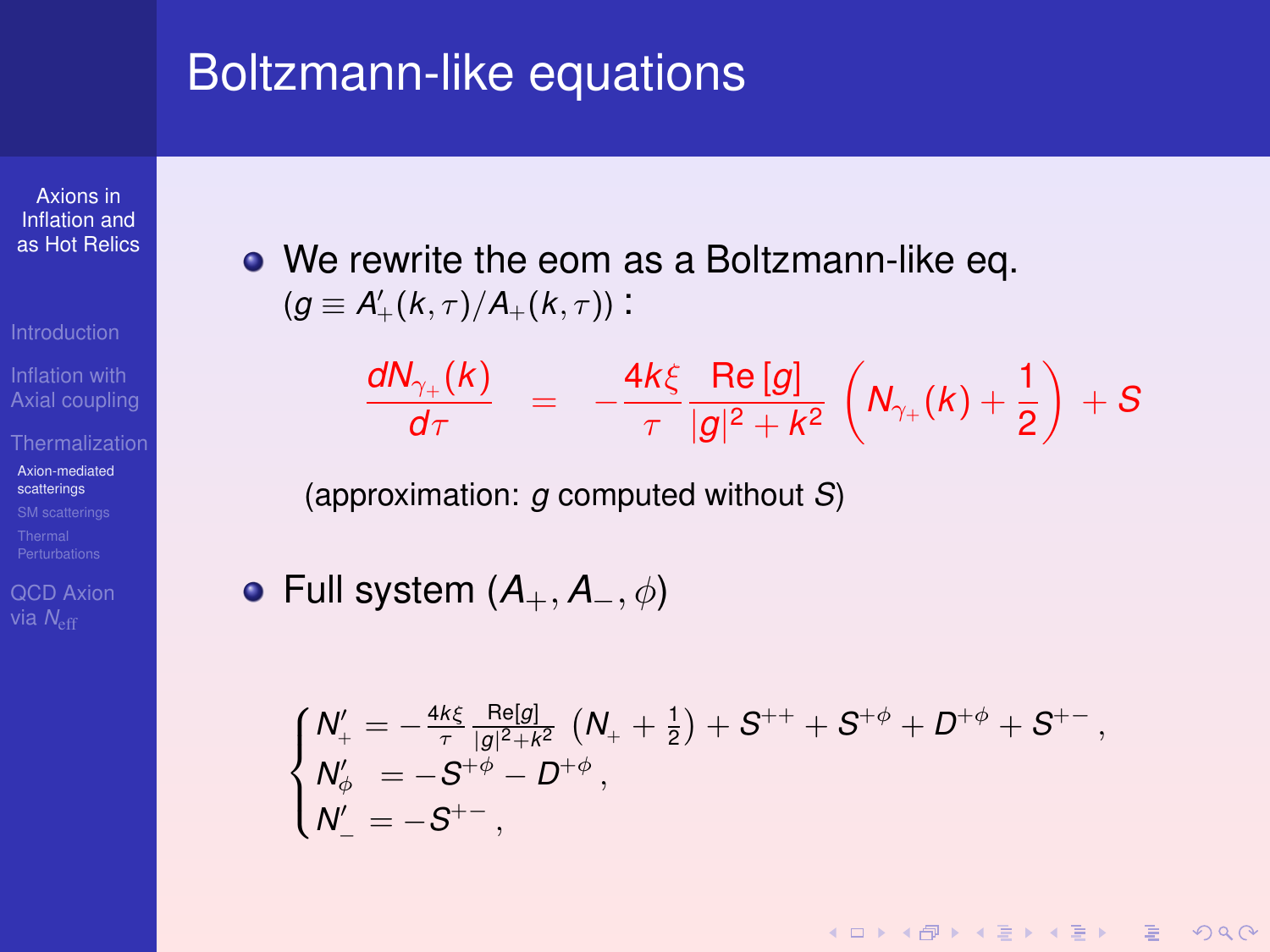# Numerical results

Axions in Inflation and [as Hot Relics](#page-0-0)

[Axial coupling](#page-6-0)

[Axion-mediated](#page-44-0) scatterings

[QCD Axion](#page-87-0)

• Particle distributions approaches Bose-Einstein distribution at ξ, *f* in agreement with estimations.



Figure:  $\xi = 2$ ,  $f/H = 0.1$ 

Duration of simulation:  $\mathcal{O}(1)$  e-fold,  $\{\tau_0 = -2, \tau_f = -1\}$ Discretize:  $\mathcal{O}(10)$  modes of comoving momentum  $H \lesssim k/a_0 \lesssim \mathcal{O}(10)H$ .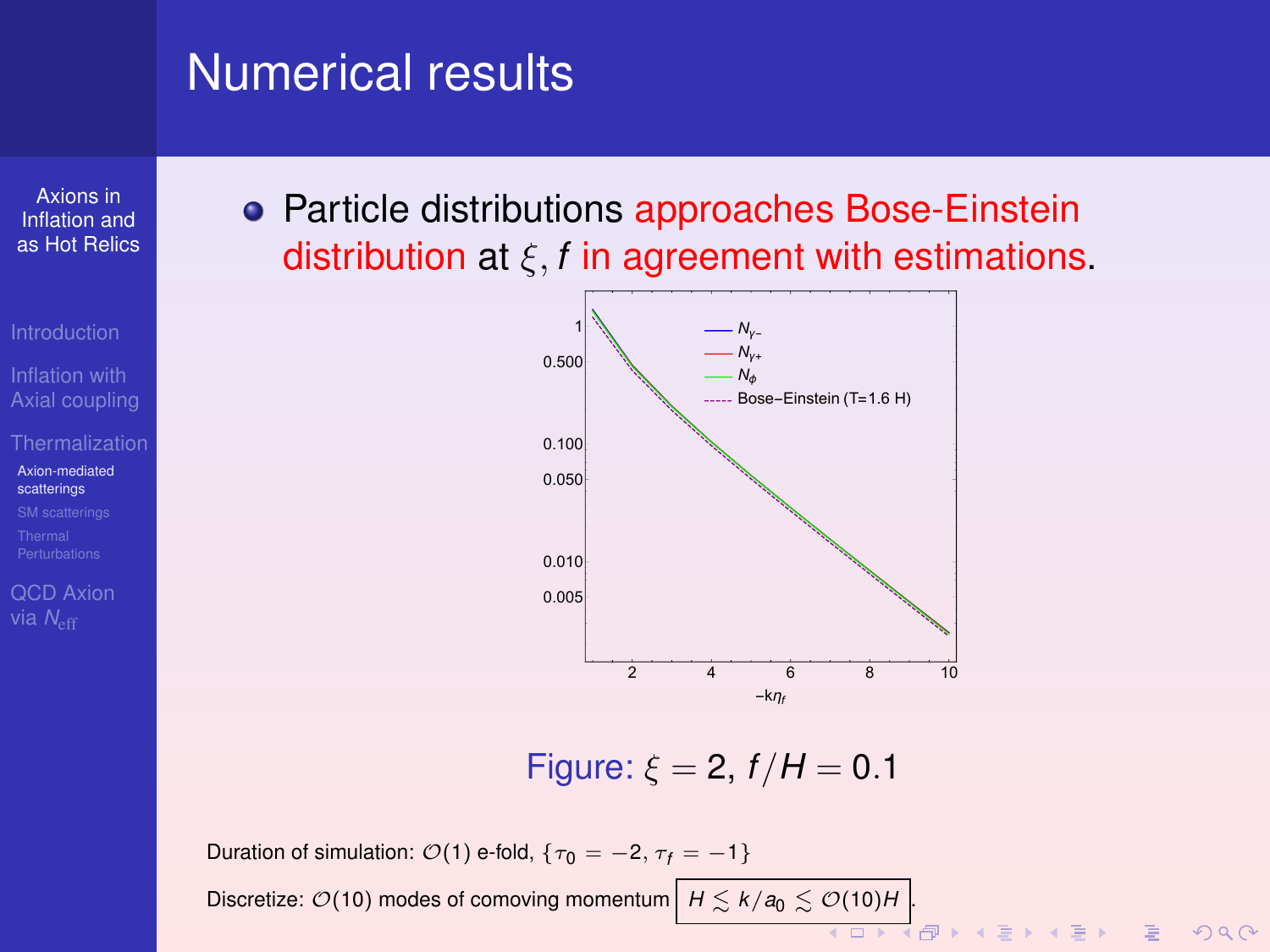### **Thermalization**

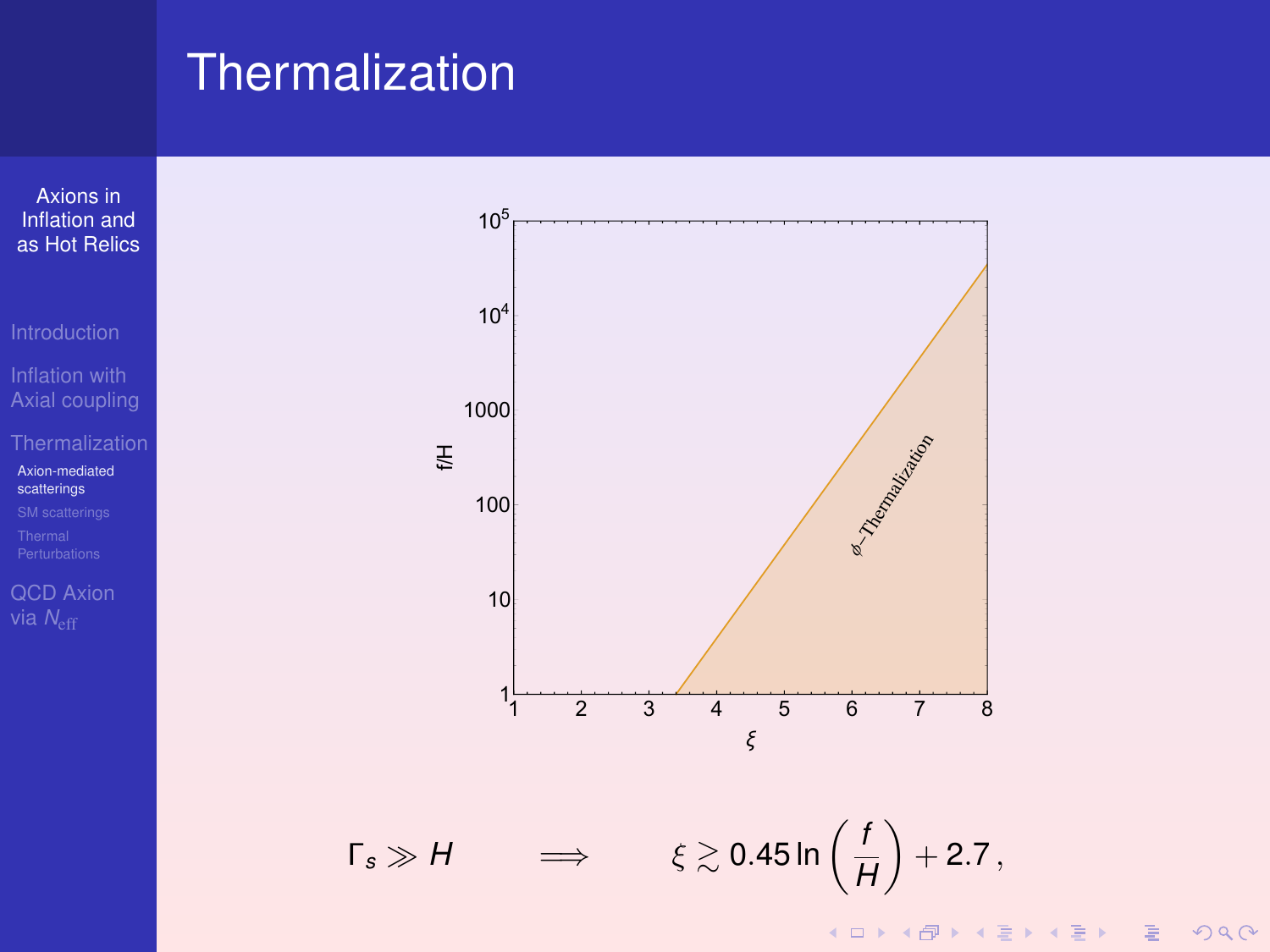Axions in Inflation and [as Hot Relics](#page-0-0)

- 
- [Axial coupling](#page-6-0)
- [SM scatterings](#page-53-0)
- 
- [QCD Axion](#page-87-0)

<span id="page-53-0"></span>• If gauge fields belong to SM: many other interactions with known couplings ( $\gamma\gamma\leftrightarrow {\bm{e^+e^-}},...$  )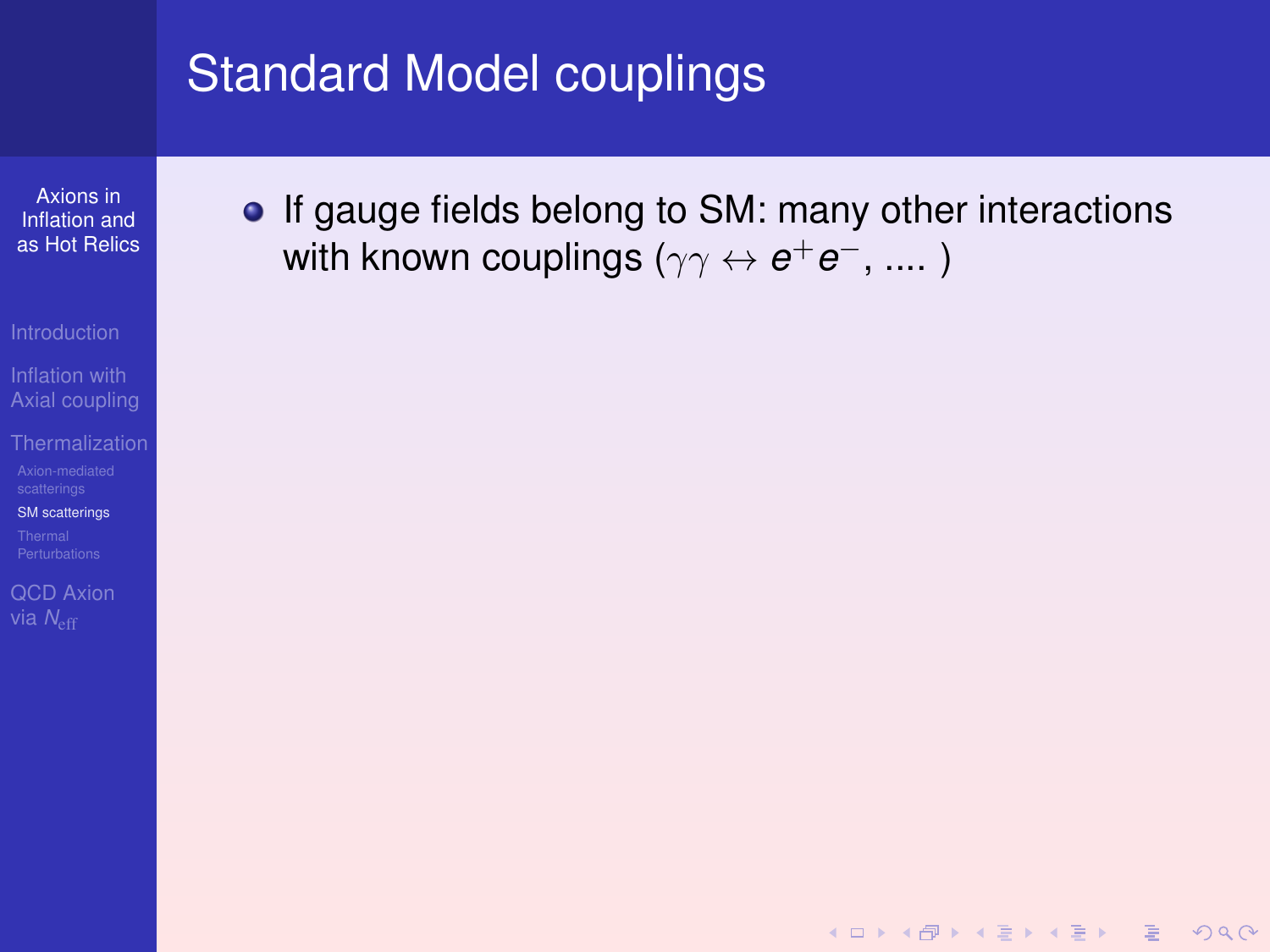Axions in Inflation and [as Hot Relics](#page-0-0)

[Axial coupling](#page-6-0)

[SM scatterings](#page-53-0)

[QCD Axion](#page-87-0)

• If gauge fields belong to SM: many other interactions with known couplings ( $\gamma\gamma\leftrightarrow {\bm{e^+e^-}},...$  )

**KORKARA REAKER ORA** 

• More predictive, only depends on  $\xi$ .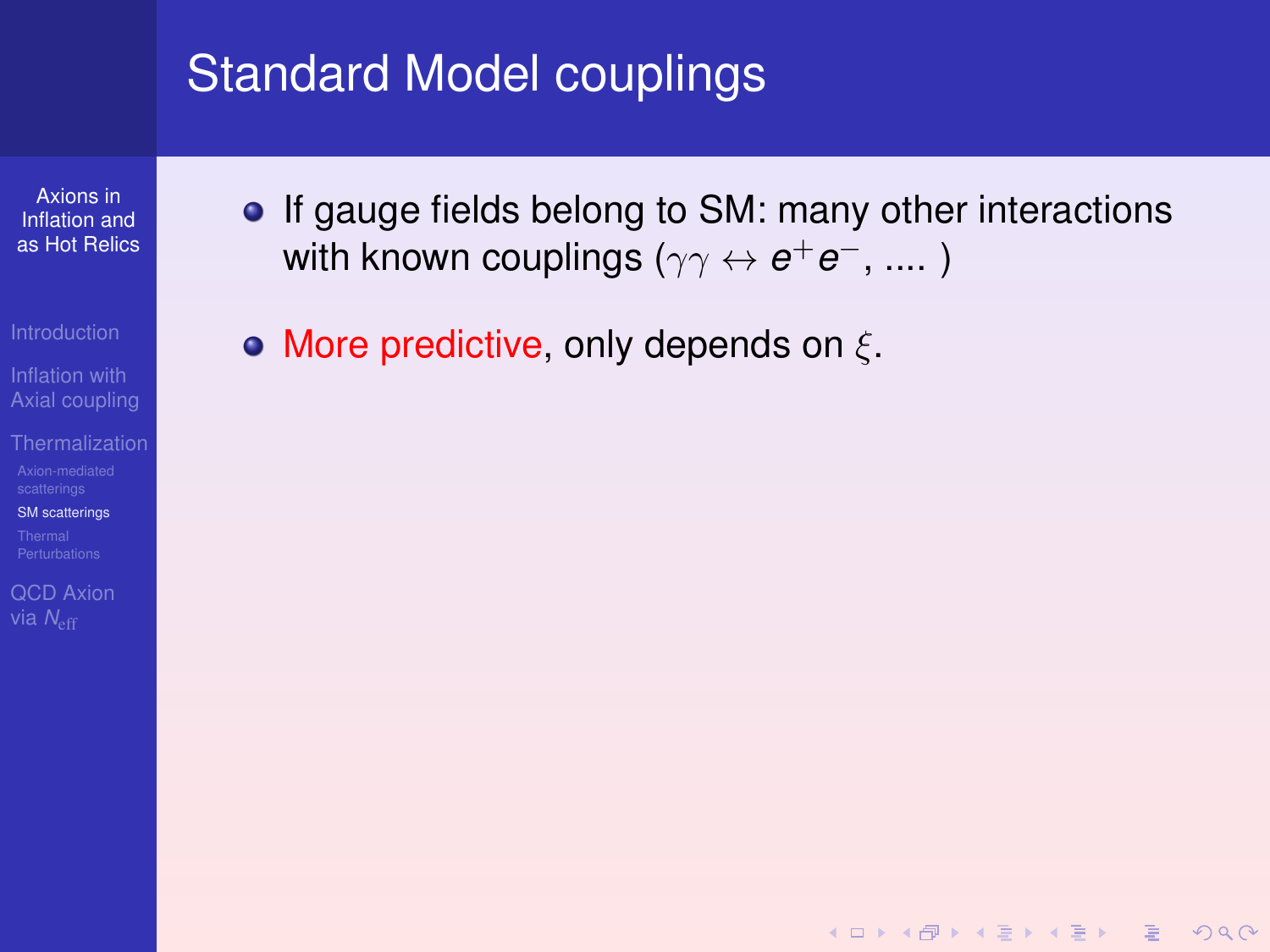Axions in Inflation and [as Hot Relics](#page-0-0)

[Axial coupling](#page-6-0)

[SM scatterings](#page-53-0)

[QCD Axion](#page-87-0) via *N<sub>eff</sub>* 

- If gauge fields belong to SM: many other interactions with known couplings ( $\gamma\gamma\leftrightarrow {\bm{e^+e^-}},...$  )
- More predictive, only depends on  $\xi$ .
- More efficient, interactions not suppressed by powers of 1/*f*.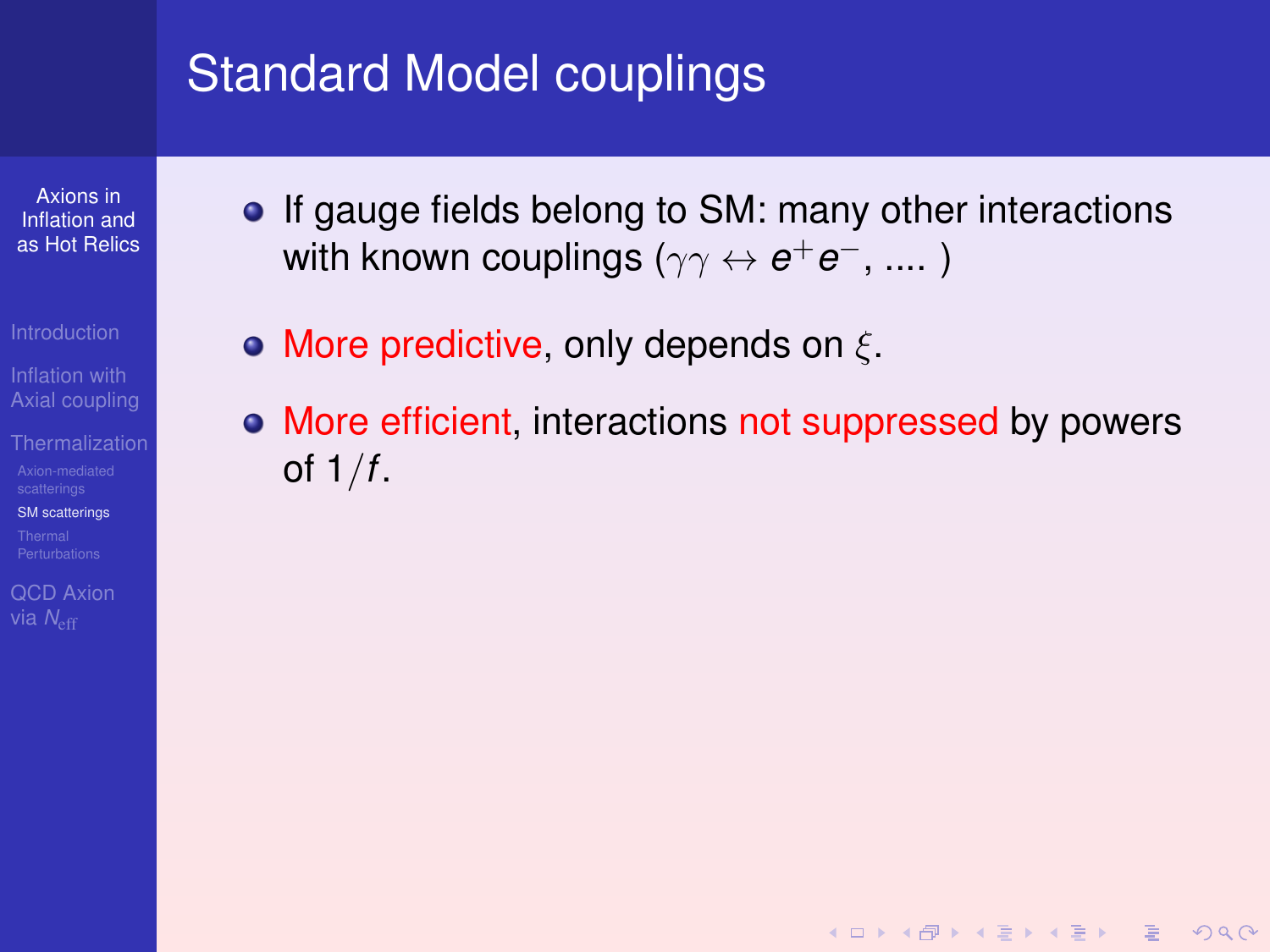Axions in Inflation and [as Hot Relics](#page-0-0)

[Axial coupling](#page-6-0)

[SM scatterings](#page-53-0)

[QCD Axion](#page-87-0) via *N<sub>eff</sub>* 

- If gauge fields belong to SM: many other interactions with known couplings ( $\gamma\gamma\leftrightarrow {\bm{e^+e^-}},...$  )
- More predictive, only depends on  $\xi$ .
- More efficient, interactions not suppressed by powers of 1/*f*.

**KOD KAD KED KED E VAN** 

More realistic, the inflaton has anyway to couple efficiently to the SM to reheat the universe.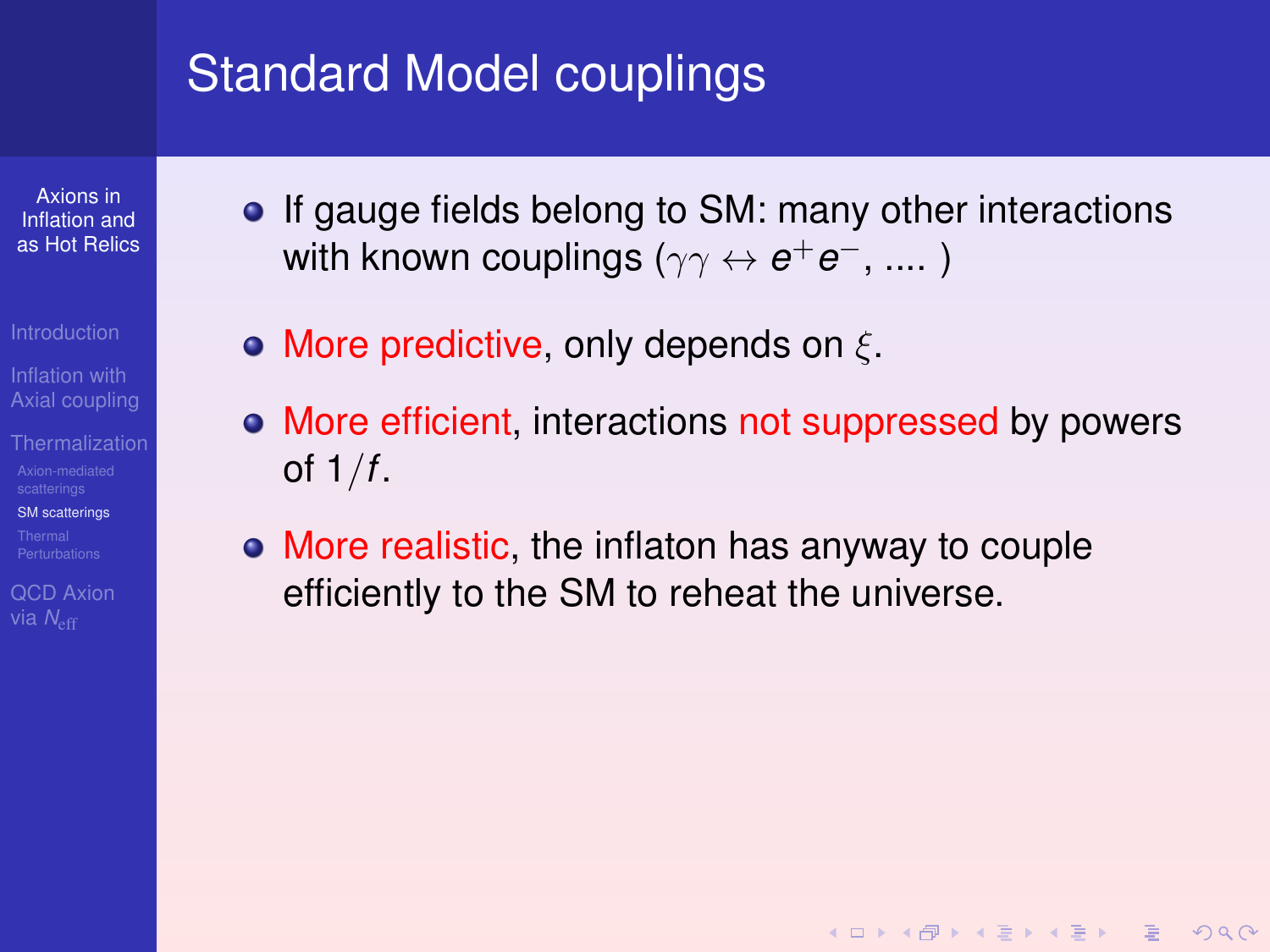Axions in Inflation and [as Hot Relics](#page-0-0)

[Axial coupling](#page-6-0)

[SM scatterings](#page-53-0)

[QCD Axion](#page-87-0) via *N<sub>eff</sub>* 

• If gauge fields belong to SM: many other interactions with known couplings ( $\gamma\gamma\leftrightarrow {\bm{e^+e^-}},...$  )

• More predictive, only depends on  $\xi$ .

• More efficient, interactions not suppressed by powers of 1/*f*.

**KOD KAD KED KED E VAN** 

More realistic, the inflaton has anyway to couple efficiently to the SM to reheat the universe.

Using  $\sigma_{\gamma\gamma\leftrightarrow\ell^+\ell^-}\approx \frac{\alpha_{\textsf{\scriptsize{EM}}}^2}{\omega^2}$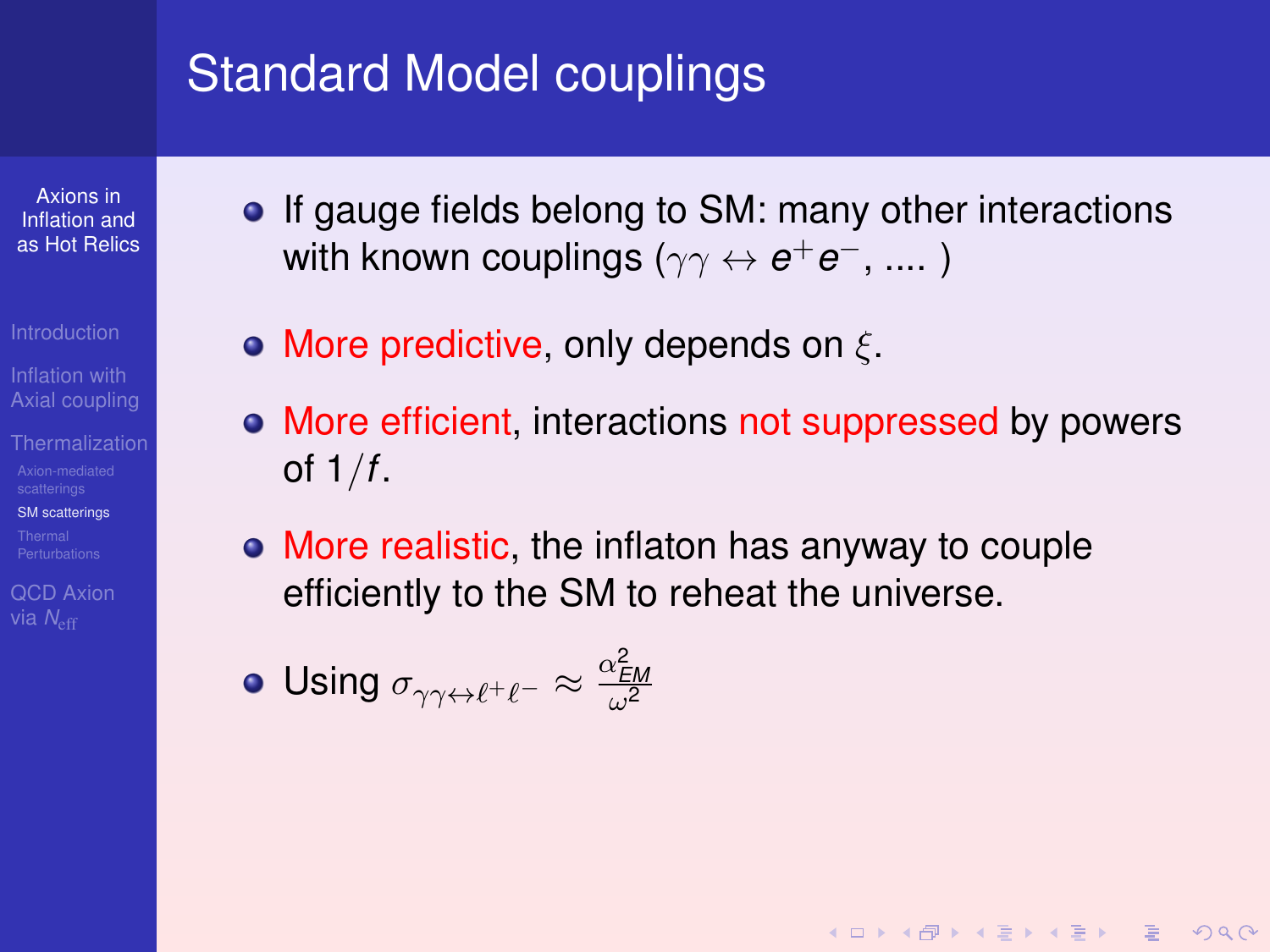Axions in Inflation and [as Hot Relics](#page-0-0)

[Axial coupling](#page-6-0)

[SM scatterings](#page-53-0)

[QCD Axion](#page-87-0) via *N<sub>eff</sub>* 

- If gauge fields belong to SM: many other interactions with known couplings ( $\gamma\gamma\leftrightarrow {\bm{e^+e^-}},...$  )
- More predictive, only depends on  $\xi$ .
- More efficient, interactions not suppressed by powers of 1/*f*.
- More realistic, the inflaton has anyway to couple efficiently to the SM to reheat the universe.

Using  $\sigma_{\gamma\gamma\leftrightarrow\ell^+\ell^-}\approx \frac{\alpha_{EM}^2}{\omega^2}\implies$ 

Requirement for thermalization (Γ*<sup>s</sup> H*) :

$$
N_\gamma H \ll \frac{\alpha_{EM}^2}{\omega^2} \cdot H^3 N_\gamma^2 \quad \implies \quad \boxed{\xi \gtrsim 2.9}
$$

**KORKARA REAKER ORA**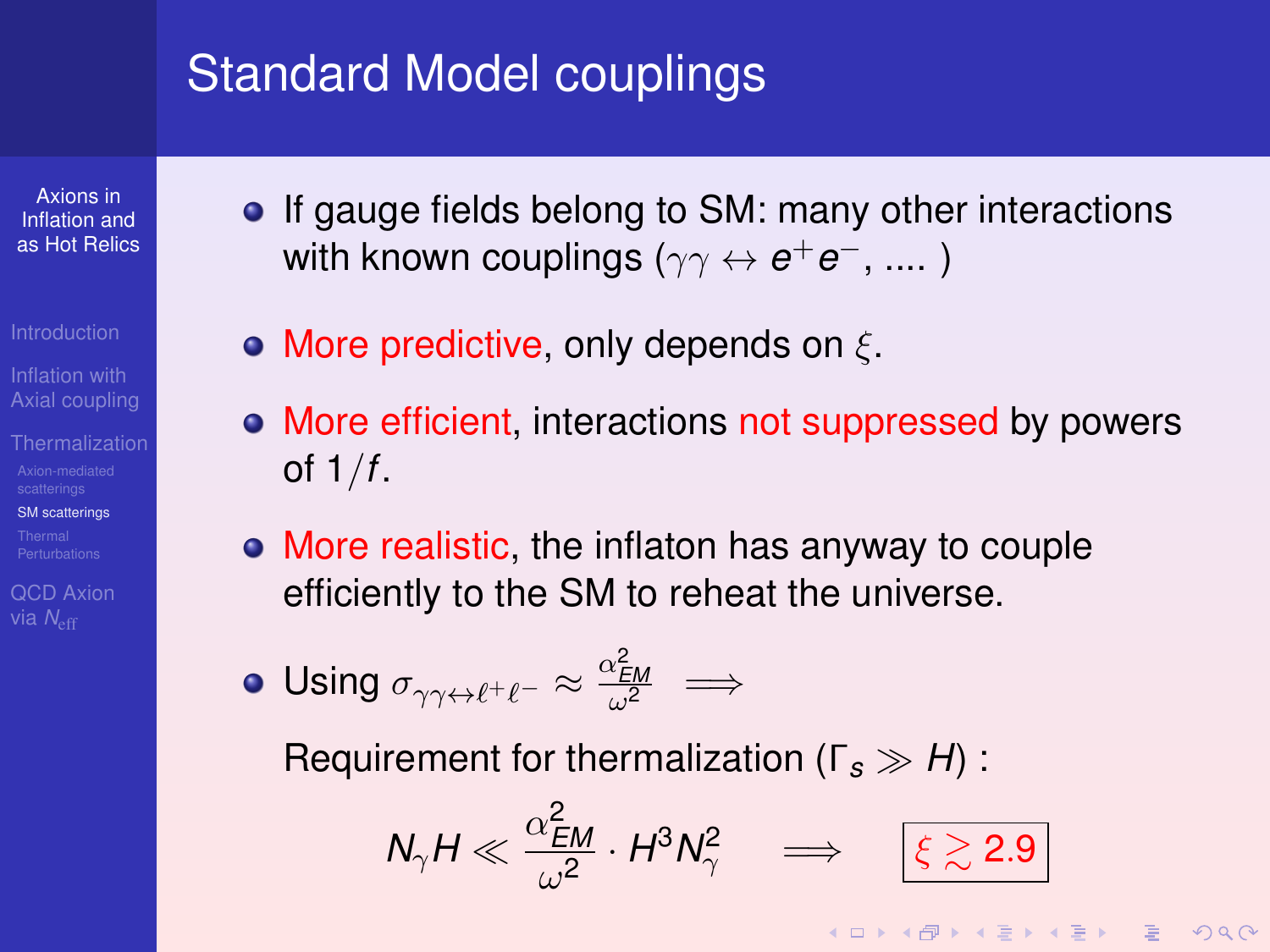Axions in Inflation and [as Hot Relics](#page-0-0)

Inflation with [Axial coupling](#page-6-0)

[SM scatterings](#page-53-0)

[QCD Axion](#page-87-0)

Thermal gauge field masses appear: *m<sup>T</sup>* ∝ *gT*

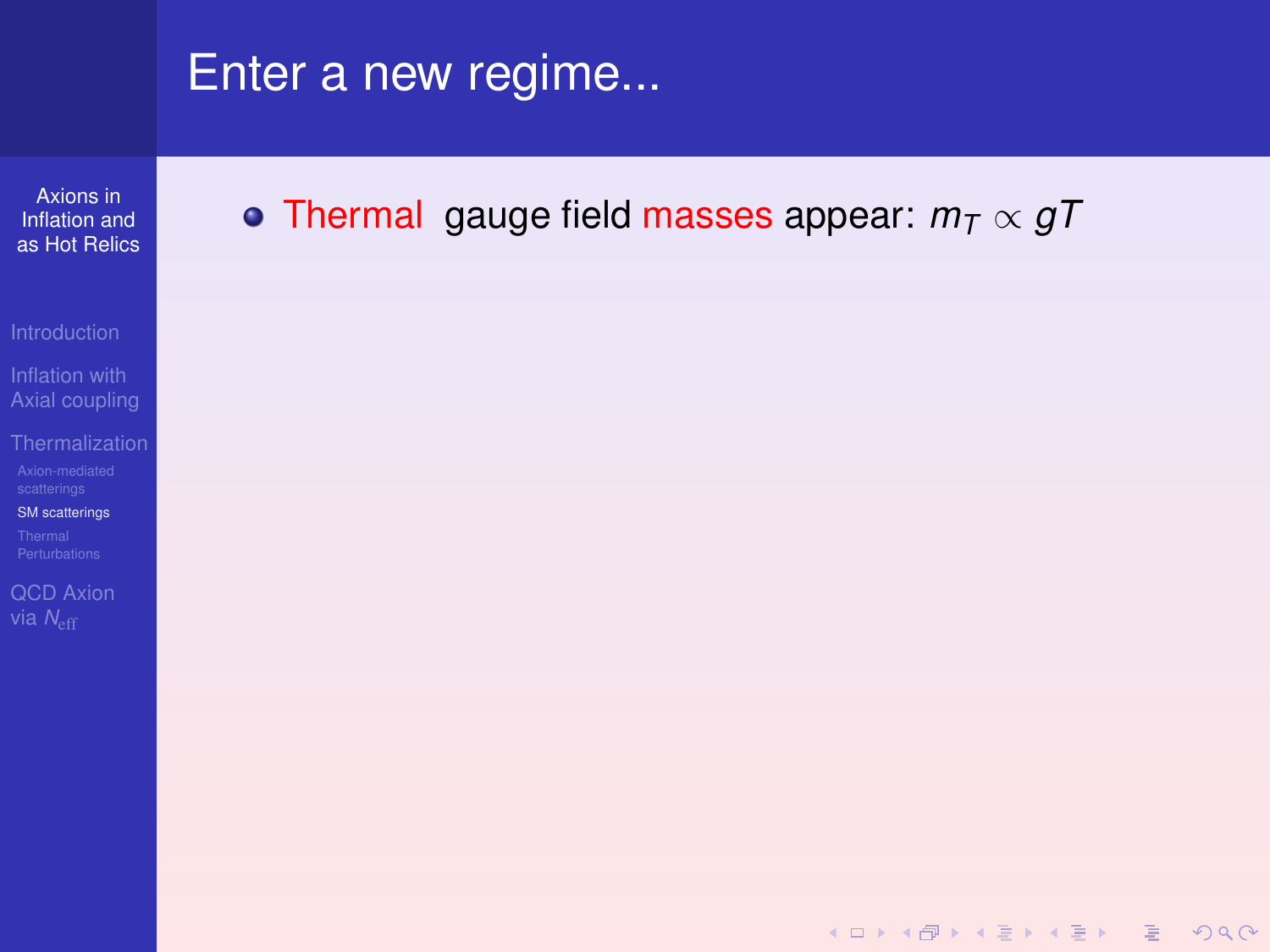Axions in Inflation and [as Hot Relics](#page-0-0)

Inflation with [Axial coupling](#page-6-0)

[SM scatterings](#page-53-0)

[QCD Axion](#page-87-0)

Thermal gauge field masses appear: *m<sup>T</sup>* ∝ *gT*

$$
\mathcal{A}''_{\pm} + \omega^2_{\mathcal{T}}(k)\mathcal{A}_{\pm} = 0, \qquad \bigg|\omega^2_{\mathcal{T}}
$$

$$
\omega_{\overline{I}}^2(k) = \left(k^2 \pm \frac{2k\xi}{\tau} + \frac{m_{\overline{I}}^2}{H^2\tau^2}\right)
$$

**KOD KAD KED KED E VAN** 

.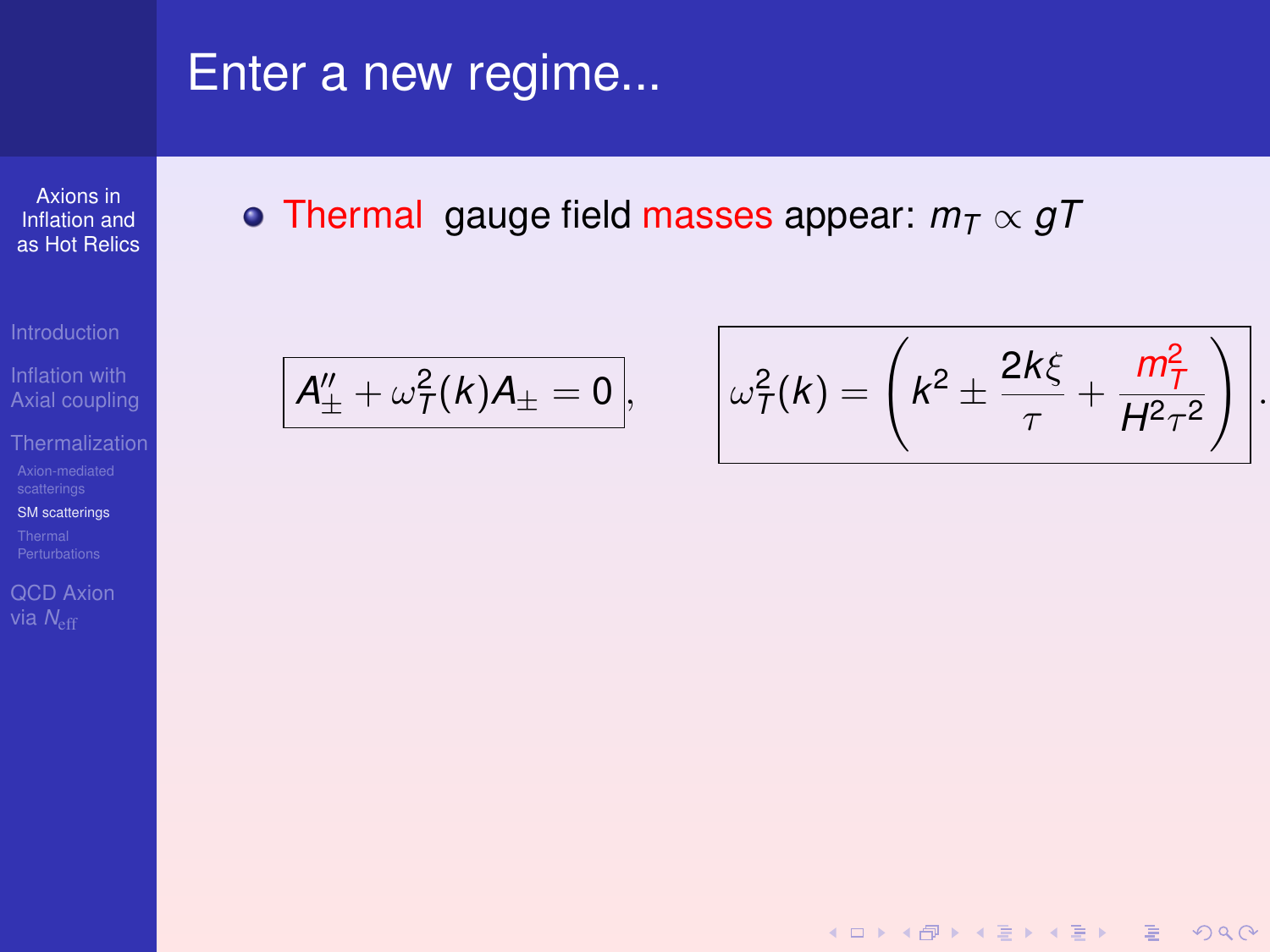Axions in Inflation and [as Hot Relics](#page-0-0)

Inflation with [Axial coupling](#page-6-0)

[SM scatterings](#page-53-0)

[QCD Axion](#page-87-0)

• Thermal gauge field masses appear:  $m<sub>T</sub>$   $\propto$   $qT$ 

$$
\overline{A''_{\pm} + \omega^2_{\mathcal{T}}(k)A_{\pm} = 0}, \qquad \left[\omega^2_{\mathcal{T}}(k) = \left(k^2 \pm \frac{2k\xi}{\tau} + \frac{m_{\mathcal{T}}^2}{H^2 \tau^2}\right)\right]
$$

.

**KORK (FRAGE) KEY GRAN** 

• When  $m<sub>T</sub> > \xi H$  completely shields the instability band  $(\omega^2>0)$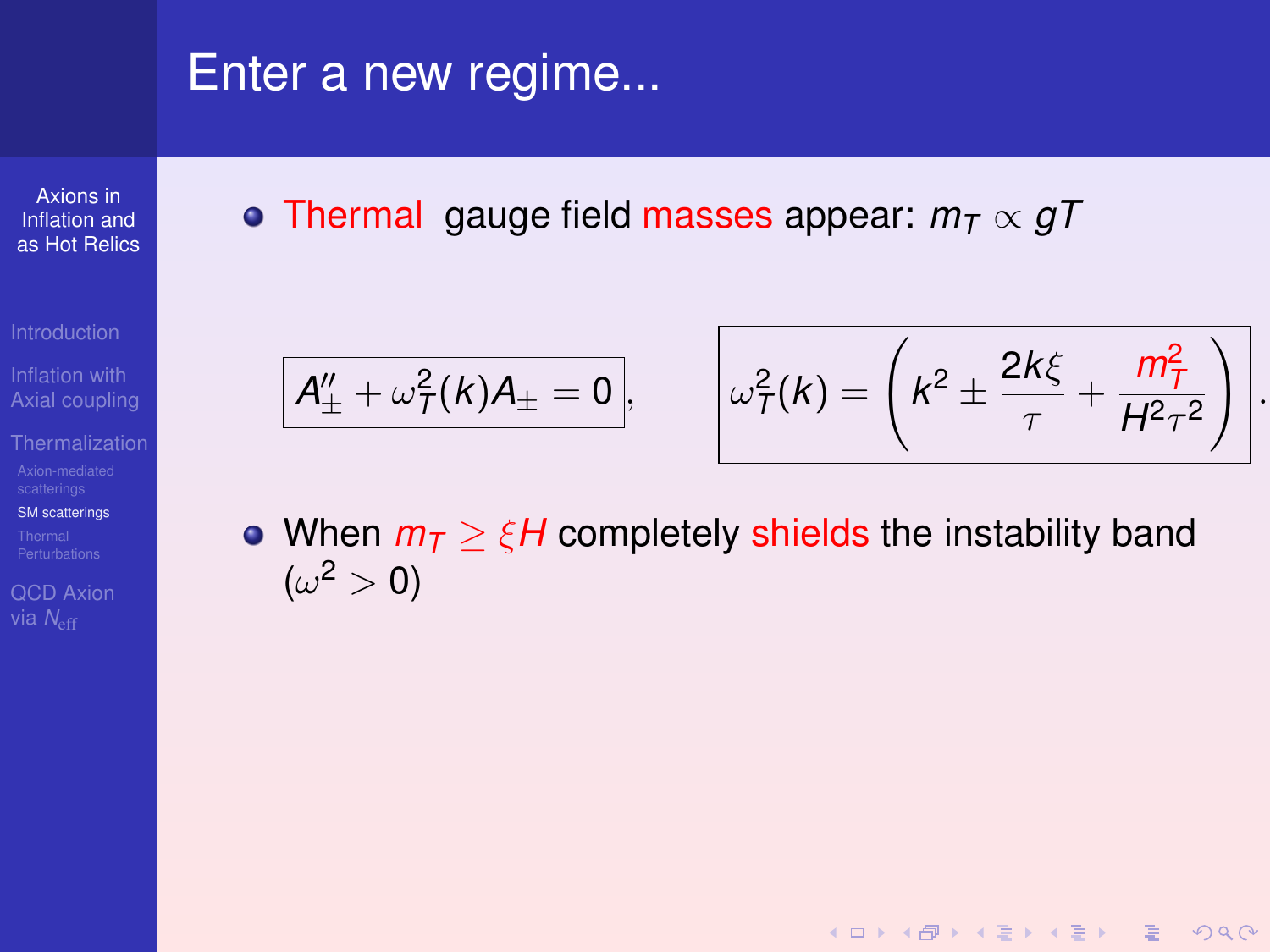Axions in Inflation and [as Hot Relics](#page-0-0)

[Axial coupling](#page-6-0)

[SM scatterings](#page-53-0)

[QCD Axion](#page-87-0)

<span id="page-62-0"></span>• Thermal gauge field masses appear:  $m<sub>T</sub> \propto gT$ 

$$
\overline{A''_{\pm} + \omega^2_{\mathcal{T}}(k)A_{\pm} = 0}, \qquad \left[\omega^2_{\mathcal{T}}(k) = \left(k^2 \pm \frac{2k\xi}{\tau} + \frac{m_{\mathcal{T}}^2}{H^2\tau^2}\right)\right]
$$

.

KO KA KO KERKER KONG

• When  $m<sub>T</sub> > \xi H$  completely shields the instability band  $(\omega^2>0)$ 

Expect:

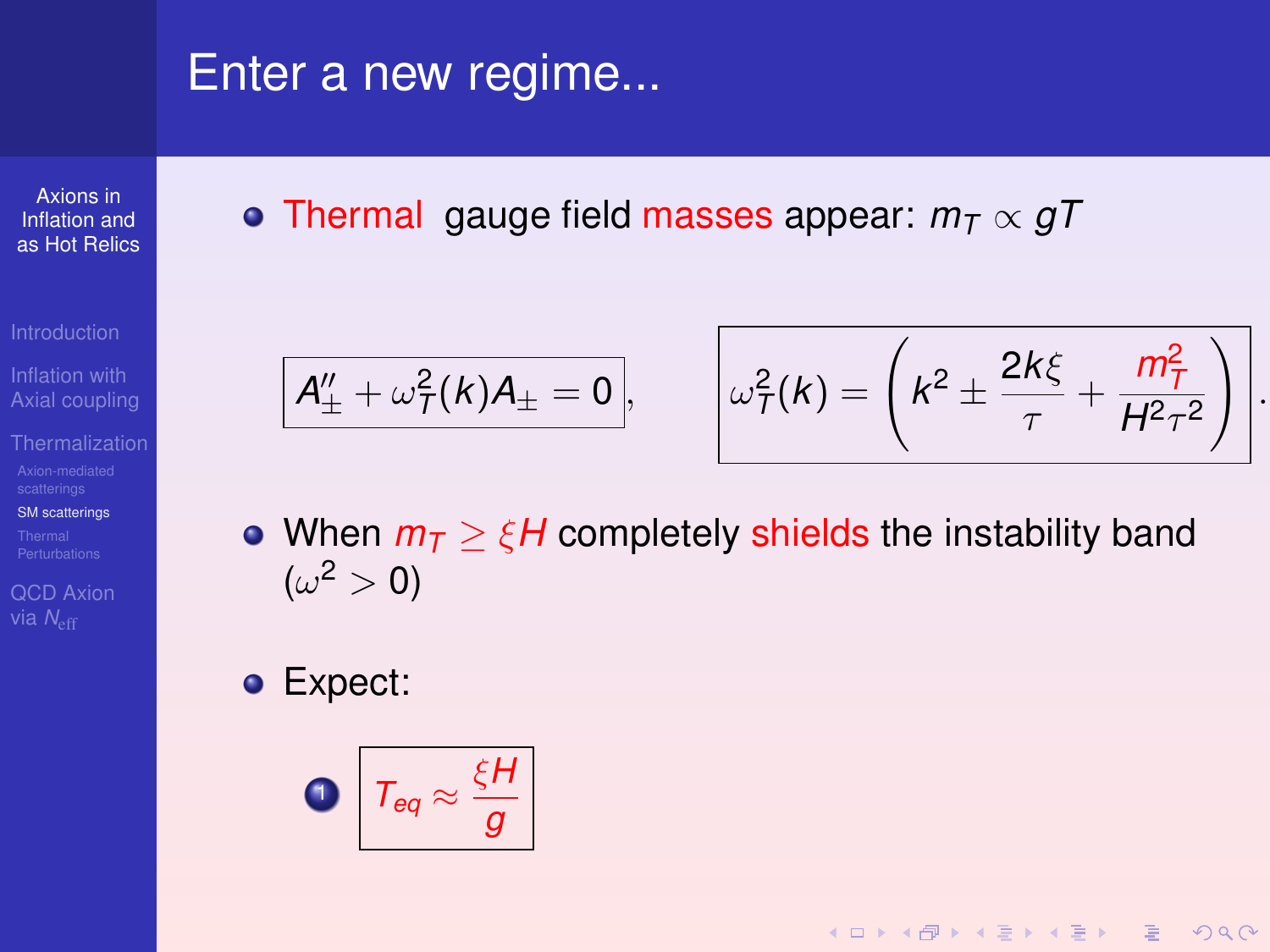Axions in Inflation and [as Hot Relics](#page-0-0)

Inflation with [Axial coupling](#page-6-0)

[SM scatterings](#page-53-0)

[QCD Axion](#page-87-0)

• Thermal gauge field masses appear:  $m<sub>T</sub> \propto gT$ 

$$
\overline{A''_{\pm} + \omega^2_{\mathcal{T}}(k)A_{\pm} = 0}, \qquad \left[\omega^2_{\mathcal{T}}(k) = \left(k^2 \pm \frac{2k\xi}{\tau} + \frac{m_{\mathcal{T}}^2}{H^2\tau^2}\right)\right]
$$

.

 $000$ 

• When  $m<sub>T</sub> > \varepsilon H$  completely shields the instability band  $(\omega^2>0)$ 

Expect:



<sup>2</sup> Or maybe oscillations around *[T](#page-62-0)eq*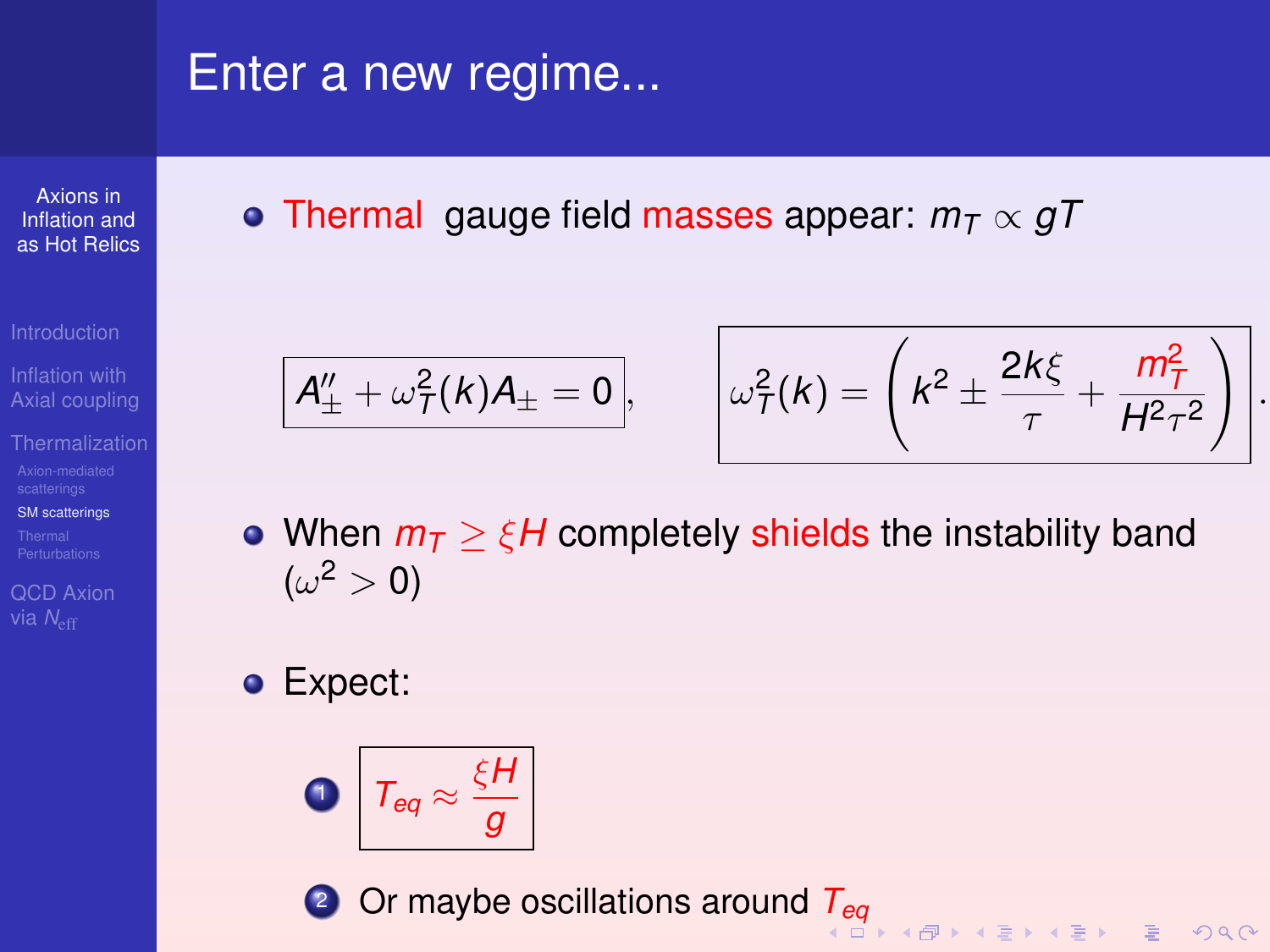# <span id="page-64-0"></span>Thermal Spectrum of  $\zeta$

Axions in Inflation and [as Hot Relics](#page-0-0)

If  $\zeta \equiv \frac{H}{\dot{\phi}} \delta \phi$  thermalizes

KID K@ KKEX KEX E 1090

Inflation with [Axial coupling](#page-6-0)

Thermal

[Perturbations](#page-64-0)

[QCD Axion](#page-87-0)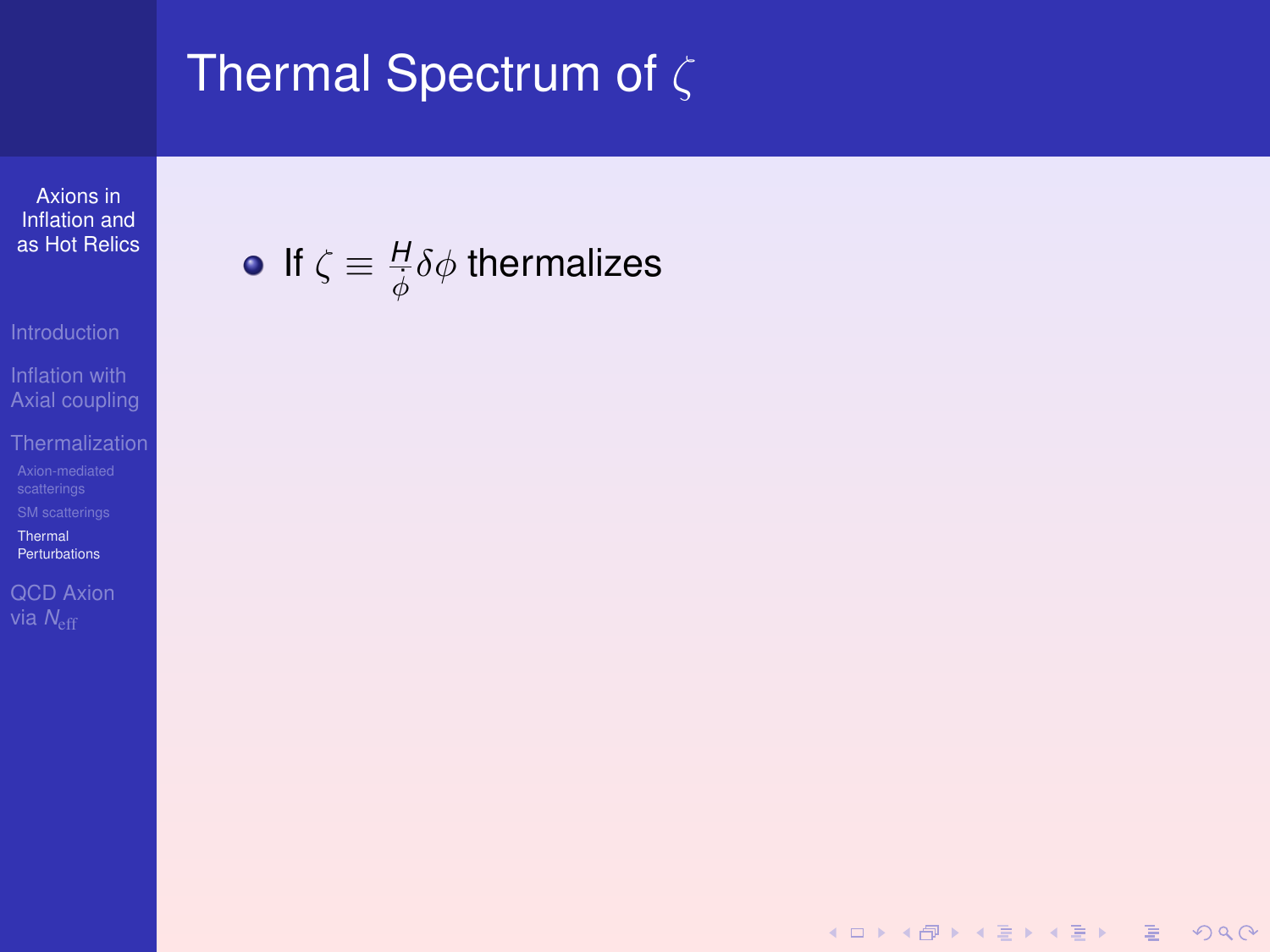Axions in Inflation and [as Hot Relics](#page-0-0)

Inflation with [Axial coupling](#page-6-0)

Thermal [Perturbations](#page-64-0)

[QCD Axion](#page-87-0)

# If  $\zeta \equiv \frac{H}{\dot{\phi}} \delta \phi$  thermalizes  $\implies$  **not** in vacuum at Horizon Crossing

$$
\bullet \, |u_k|^2 = \left|\frac{1}{\sqrt{2k}}\right|^2
$$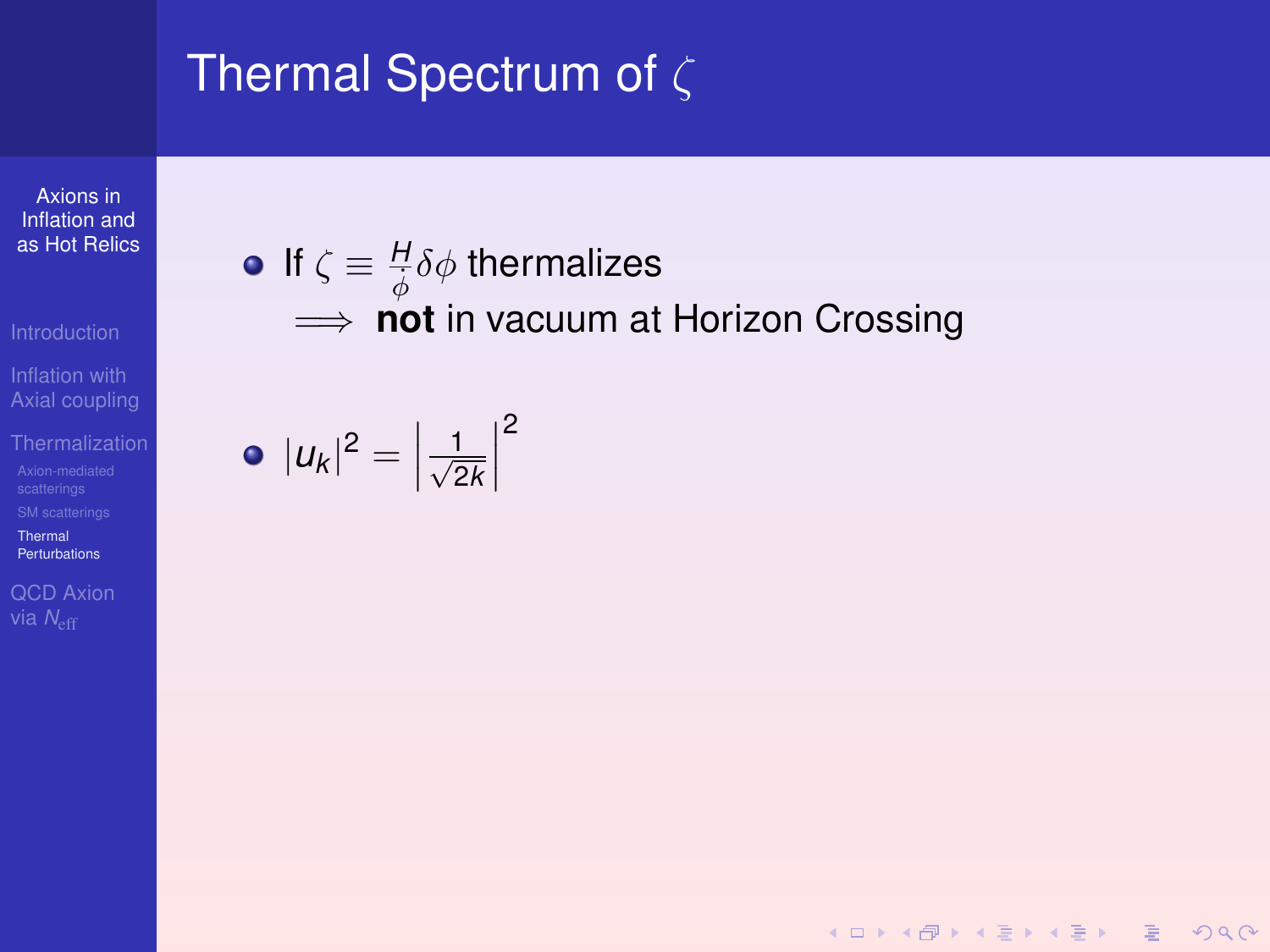Axions in Inflation and [as Hot Relics](#page-0-0)

Inflation with [Axial coupling](#page-6-0)

Thermal [Perturbations](#page-64-0)

[QCD Axion](#page-87-0)

### If  $\zeta \equiv \frac{H}{\dot{\phi}} \delta \phi$  thermalizes  $\implies$  **not** in vacuum at Horizon Crossing

KID K@ KKEX KEX E 1090

$$
\bullet |u_k|^2 = \left|\frac{1}{\sqrt{2k}}\right|^2 = \frac{1}{k} \cdot \frac{1}{2}
$$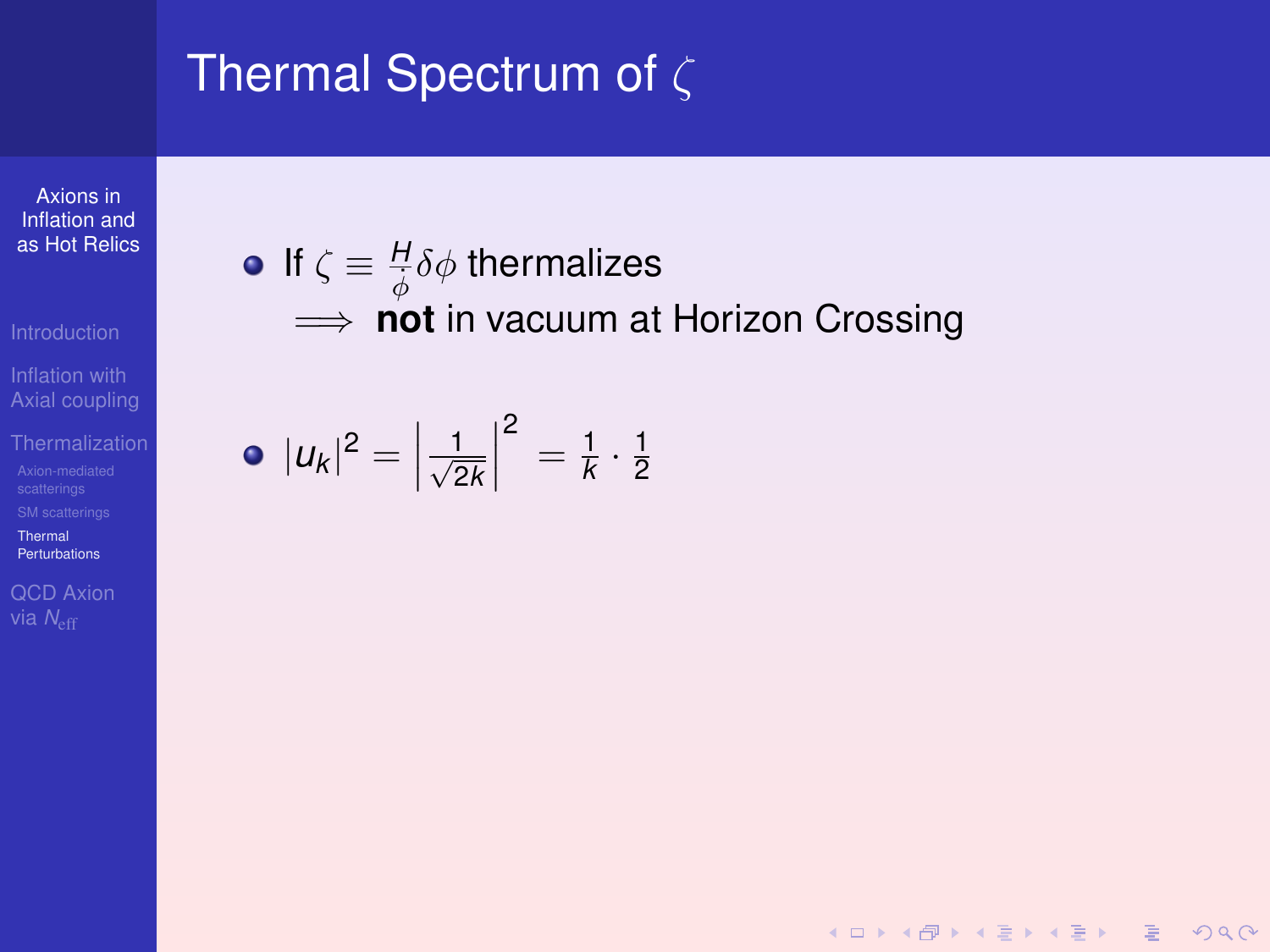Axions in Inflation and [as Hot Relics](#page-0-0)

Inflation with [Axial coupling](#page-6-0)

Thermal [Perturbations](#page-64-0)

[QCD Axion](#page-87-0)

### If  $\zeta \equiv \frac{H}{\dot{\phi}} \delta \phi$  thermalizes  $\implies$  **not** in vacuum at Horizon Crossing

$$
\bullet \, |u_k|^2 = \left|\frac{1}{\sqrt{2k}}\right|^2 = \frac{1}{k} \cdot \frac{1}{2} \qquad \Rightarrow \qquad \frac{1}{k} \left(\frac{1}{2} + N(k_*)\right)
$$

KID K@ KKEX KEX E 1090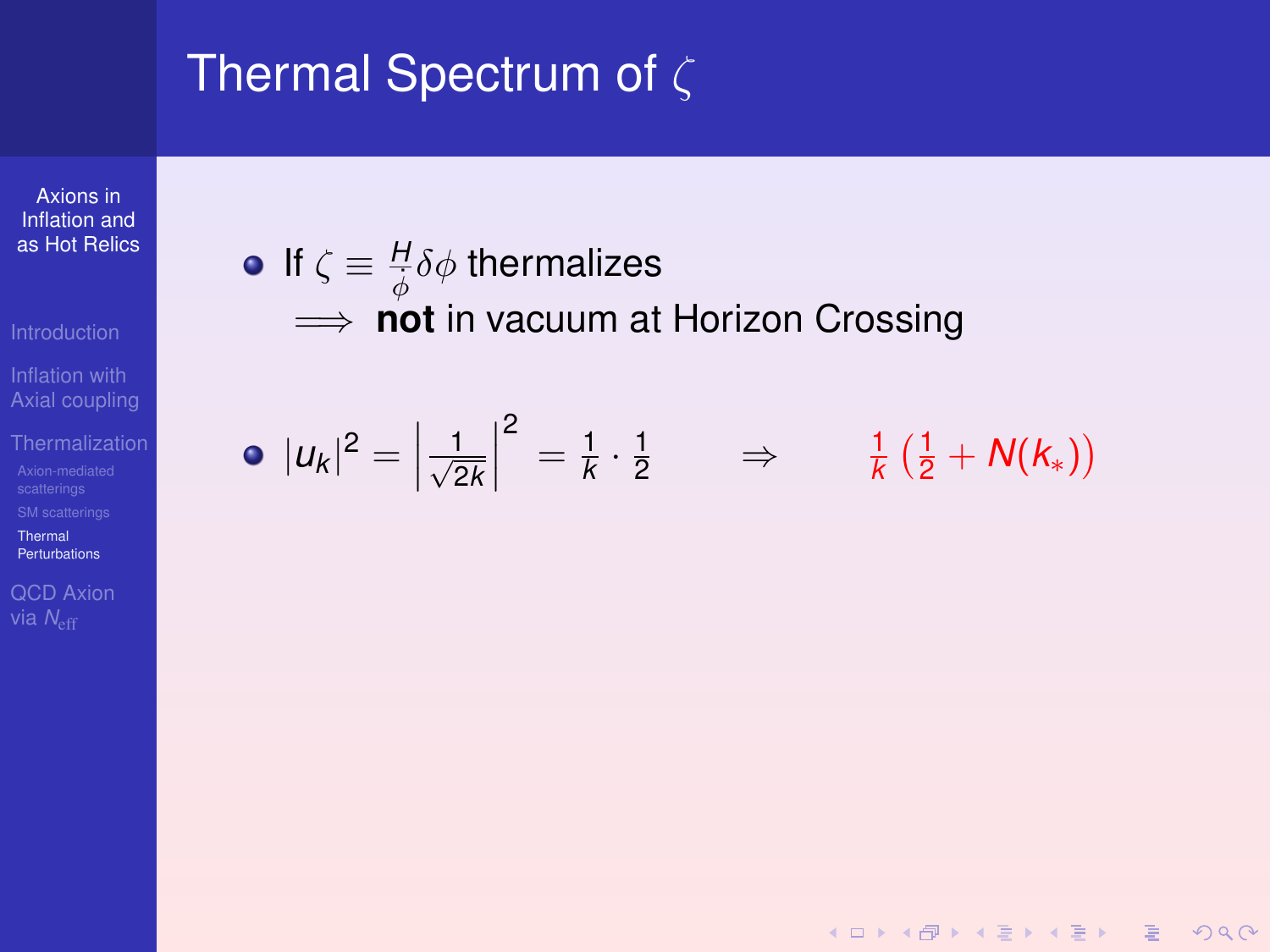Axions in Inflation and [as Hot Relics](#page-0-0)

Inflation with [Axial coupling](#page-6-0)

Thermal [Perturbations](#page-64-0)

[QCD Axion](#page-87-0)

## If  $\zeta \equiv \frac{H}{\dot{\phi}} \delta \phi$  thermalizes  $\implies$  **not** in vacuum at Horizon Crossing

$$
\bullet \, |u_k|^2 = \left|\frac{1}{\sqrt{2k}}\right|^2 = \frac{1}{k} \cdot \frac{1}{2} \qquad \Rightarrow \qquad \frac{1}{k} \left(\frac{1}{2} + N(k_*)\right)
$$

$$
\bullet \ \mathcal{N}_k = \frac{1}{e^{\frac{k/a}{T}}-1}.
$$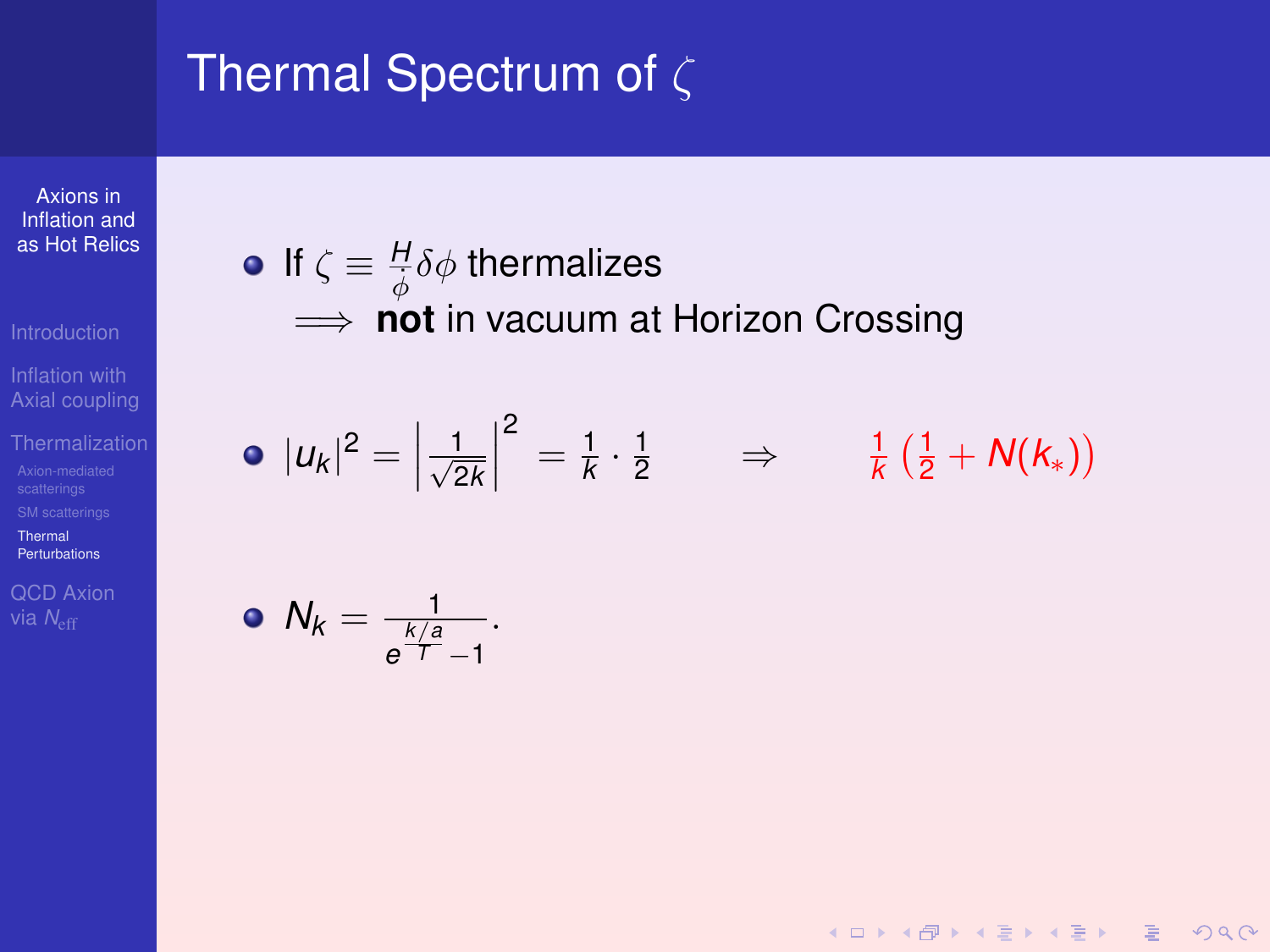Axions in Inflation and [as Hot Relics](#page-0-0)

Inflation with [Axial coupling](#page-6-0)

Thermal [Perturbations](#page-64-0)

[QCD Axion](#page-87-0)

If  $\zeta \equiv \frac{H}{\dot{\phi}} \delta \phi$  thermalizes  $\implies$  **not** in vacuum at Horizon Crossing

$$
\bullet \, |u_k|^2 = \left|\frac{1}{\sqrt{2k}}\right|^2 = \frac{1}{k} \cdot \frac{1}{2} \qquad \Rightarrow \qquad \frac{1}{k} \left(\frac{1}{2} + N(k_*)\right)
$$

• 
$$
N_k = \frac{1}{e^{\frac{k}{T}-1}}
$$
. At  $\frac{k}{a} = H \implies |N_k \approx \frac{T_*}{H_*}|$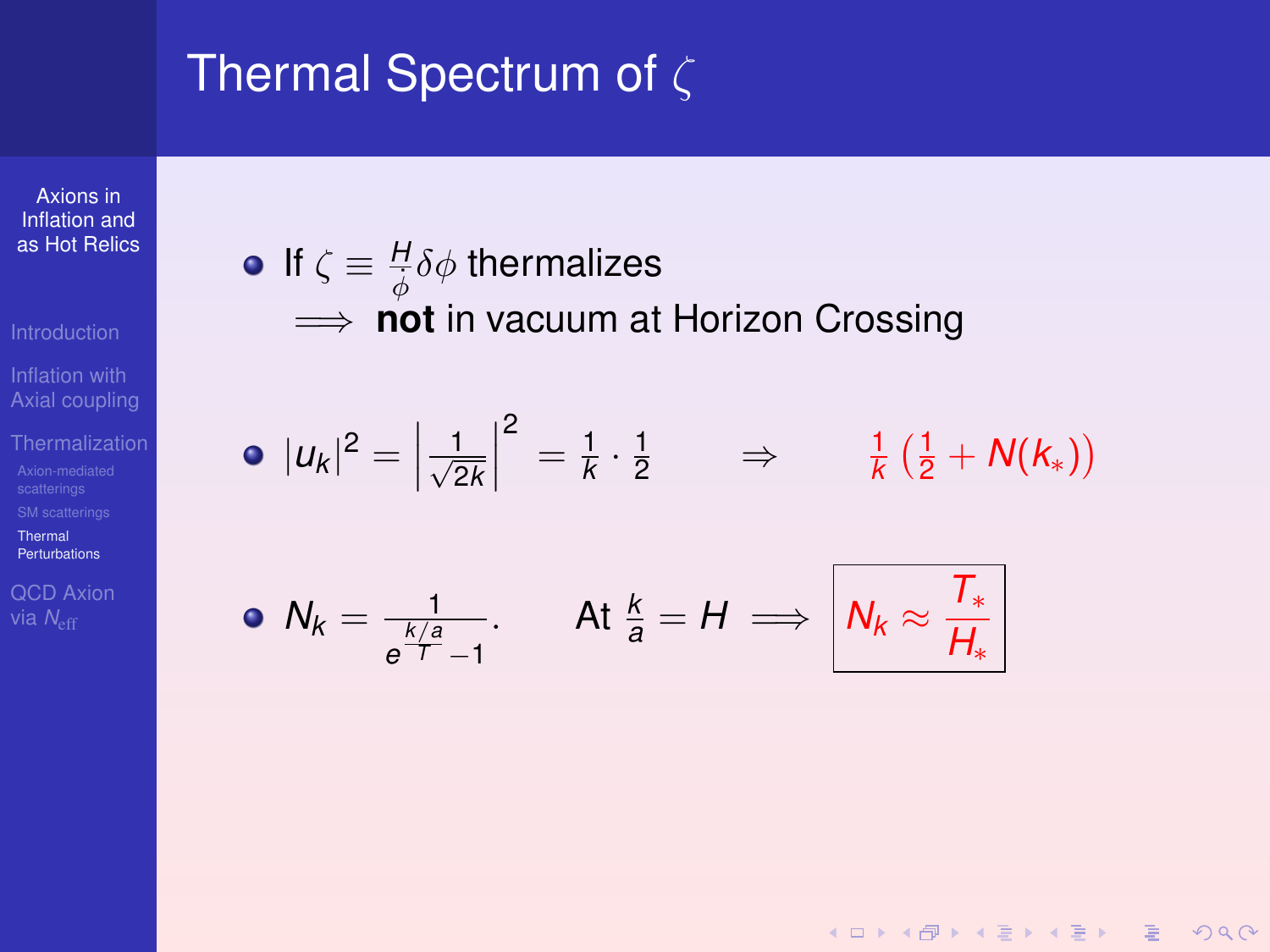Axions in Inflation and [as Hot Relics](#page-0-0)

Inflation with [Axial coupling](#page-6-0)

Thermal [Perturbations](#page-64-0)

[QCD Axion](#page-87-0)

If  $\zeta \equiv \frac{H}{\dot{\phi}} \delta \phi$  thermalizes  $\implies$  **not** in vacuum at Horizon Crossing

$$
\bullet \, |u_k|^2 = \left|\frac{1}{\sqrt{2k}}\right|^2 = \frac{1}{k} \cdot \frac{1}{2} \qquad \Rightarrow \qquad \frac{1}{k} \left(\frac{1}{2} + N(k_*)\right)
$$

• 
$$
N_k = \frac{1}{e^{\frac{k}{T}}-1}
$$
. At  $\frac{k}{a} = H \implies |N_k \approx \frac{T_*}{H_*}|$ 

$$
\bullet \bigg| P_{\zeta} = P_{\zeta}^{\text{vac}} \cdot \frac{2T_*}{H_*}
$$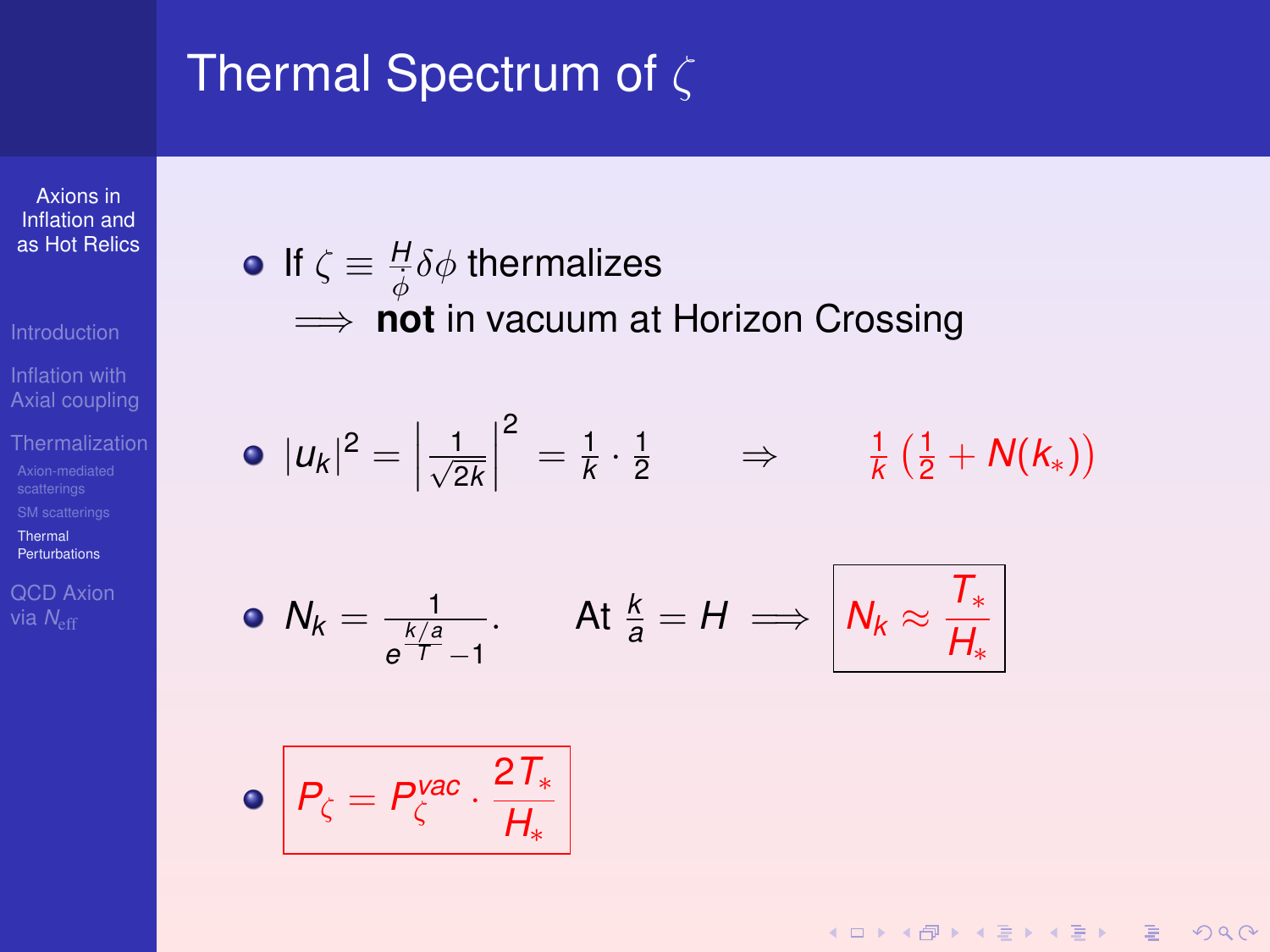## Thermal Spectrum of  $\zeta$

Axions in Inflation and [as Hot Relics](#page-0-0)

Inflation with [Axial coupling](#page-6-0)

Thermal

[Perturbations](#page-64-0)

[QCD Axion](#page-87-0)

 $P_{\zeta} = P_{\zeta}^{\textit{vac}} \cdot \frac{2\mathit{T}_\ast}{H}$  $\frac{1}{H_*}$   $\Rightarrow$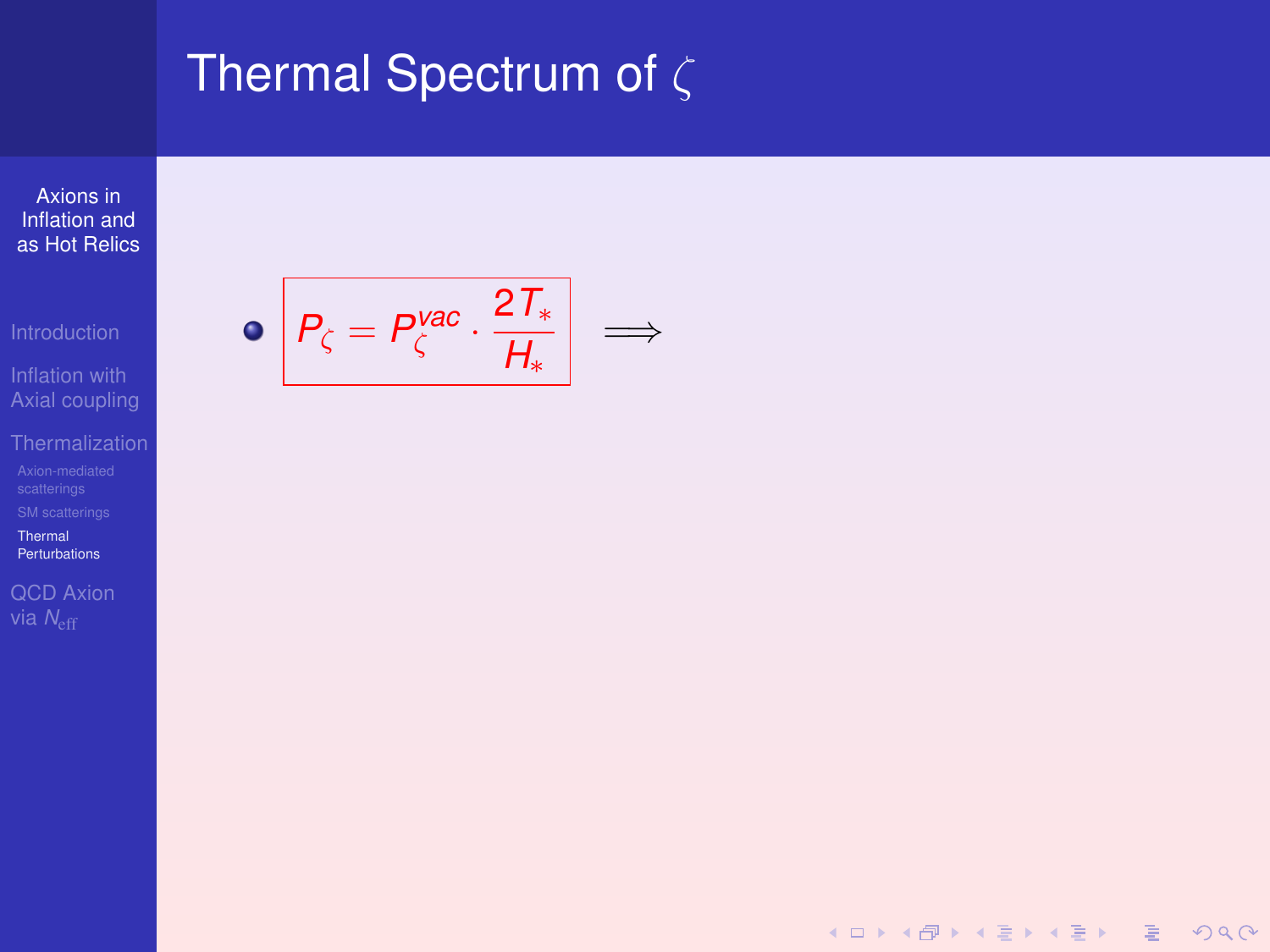#### Thermal Spectrum of  $\zeta$

Axions in Inflation and [as Hot Relics](#page-0-0)

Inflation with [Axial coupling](#page-6-0)

Thermal

[Perturbations](#page-64-0)

[QCD Axion](#page-87-0)

 $P_{\zeta} = P_{\zeta}^{\textit{vac}} \cdot \frac{2\mathit{T}_\ast}{H}$  $\bullet$ =⇒ *H*<sup>∗</sup>

$$
n_s-1 \equiv \frac{d \ln P_{\zeta}^{\text{therm}}}{d \ln k} = -6\epsilon_H + 2\eta + \frac{d \ln(T_*/H_*)}{d \ln k},
$$

K ロ ▶ K @ ▶ K 할 ▶ K 할 ▶ | 할 | © Q Q @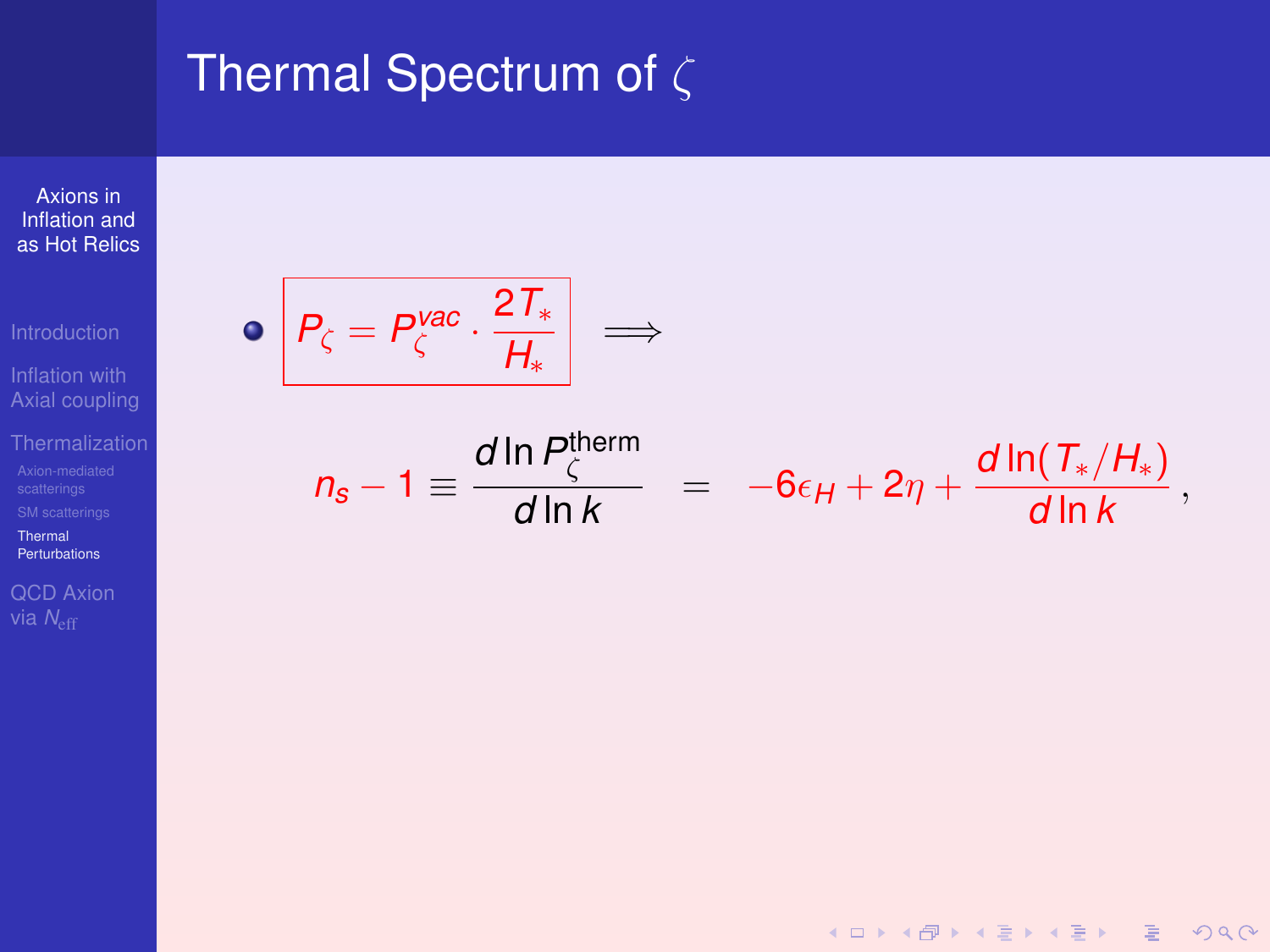#### Thermal Spectrum of  $\zeta$

Axions in Inflation and [as Hot Relics](#page-0-0)

Inflation with [Axial coupling](#page-6-0)

Thermal **[Perturbations](#page-64-0)** 

[QCD Axion](#page-87-0)

$$
\bullet \left| P_{\zeta} = P_{\zeta}^{\text{vac}} \cdot \frac{2T_*}{H_*} \right| \implies
$$

$$
n_s-1 \equiv \frac{d \ln P_{\zeta}^{\text{therm}}}{d \ln k} = -6\epsilon_H + 2\eta + \frac{d \ln(T_*/H_*)}{d \ln k},
$$

KID KAR KID KID KID A DAQ

• If 
$$
T = T_{eq} = \frac{\xi}{g}H
$$
,  $\implies$   

$$
n_s - 1 = -4\epsilon_H + \eta
$$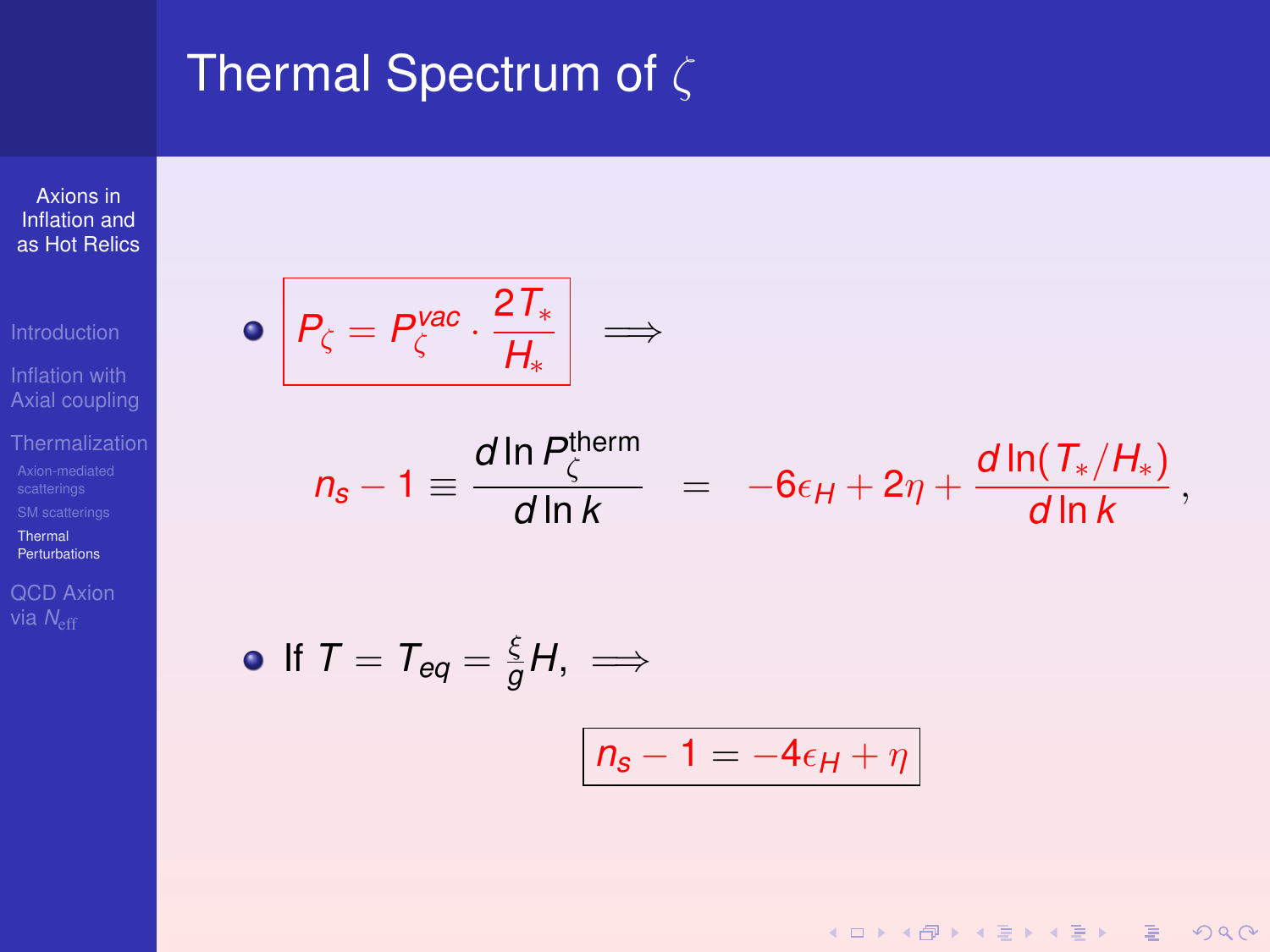Axions in Inflation and [as Hot Relics](#page-0-0)

[Axial coupling](#page-6-0)

Thermal [Perturbations](#page-64-0)

[QCD Axion](#page-87-0) via *N<sub>e</sub>c* 

 $\bullet$  Loop effects on  $\zeta$  drastically modified!

• Thermalization shifts gauge fields from horizon size to UV. At horizon crossing  $N_{\gamma}$  is reduced.

**KORKARA REAKER YOUR** 

• We expect (work in progress) much smaller  $\langle \zeta \zeta \zeta \rangle_{\text{loop}}$ 

 $f_{NL} \simeq \frac{\langle \zeta^3 \rangle}{\langle \zeta^2 \rangle^2}$  $\langle \zeta^2 \rangle^2$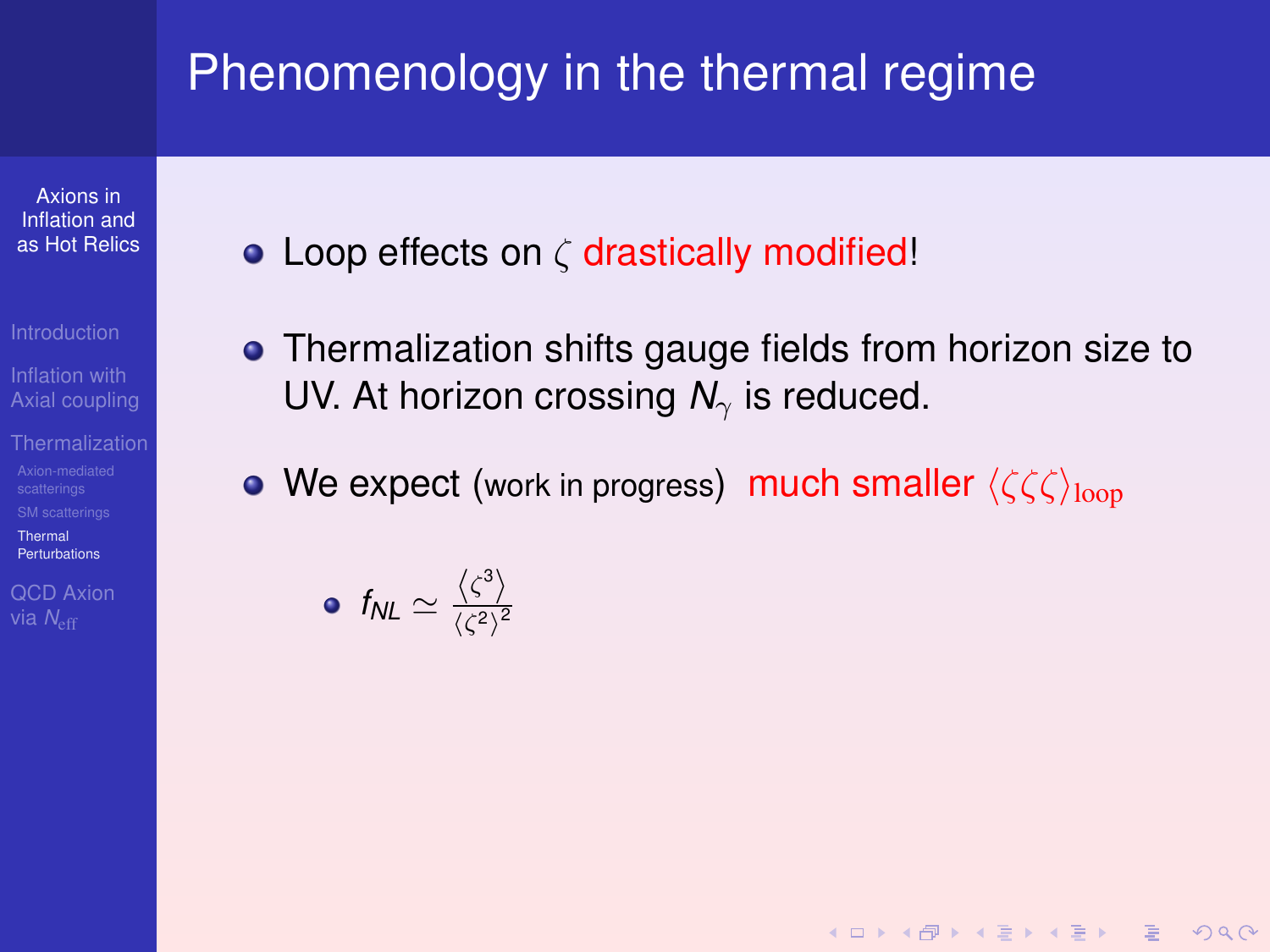Axions in Inflation and [as Hot Relics](#page-0-0)

[Axial coupling](#page-6-0)

Thermal **[Perturbations](#page-64-0)** 

[QCD Axion](#page-87-0) via *N<sub>e</sub>c* 

- $\bullet$  Loop effects on  $\zeta$  drastically modified!
- Thermalization shifts gauge fields from horizon size to UV. At horizon crossing  $N_{\gamma}$  is reduced.

**KOD KAD KED KED E VAN** 

• We expect (work in progress) much smaller  $\langle \zeta \zeta \zeta \rangle_{\text{loop}}$ 

• 
$$
f_{NL} \simeq \frac{\langle \zeta^3 \rangle}{\langle \zeta^2 \rangle^2} \propto P_{\zeta}^{vac} \cdot \mathcal{O}\left(\frac{T^4}{H^4}\right)
$$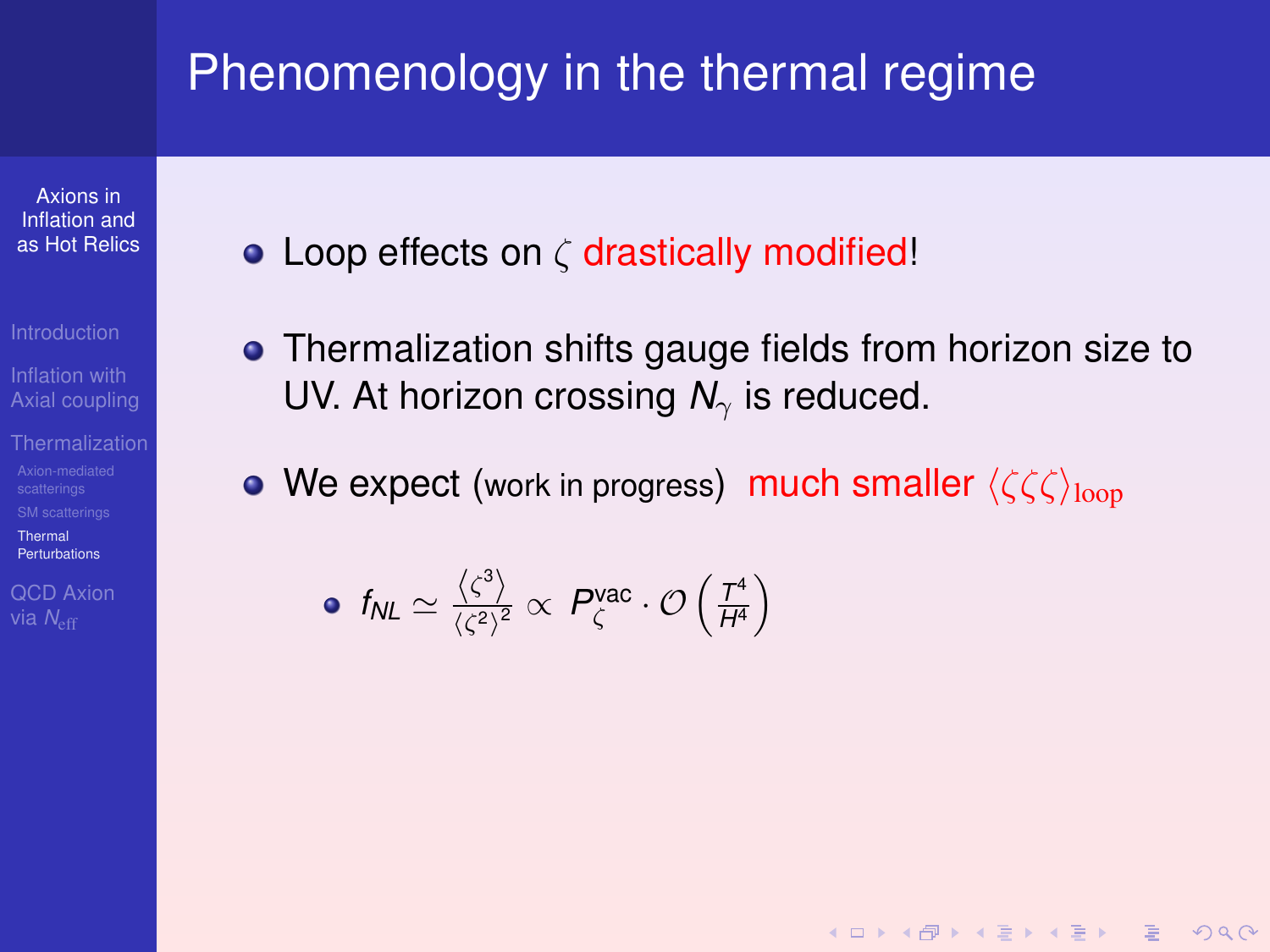Axions in Inflation and [as Hot Relics](#page-0-0)

[Axial coupling](#page-6-0)

Thermal **[Perturbations](#page-64-0)** 

[QCD Axion](#page-87-0) via *N<sub>eff</sub>* 

- $\bullet$  Loop effects on  $\zeta$  drastically modified!
- Thermalization shifts gauge fields from horizon size to UV. At horizon crossing  $N_{\gamma}$  is reduced.

• We expect (work in progress) much smaller  $\langle \zeta \zeta \zeta \rangle_{\text{loop}}$ 

• 
$$
f_{NL} \simeq \frac{\langle \zeta^3 \rangle}{\langle \zeta^2 \rangle^2} \propto P_{\zeta}^{vac} \cdot \mathcal{O}\left(\frac{T^4}{H^4}\right) \propto c \xi^4
$$
 (c small number)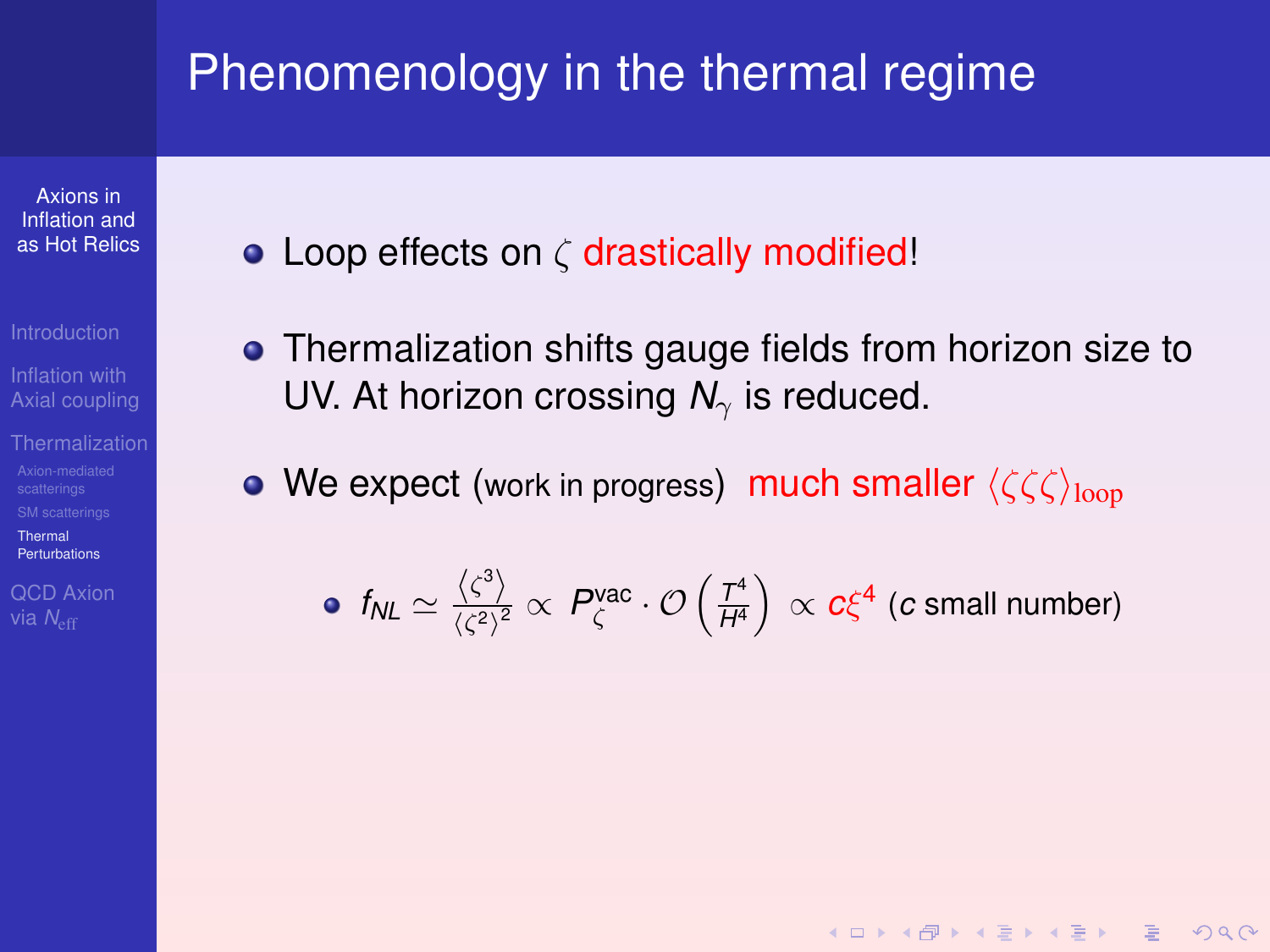Axions in Inflation and [as Hot Relics](#page-0-0)

- 
- [Axial coupling](#page-6-0)
- Thermal **[Perturbations](#page-64-0)**

[QCD Axion](#page-87-0) via *N<sub>e</sub>c* 

- $\bullet$  Loop effects on  $\zeta$  drastically modified!
- Thermalization shifts gauge fields from horizon size to UV. At horizon crossing  $N_{\gamma}$  is reduced.
- We expect (work in progress) much smaller  $\langle \zeta \zeta \zeta \rangle_{\text{loop}}$

• 
$$
f_{NL} \simeq \frac{\langle \zeta^3 \rangle}{\langle \zeta^2 \rangle^2} \propto P_{\zeta}^{vac} \cdot \mathcal{O}\left(\frac{T^4}{H^4}\right) \propto c \xi^4
$$
 (c small number)

**KOD KAD KED KED E VAN** 

Instead of non-thermal case:  $f_{NL} \propto e^{4\pi \xi}$ !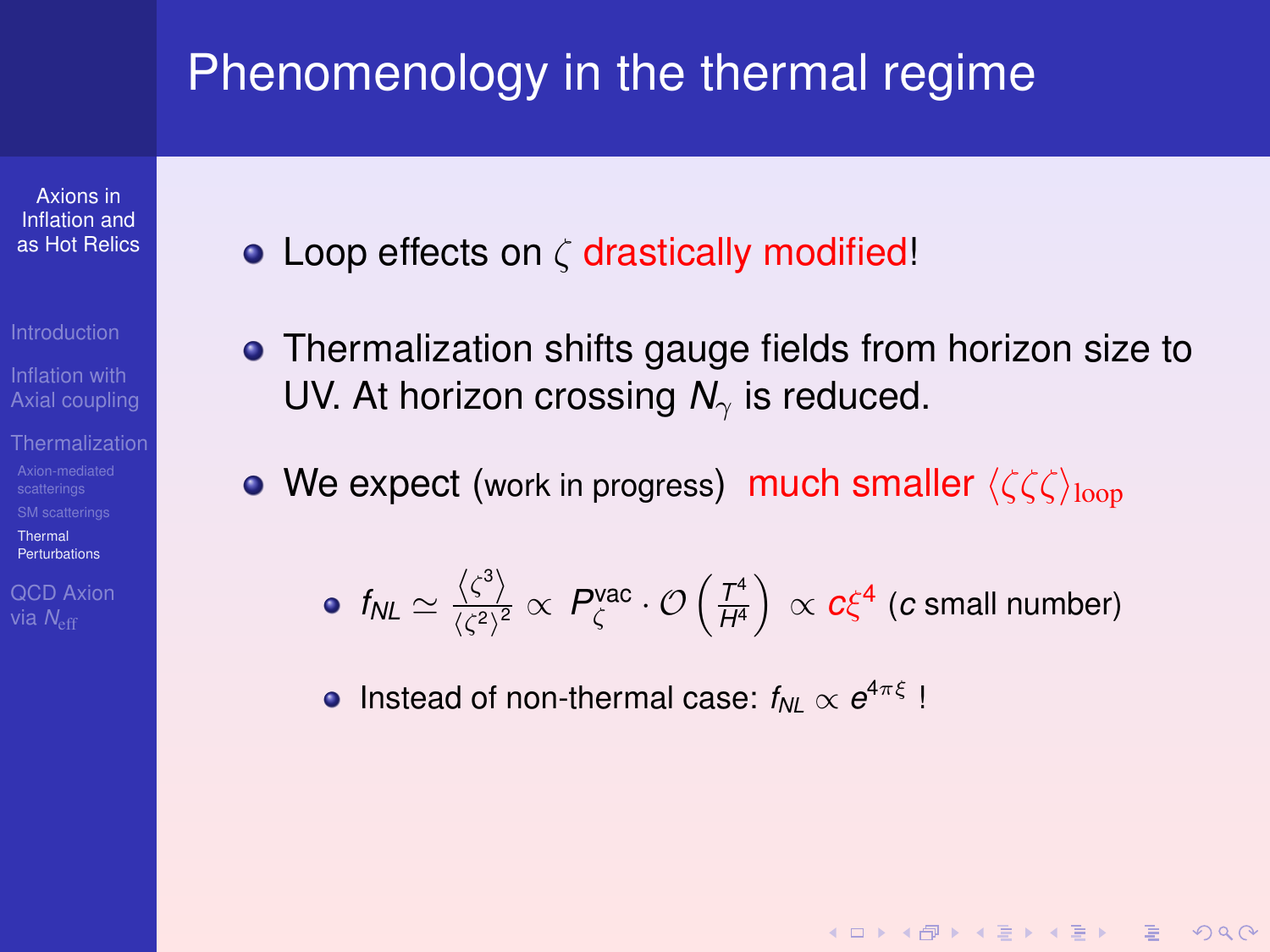Axions in Inflation and [as Hot Relics](#page-0-0)

- 
- [Axial coupling](#page-6-0)
- Thermal **[Perturbations](#page-64-0)**

[QCD Axion](#page-87-0) via *N<sub>eff</sub>* 

- $\bullet$  Loop effects on  $\zeta$  drastically modified!
- Thermalization shifts gauge fields from horizon size to UV. At horizon crossing  $N_{\gamma}$  is reduced.
- We expect (work in progress) much smaller  $\langle \zeta \zeta \zeta \rangle_{\text{loop}}$

• 
$$
f_{NL} \simeq \frac{\langle \zeta^3 \rangle}{\langle \zeta^2 \rangle^2} \propto P_{\zeta}^{vac} \cdot \mathcal{O}\left(\frac{T^4}{H^4}\right) \propto c \xi^4
$$
 (c small number)

- Instead of non-thermal case:  $f_{NL} \propto e^{4\pi \xi}$ !
- Constraints on  $\xi$  become weaker and (maybe) allow for the backreacting regime? (Work in progress)

**KORKARA REAKER YOUR**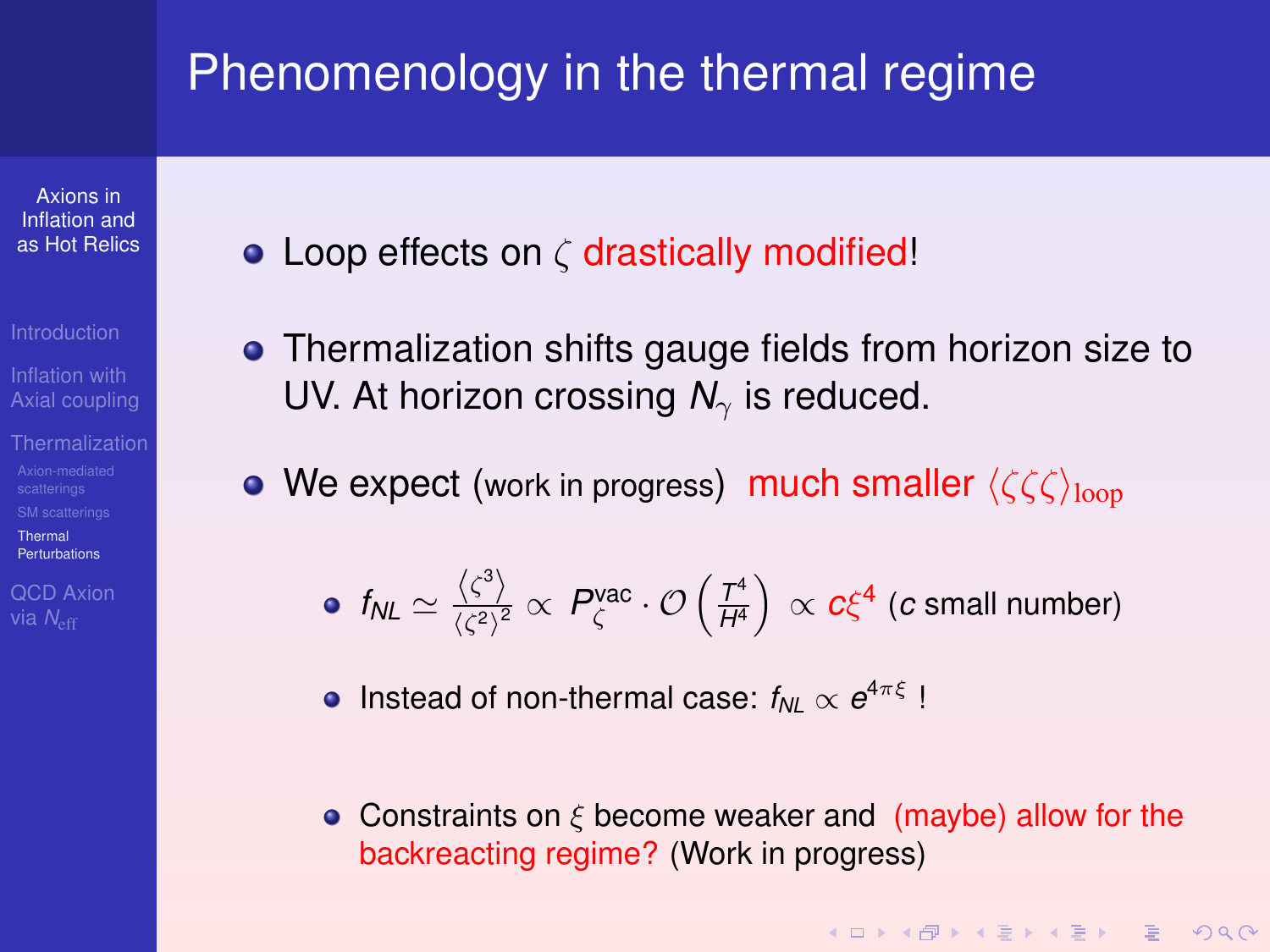### Phenomenology of tensor modes

Axions in Inflation and [as Hot Relics](#page-0-0)

[Axial coupling](#page-6-0)

Thermal **[Perturbations](#page-64-0)** 

[QCD Axion](#page-87-0)

• Assuming tensor modes to be in the vacuum and thermal scalar perturbations: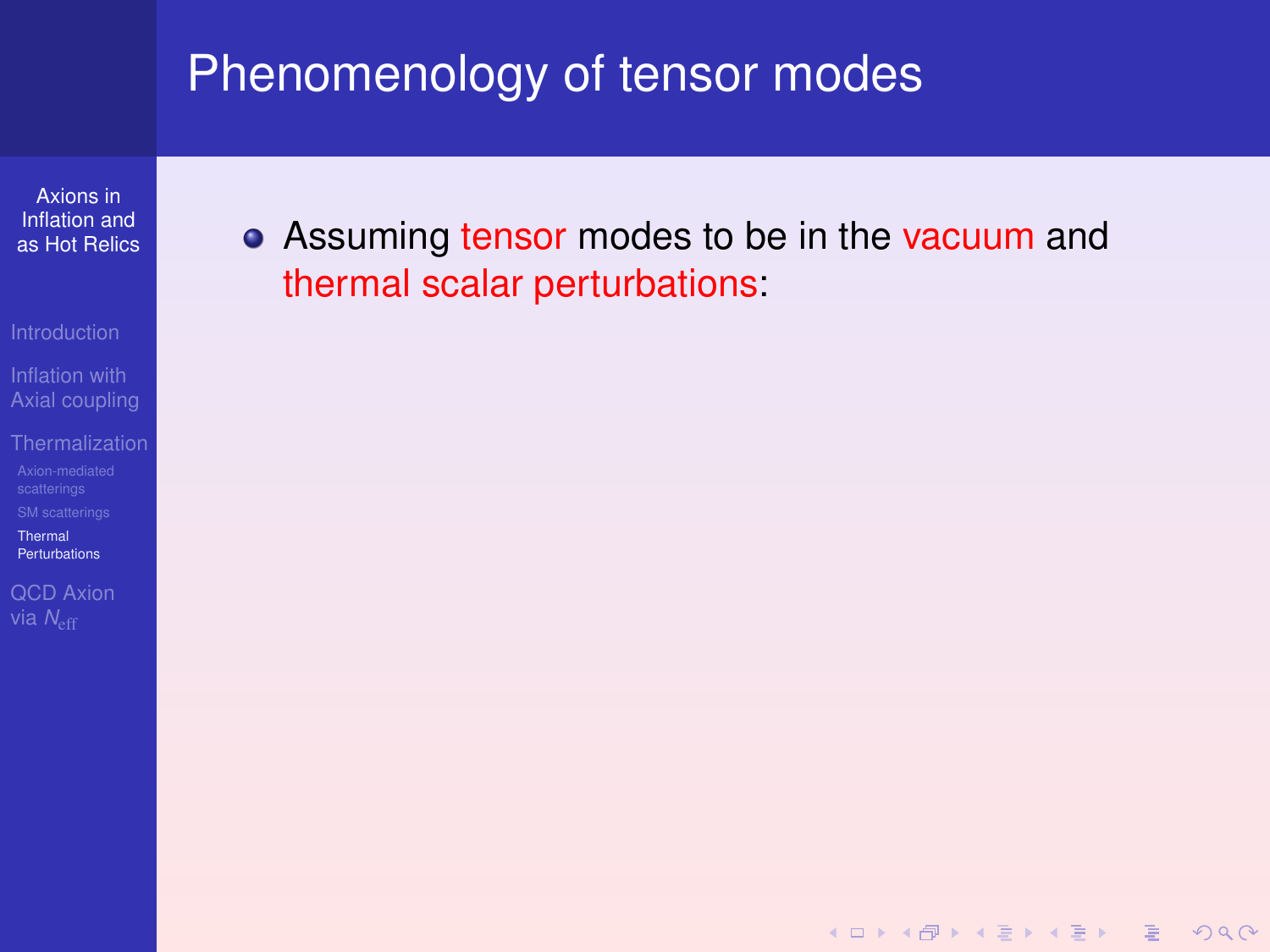### Phenomenology of tensor modes

Axions in Inflation and [as Hot Relics](#page-0-0)

[Axial coupling](#page-6-0)

Thermal

[Perturbations](#page-64-0) [QCD Axion](#page-87-0) **•** Assuming tensor modes to be in the vacuum and thermal scalar perturbations:

$$
r \equiv \frac{P_T}{P_{\zeta}^{\text{therm}}} = 16 \,\epsilon \cdot \frac{H_*}{2 \, T_*} \Bigg|.
$$

KO KA KO KERKER KONG

Suppressed by *<sup>H</sup>*<sup>∗</sup> 2*T*∗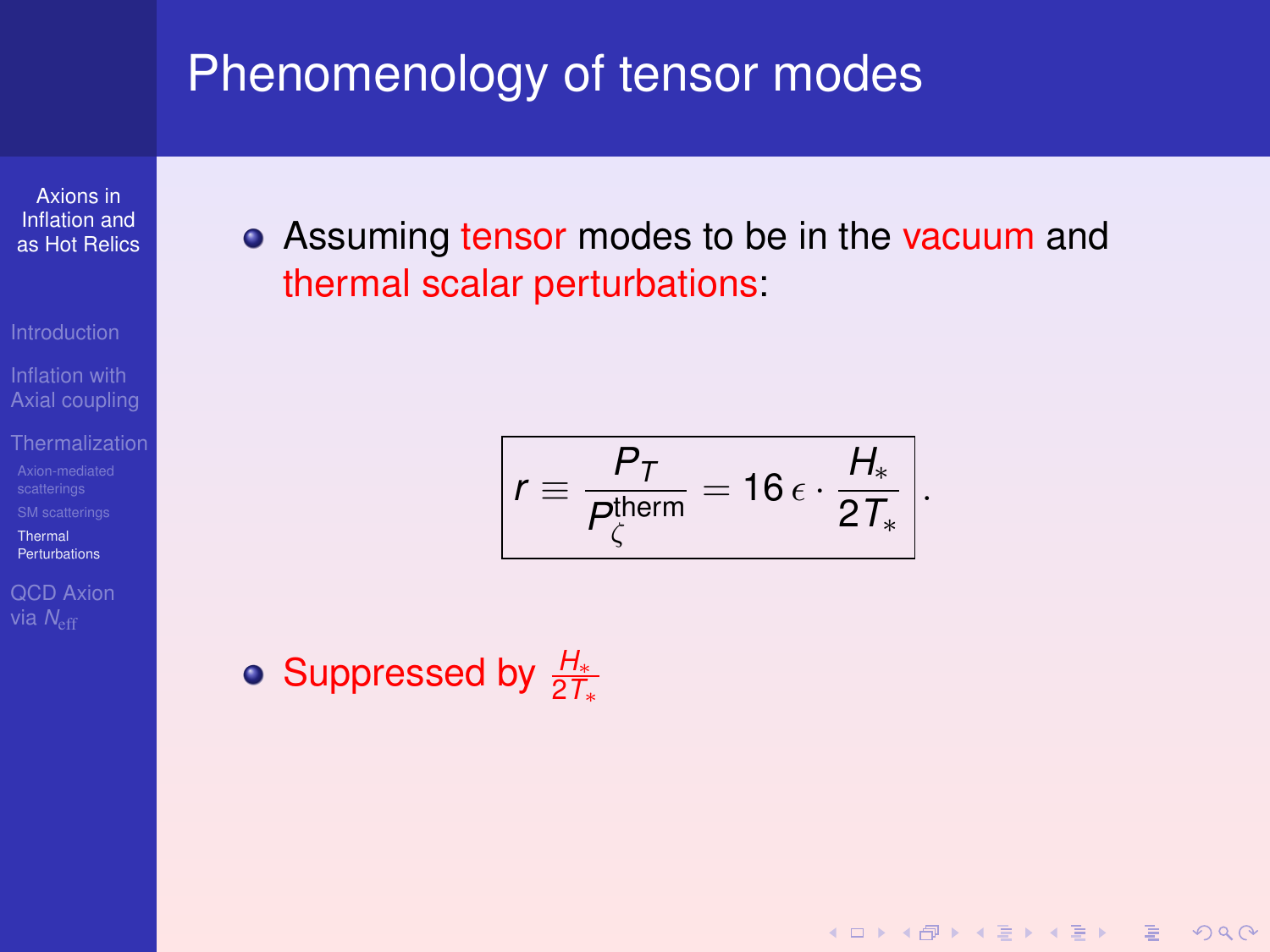### <span id="page-81-0"></span>Phenomenology of tensor modes

Axions in Inflation and [as Hot Relics](#page-0-0)

[Axial coupling](#page-6-0)

Thermal **[Perturbations](#page-64-0)** 

[QCD Axion](#page-87-0)

• Assuming tensor modes to be in the vacuum and thermal scalar perturbations:

$$
r \equiv \frac{P_T}{P_{\zeta}^{\text{therm}}} = 16 \,\epsilon \cdot \frac{H_*}{2 \, T_*}.
$$

- Suppressed by *<sup>H</sup>*<sup>∗</sup> 2*T*∗
- At least  $O(10^{-2})$  suppression.
- $\bullet \implies$  Large field potentials can be viable again

**KORKARA REAKER YOUR**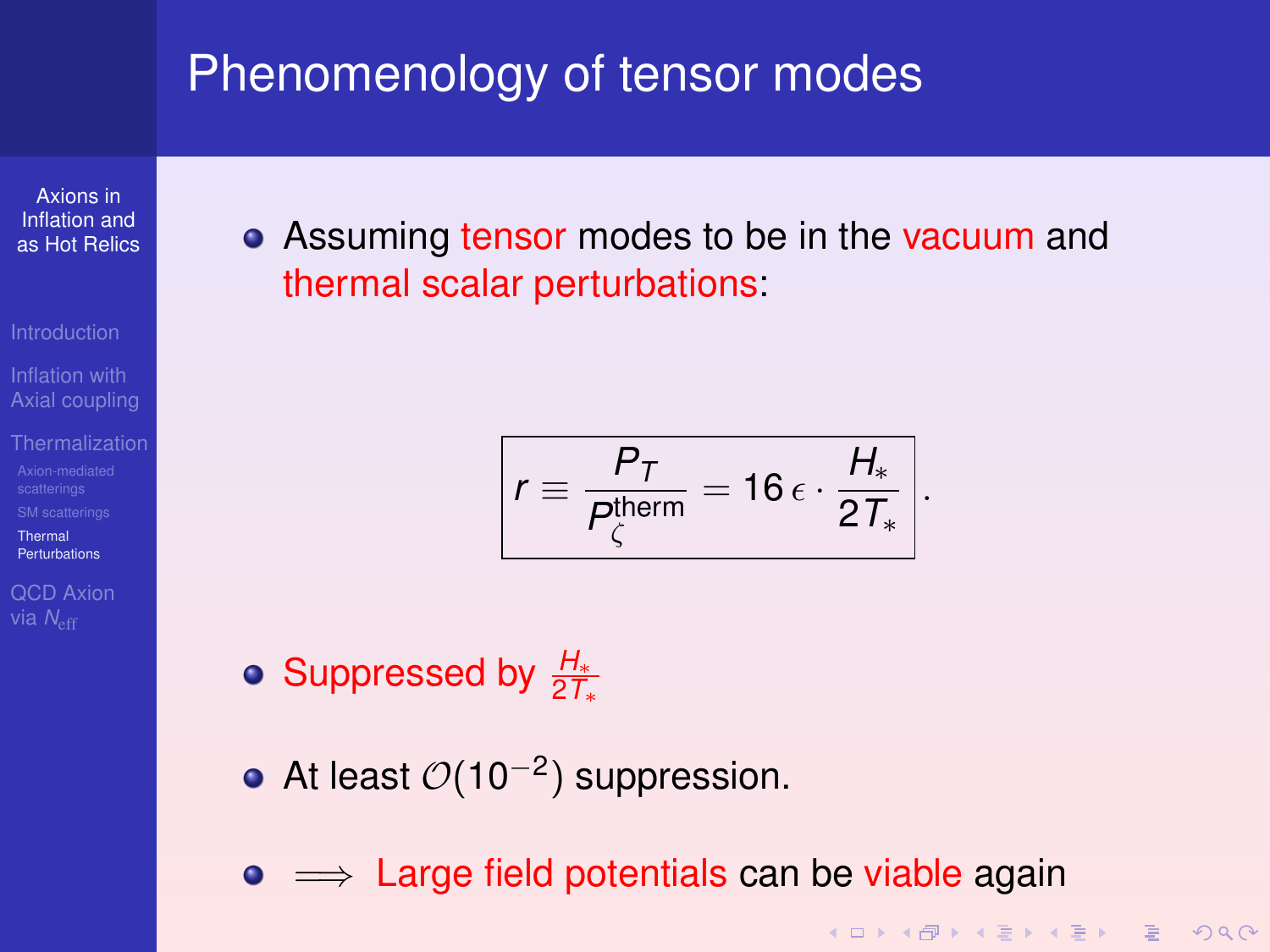#### <span id="page-82-0"></span>Thermalized Large Field Potentials



 $2990$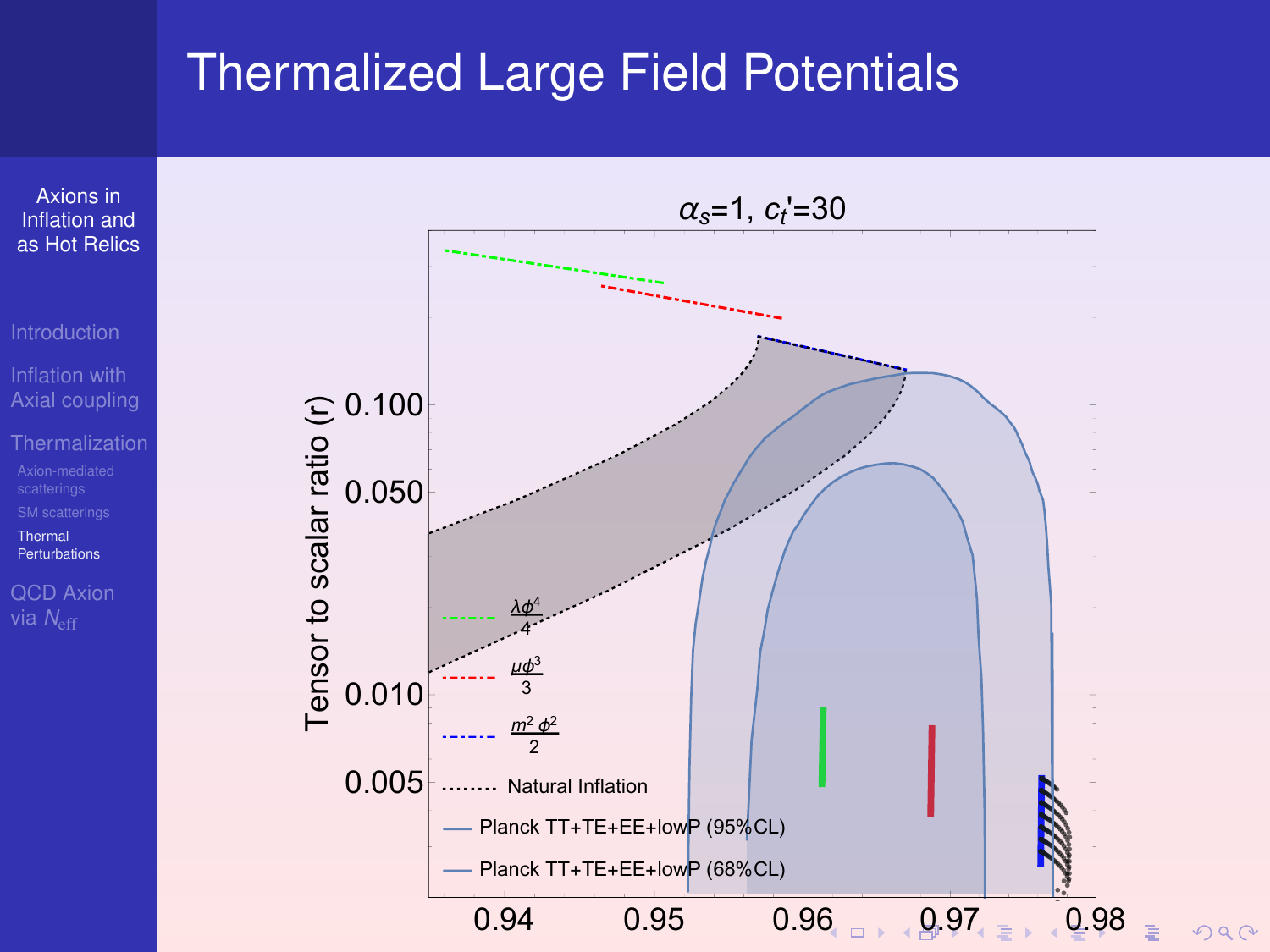Axions in Inflation and as Hot Relics

Inflation with Axial coupling

Thermal

Perturbations QCD Axion

#### <span id="page-83-0"></span>• Maybe  $T$  oscillates  $\implies$  imprint on power spectra?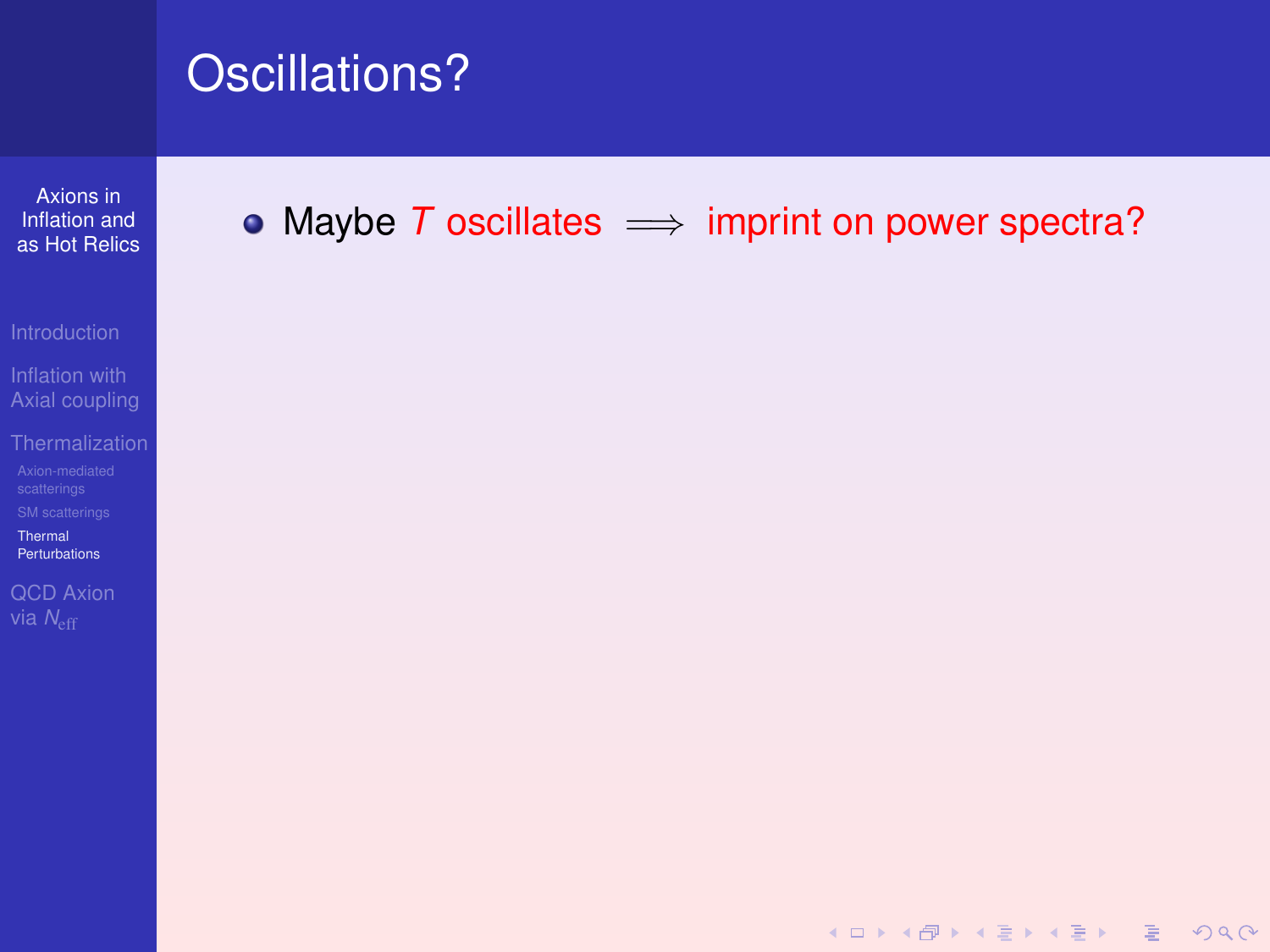Axions in Inflation and as Hot Relics

- 
- Axial coupling
- Thermal
- Perturbations

**OCD Axion** 

- Maybe T oscillates  $\implies$  imprint on power spectra?
- In the large friction regime (no thermalization)
- We observe extra slow-roll, plus small Oscillations in  $\phi$ :

**KOD KARD KED KED BOAR**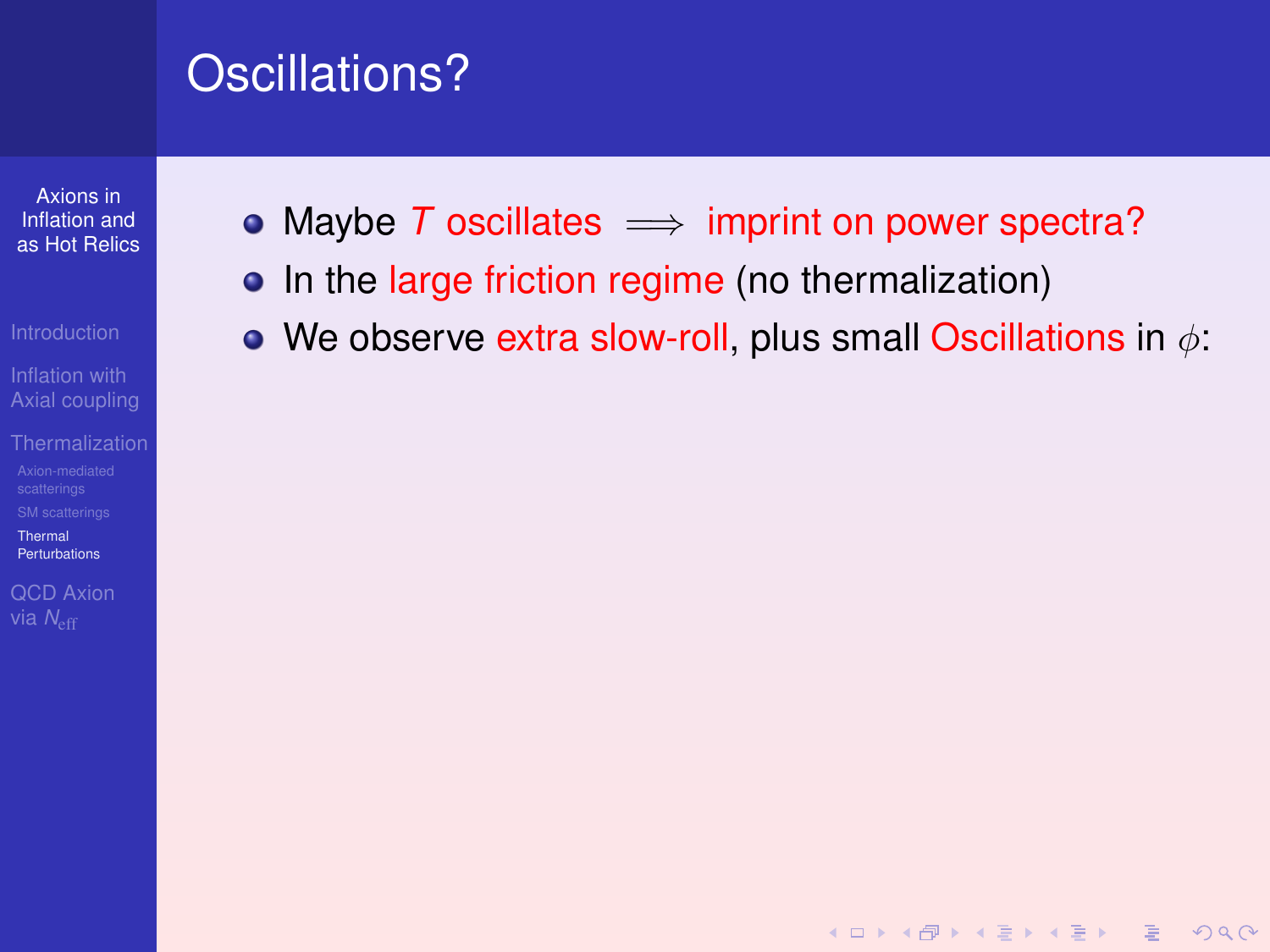Axions in Inflation and as Hot Relics

- 
- Axial coupling
- Thormal
- Perturbations

**OCD Axion** 

- <span id="page-85-0"></span>• Maybe T oscillates  $\implies$  imprint on power spectra?
- In the large friction regime (no thermalization)
- We observe extra slow-roll, plus small Oscillations in  $\phi$ :



**KORKARA REAKER ORA**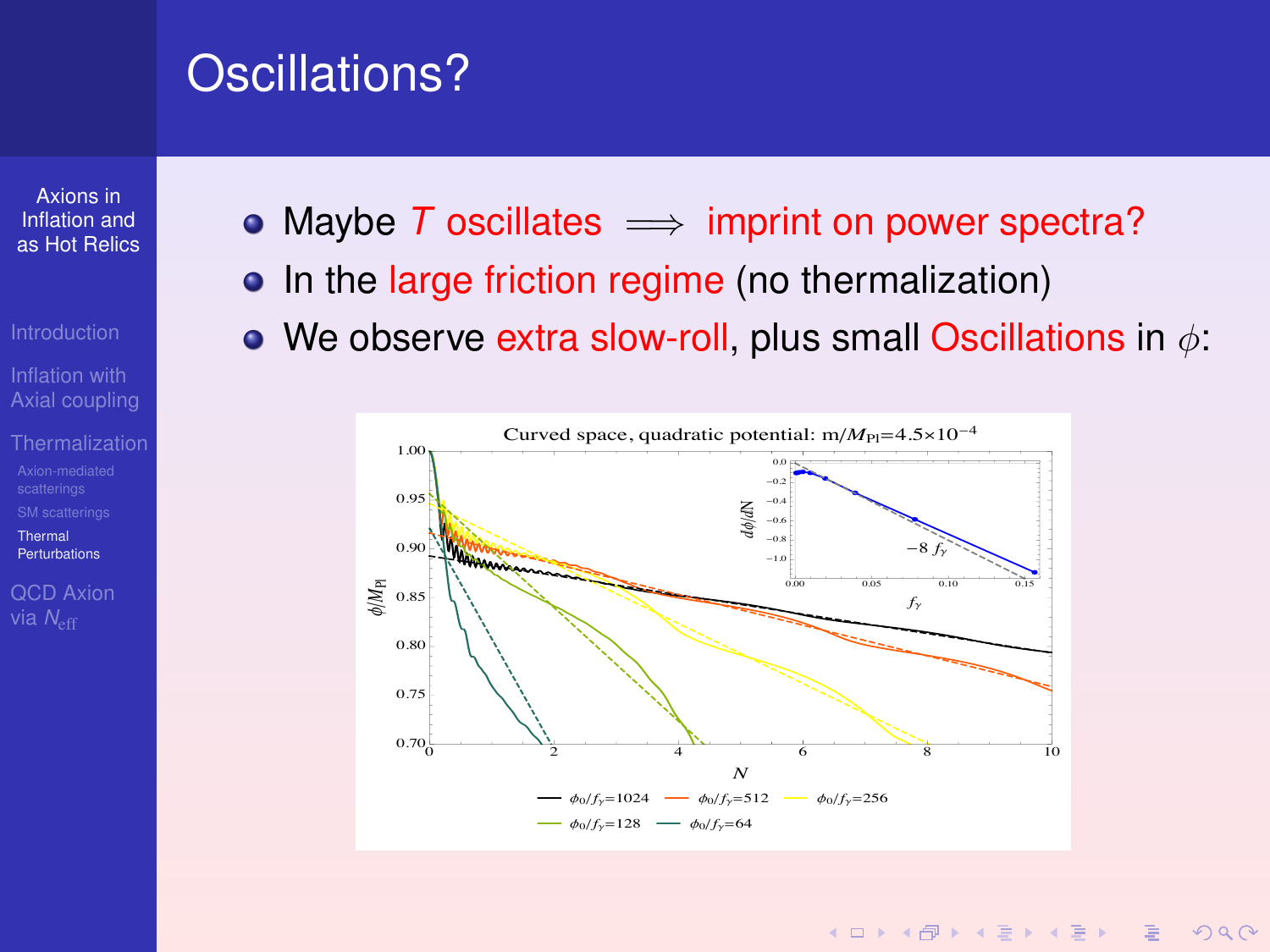Axions in Inflation and as Hot Relics

- 
- Axial coupling
- Thormal
- Perturbations

**OCD Axion** 

- <span id="page-86-0"></span>• Maybe T oscillates  $\implies$  imprint on power spectra?
- In the large friction regime (no thermalization)
- We observe extra slow-roll, plus small Oscillations in  $\phi$ :



• Period of about 4 efolds. Amplitude  $\propto$  f KO KA KO KERKER KONG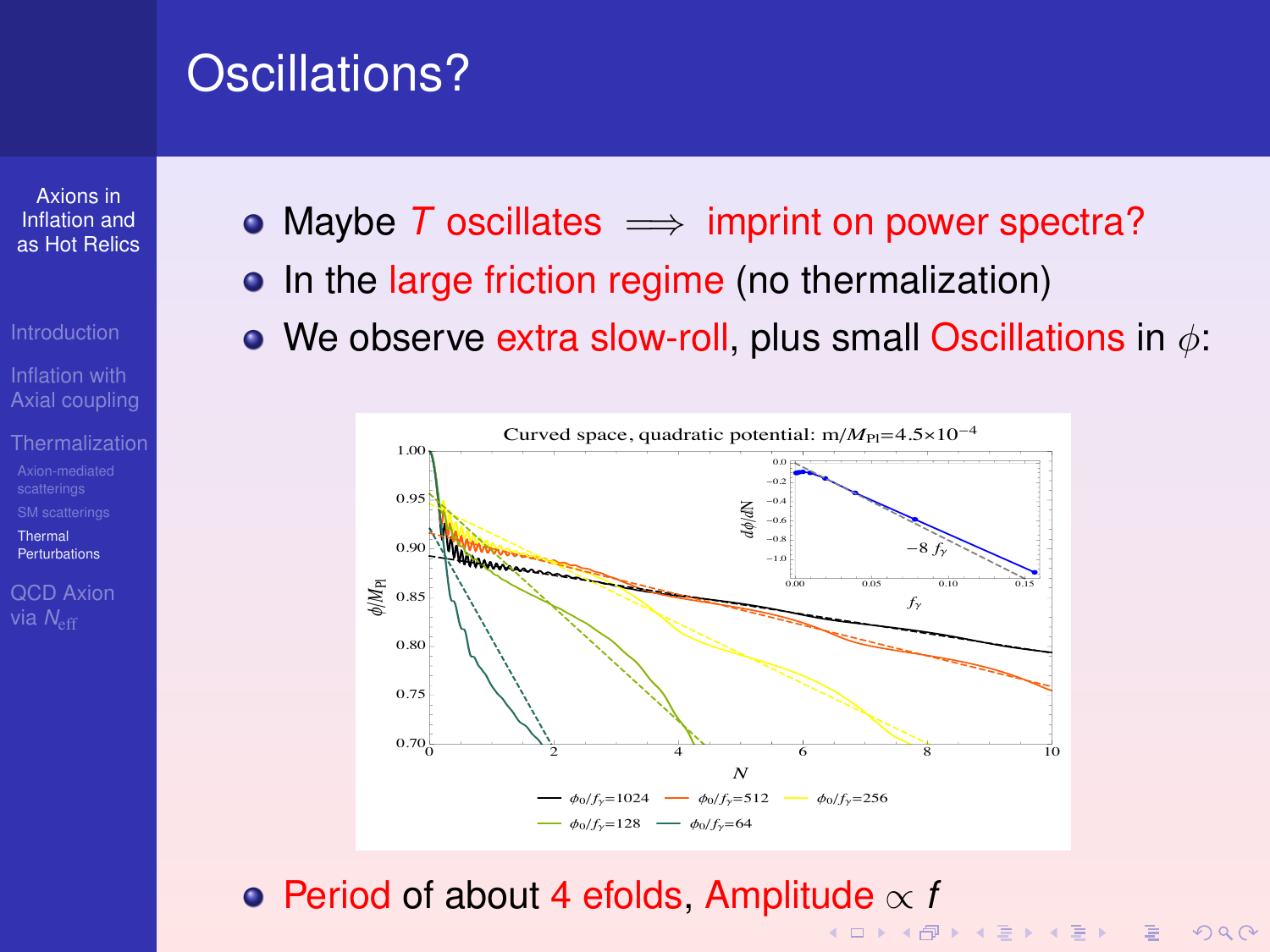Axions in Inflation and [as Hot Relics](#page-0-0)

Inflation with [Axial coupling](#page-6-0)

[QCD Axion](#page-87-0) via N<sub>eff</sub>

<span id="page-87-0"></span>The QCD Axion (*a*) is a very light particle that

Via coupling to gluons  $\frac{\alpha_s}{8\pi}$   $\frac{a}{f}G_{\mu\nu}\tilde{G}^{\mu\nu}$  solves the "Strong CP problem"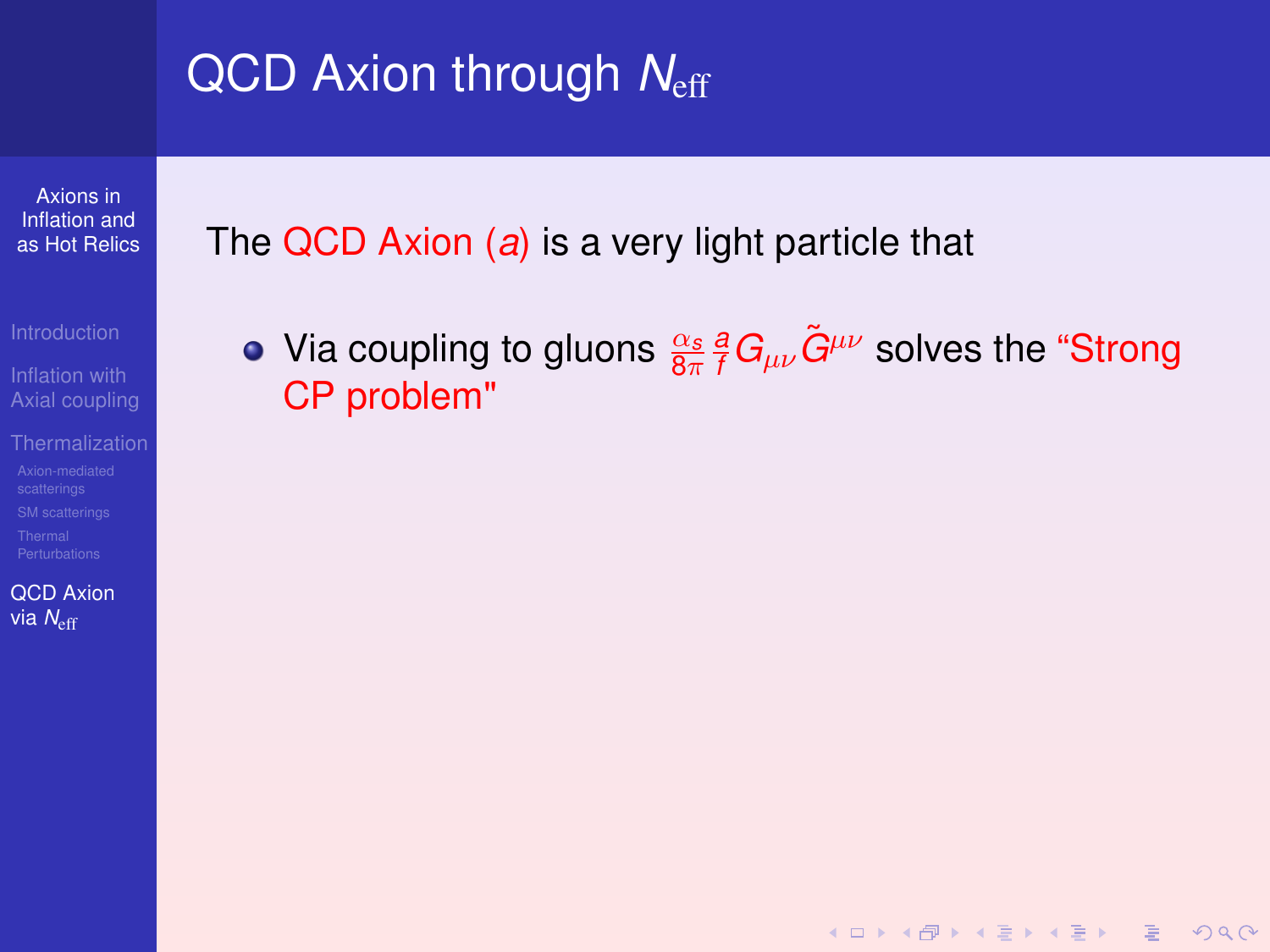Axions in Inflation and [as Hot Relics](#page-0-0)

[Axial coupling](#page-6-0)

[QCD Axion](#page-87-0) via N<sub>eff</sub>

The QCD Axion (*a*) is a very light particle that

Via coupling to gluons  $\frac{\alpha_s}{8\pi}$   $\frac{a}{f}G_{\mu\nu}\tilde{G}^{\mu\nu}$  solves the "Strong CP problem"

• It can be produced at high  $T \rightarrow$  hot relic

(M.Turner, 1987; Masso, F. Rota, and G. Zsembinszki, 2003, Salvio, Strumia, Xue, 2014)

**KORKARA REAKER ORA**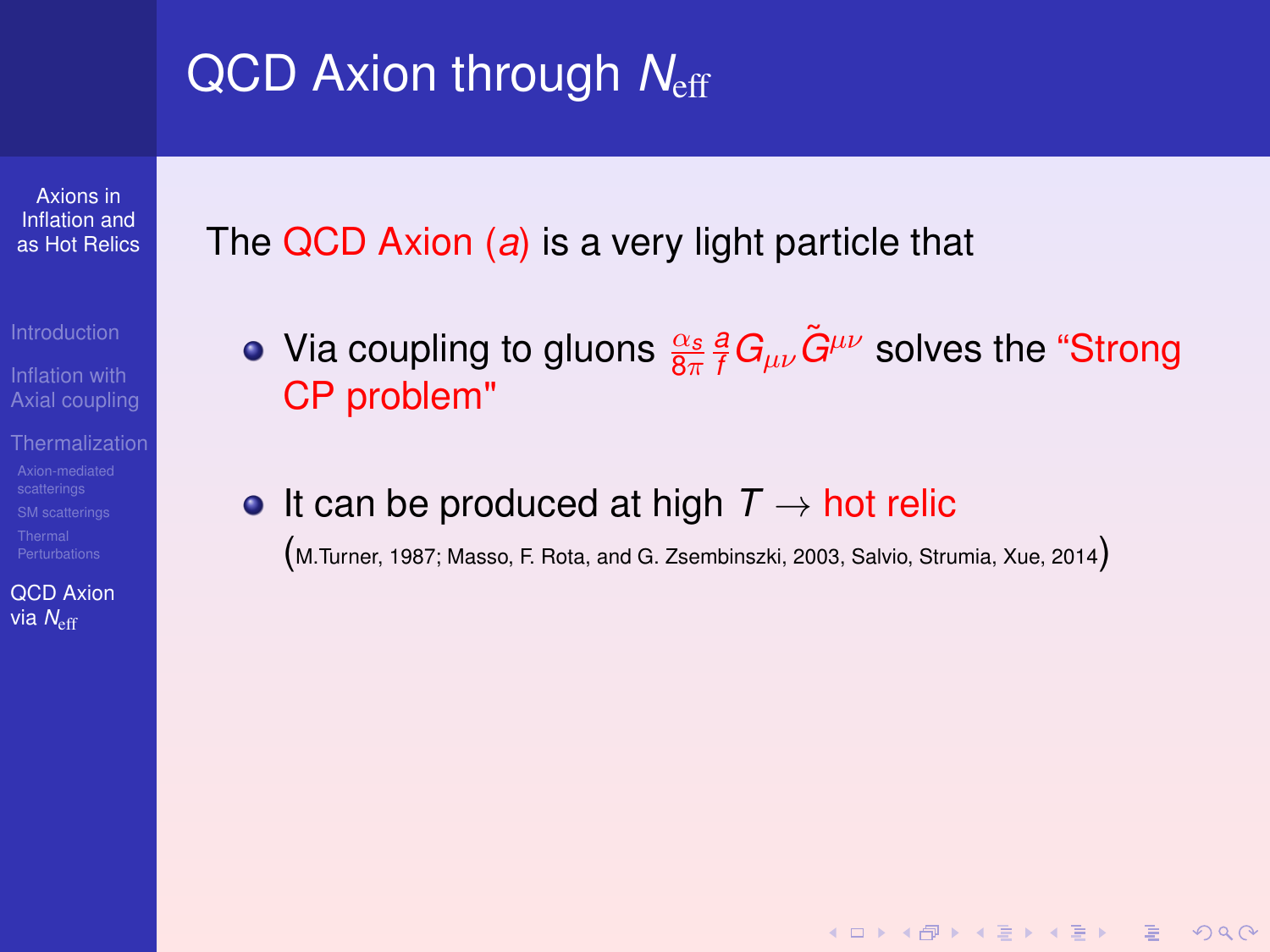Axions in Inflation and [as Hot Relics](#page-0-0)

[Axial coupling](#page-6-0)

[QCD Axion](#page-87-0) via N<sub>eff</sub>

The QCD Axion (*a*) is a very light particle that

- Via coupling to gluons  $\frac{\alpha_s}{8\pi}$   $\frac{a}{f}G_{\mu\nu}\tilde{G}^{\mu\nu}$  solves the "Strong CP problem"
- It can be produced at high  $T \rightarrow$  hot relic (M.Turner, 1987; Masso, F. Rota, and G. Zsembinszki, 2003, Salvio, Strumia, Xue, 2014)

• If 
$$
T \gg 100 \text{GeV} \implies \left| N_{\text{eff}} = \frac{13.6}{g_{*,DEC}^{4/3}} \leq 0.027 \right|.
$$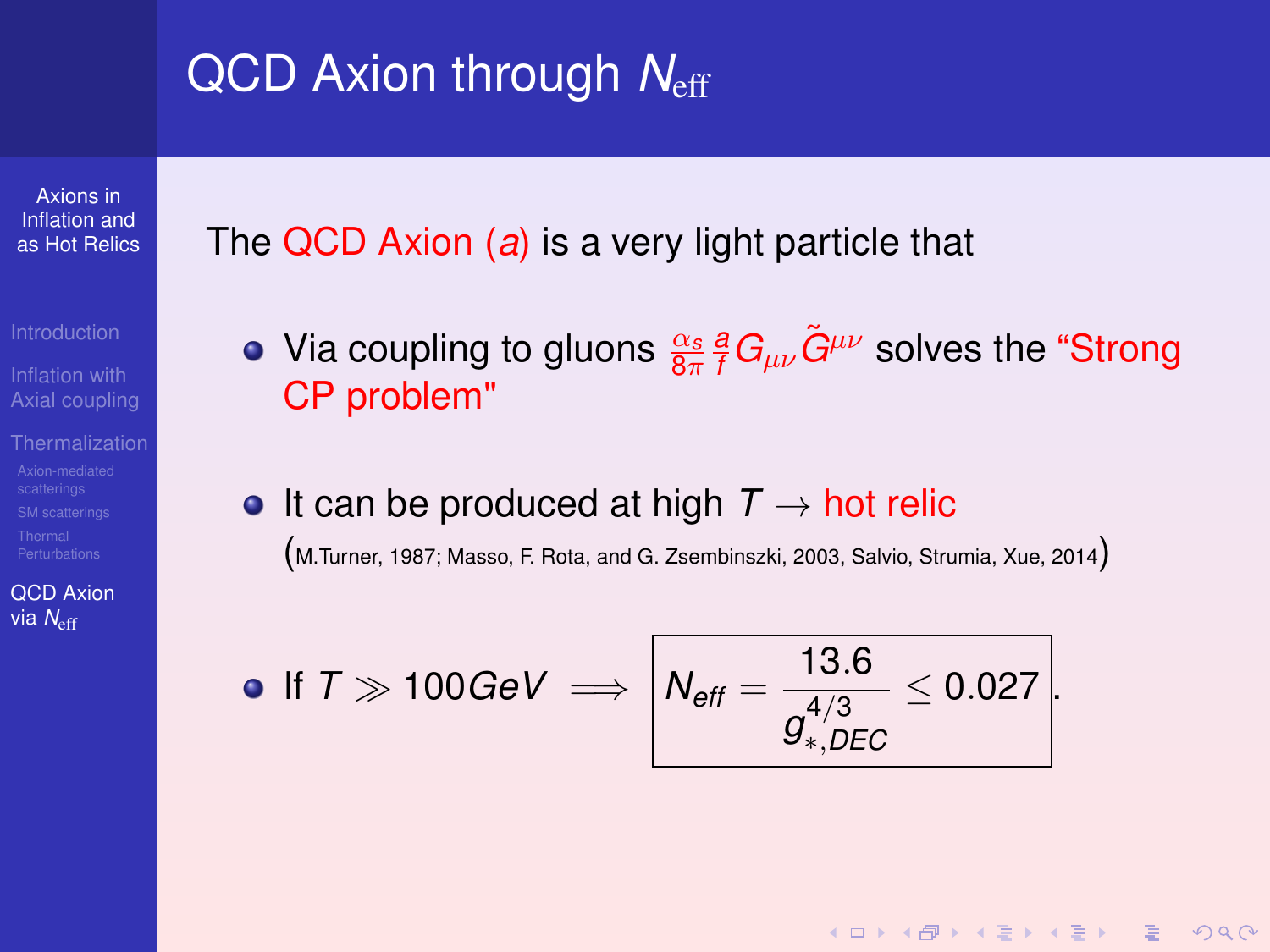Axions in Inflation and [as Hot Relics](#page-0-0)

[Axial coupling](#page-6-0)

[QCD Axion](#page-87-0) via N<sub>eff</sub>

The QCD Axion (*a*) is a very light particle that

- Via coupling to gluons  $\frac{\alpha_s}{8\pi}$   $\frac{a}{f}G_{\mu\nu}\tilde{G}^{\mu\nu}$  solves the "Strong CP problem"
- It can be produced at high  $T \rightarrow$  hot relic (M.Turner, 1987; Masso, F. Rota, and G. Zsembinszki, 2003, Salvio, Strumia, Xue, 2014)

• If 
$$
T \gg 100 \text{GeV} \implies \left| N_{\text{eff}} = \frac{13.6}{g_{*,DEC}^{4/3}} \leq 0.027 \right|
$$
.

**KORKARA REAKER ORA** 

#### **• Upper bound**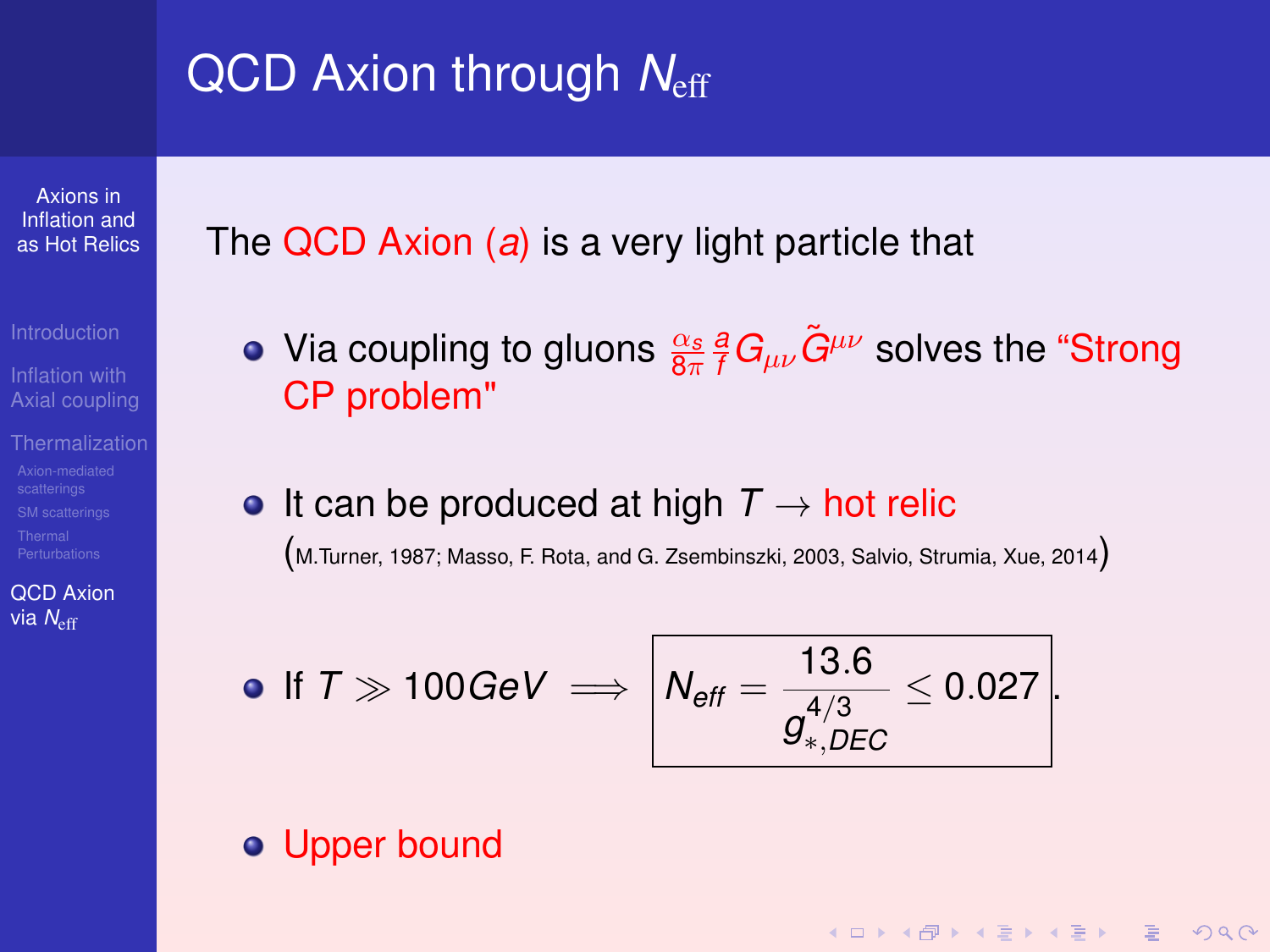Axions in Inflation and [as Hot Relics](#page-0-0)

Inflation with [Axial coupling](#page-6-0)

[QCD Axion](#page-87-0) via N<sub>eff</sub>

 $\bullet$  If *a* is directly coupled to heavy quarks  $(c, b, t)$ :

$$
\mathcal{L}_{a-q} = \frac{\partial_{\mu} a}{2f} \sum_{i} c_{i} \bar{q}_{i} \gamma^{\mu} \gamma^{5} q_{i} ,
$$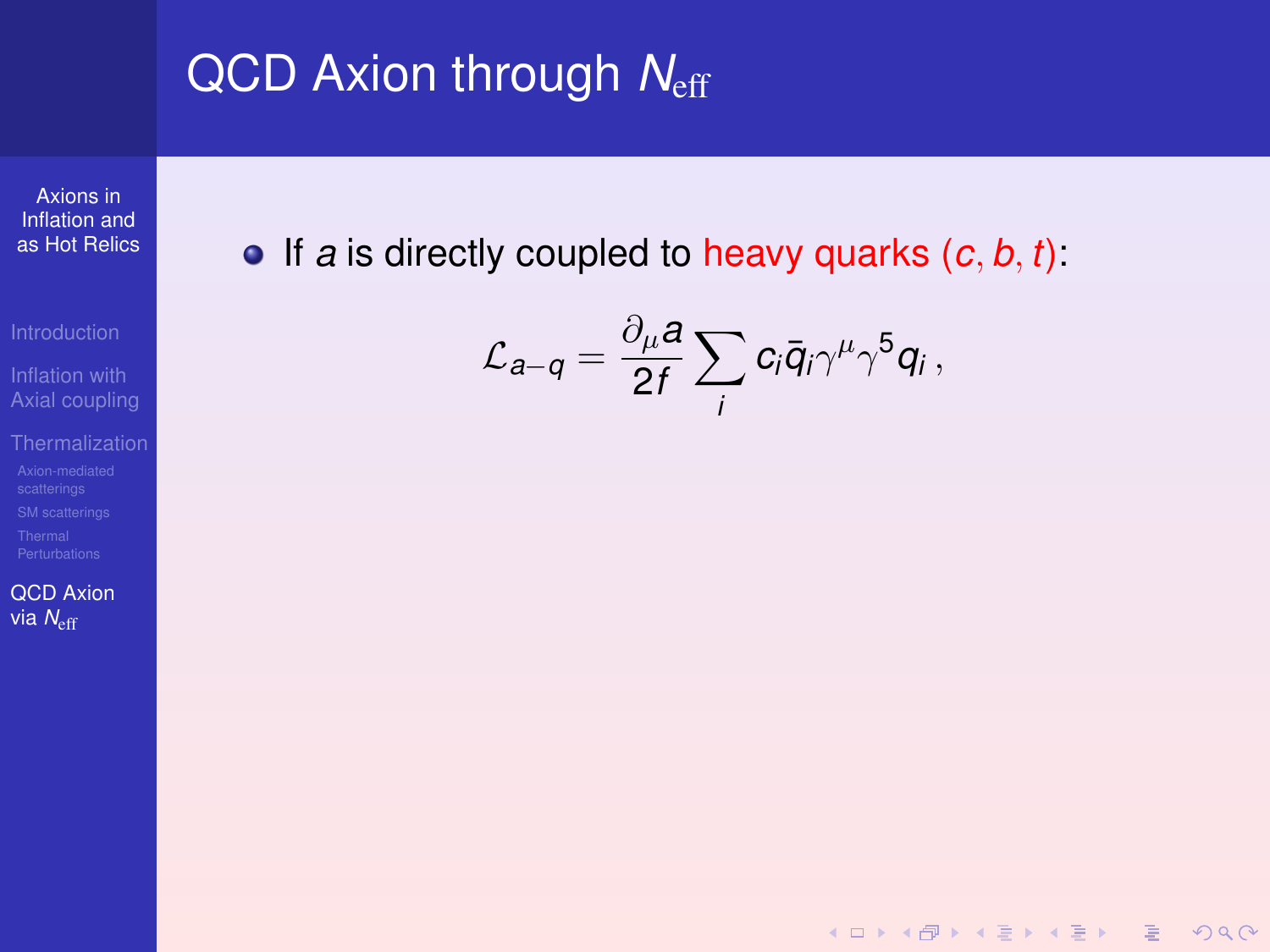Axions in Inflation and [as Hot Relics](#page-0-0)

[Axial coupling](#page-6-0)

[QCD Axion](#page-87-0) via N<sub>eff</sub>

If *a* is directly coupled to heavy quarks (*c*, *b*, *t*):

$$
\mathcal{L}_{a-q} = \frac{\partial_{\mu} a}{2f} \sum_{i} c_{i} \bar{q}_{i} \gamma^{\mu} \gamma^{5} q_{i},
$$

*a* can be produced via scatterings *qg* ↔ *qa*, at

 $\mid$  1 GeV  $\lesssim 7 \lesssim$  100GeV  $\mid$ 

(for  $10^7 \text{GeV} \lesssim c_i/f \lesssim 10^9 \text{GeV}$ ) (R.Ferreira & A.N., 2017)

**KORK (FRAGE) KEY GRAN**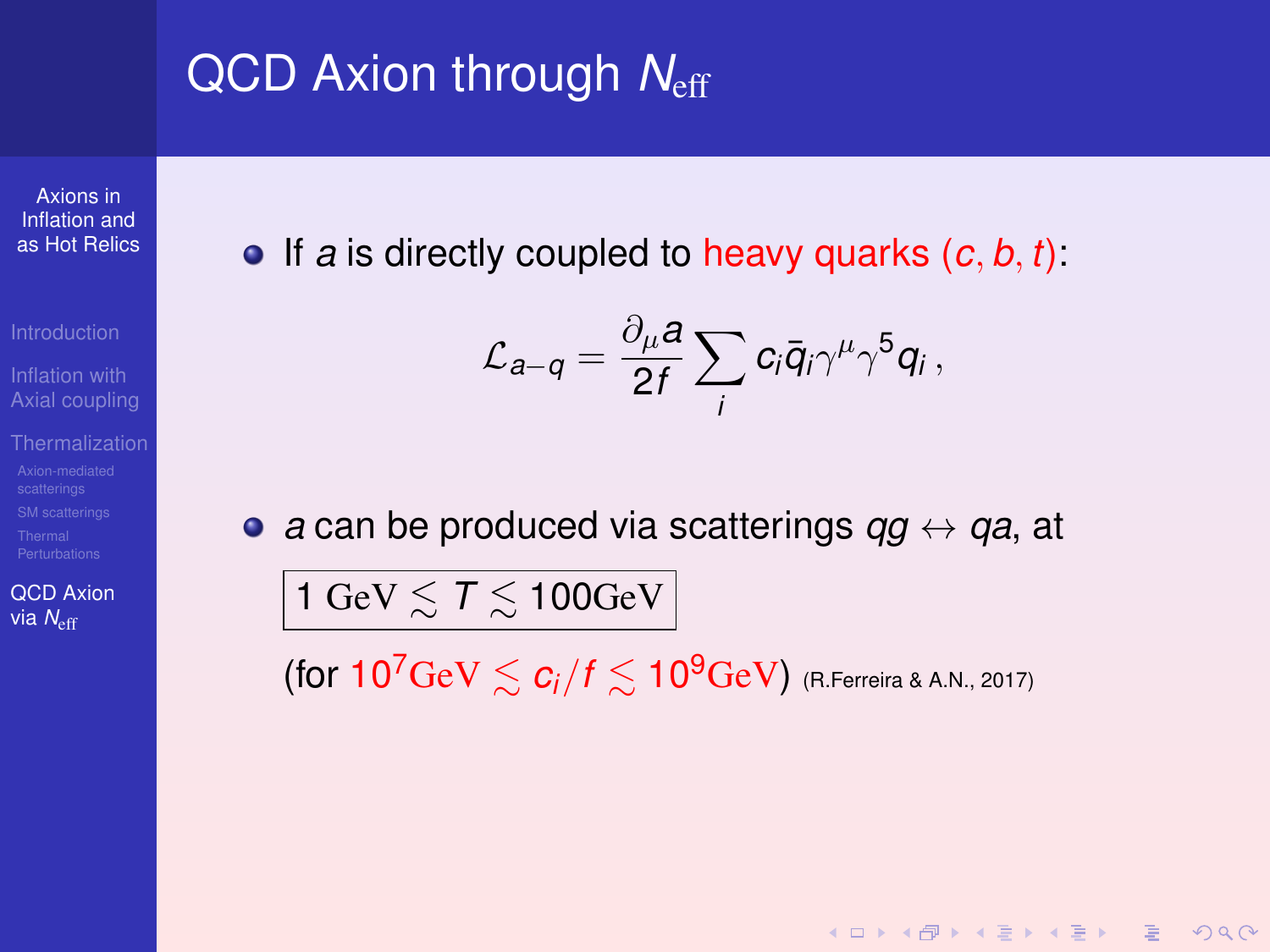Axions in Inflation and [as Hot Relics](#page-0-0)

[Axial coupling](#page-6-0)

[QCD Axion](#page-87-0) via N<sub>eff</sub>

If *a* is directly coupled to heavy quarks (*c*, *b*, *t*):

$$
\mathcal{L}_{a-q} = \frac{\partial_{\mu} a}{2f} \sum_{i} c_{i} \bar{q}_{i} \gamma^{\mu} \gamma^{5} q_{i} ,
$$

*a* can be produced via scatterings *qg* ↔ *qa*, at

 $|1\,{\rm GeV}\lesssim 7 \lesssim 100{\rm GeV}|$ 

(for  $10^7 \text{GeV} \lesssim c_i/f \lesssim 10^9 \text{GeV}$ ) (R.Ferreira & A.N., 2017)

KO KA KO KERKER KONG

*g*∗,*DEC* is smaller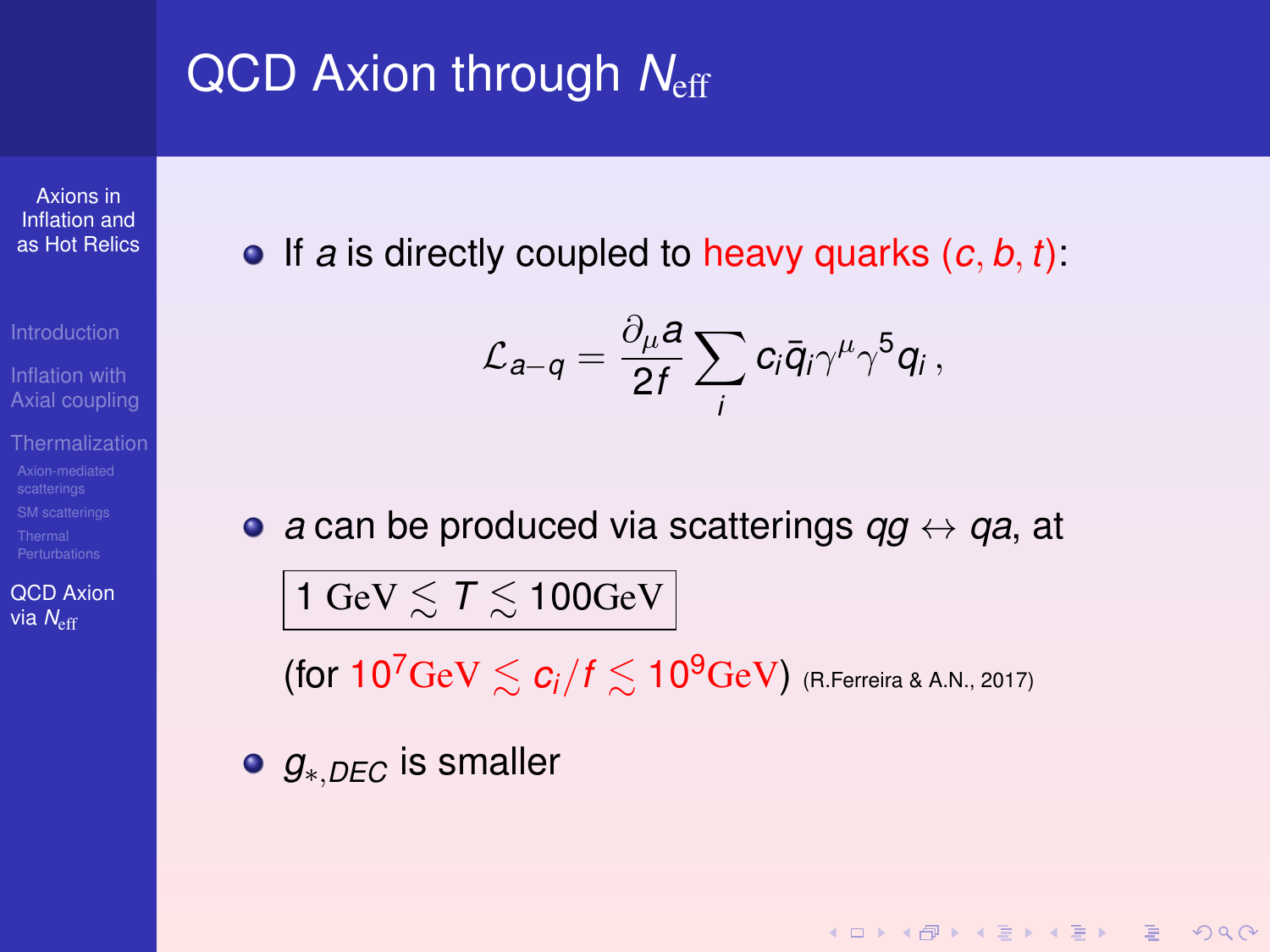Axions in Inflation and [as Hot Relics](#page-0-0)

[Axial coupling](#page-6-0)

[QCD Axion](#page-87-0) via N<sub>eff</sub>

If *a* is directly coupled to heavy quarks (*c*, *b*, *t*):

$$
\mathcal{L}_{a-q} = \frac{\partial_{\mu} a}{2f} \sum_{i} c_{i} \bar{q}_{i} \gamma^{\mu} \gamma^{5} q_{i} ,
$$

*a* can be produced via scatterings *qg* ↔ *qa*, at

 $\mid$  1 GeV  $\lesssim 7 \lesssim$  100GeV  $\mid$ 

(for  $10^7 \text{GeV} \leq c_i/f \leq 10^9 \text{GeV}$ ) (R. Ferreira & A.N., 2017)

KO KA KO KERKER KONG

- *g*∗,*DEC* is smaller
- **Prediction: larger N<sub>eff</sub>.**